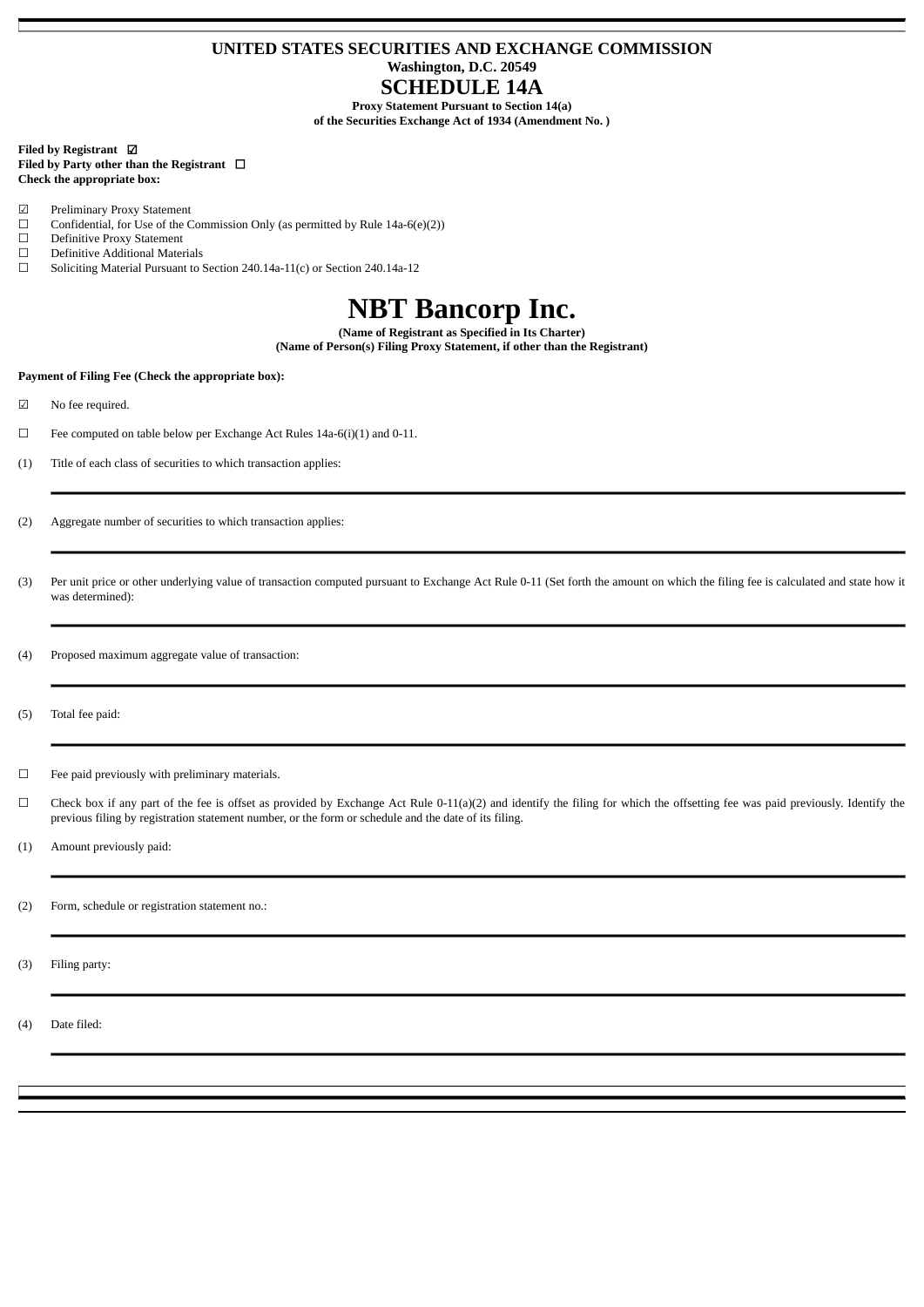#### **NBT Bancorp Inc.** 52 South Broad Street

Norwich, New York 13815

# **NOTICE OF 2015 ANNUAL MEETING OF SHAREHOLDERS**

NBT Bancorp Inc. ("NBT") will hold an annual meeting of shareholders at the DoubleTree by Hilton Hotel, 225 Water Street, Binghamton, New York 13901 on May 5, 2015 at 10:00 a.m. local time for the following purposes:

- 1. To elect three directors for a one-year term, unless Proposal 2 is not approved, in which case the term shall be three years (Proposal 1);
- 2. To approve amendments to our Certificate of Incorporation and Bylaws, as amended and restated, to provide for the annual election of directors and related amendments to permit shareholders to remove directors without cause (Proposal 2);
- 3. To ratify the appointment of KPMG LLP as our independent registered public accounting firm for the year ending December 31, 2015 (Proposal 3); and
- 4. To transact such other business as may properly come before the NBT annual meeting.

We have fixed the close of business on March 13, 2015 as the record date for determining those shareholders of NBT entitled to vote at the NBT annual meeting and any adjournments or postponements of the meeting. Only holders of record of NBT common stock at the close of business on that date are entitled to notice of and to vote at the NBT annual meeting.

By Order of the Board of Directors of NBT Bancorp Inc.

/s/ Daryl R. Forsythe Daryl R. Forsythe Chairman of the Board

Norwich, New York March 27, 2015

IT IS IMPORTANT THAT YOUR SHARES BE REPRESENTED REGARDLESS OF THE NUMBER YOU OWN. EVEN IF YOU PLAN TO BE PRESENT, YOU ARE URGED TO COMPLETE, DATE, SIGN AND RETURN THE ENCLOSED PROXY CARD PROMPTLY IN THE ENVELOPE PROVIDED OR VOTE VIA THE TOLL-FREE TELEPHONE NUMBER OR VIA THE INTERNET ADDRESS LISTED ON THE PROXY CARD. YOU MAY REVOKE ANY PROXY GIVEN IN WRITING OR **IN PERSON AT ANY TIME PRIOR TO THE VOTE AT THE ANNUAL MEETING.**

Important Notice Regarding the Availability of Proxy Materials for the Shareholder Meeting to be Held on May 5, 2015: This Proxy Statement, along with our Annual Report on Form 10-K for the fiscal year ended December 31, 2014 and our 2014 Annual Report are available free of charge on our website at *www.nbtbancorp.com/bncp/proxy.html* **.**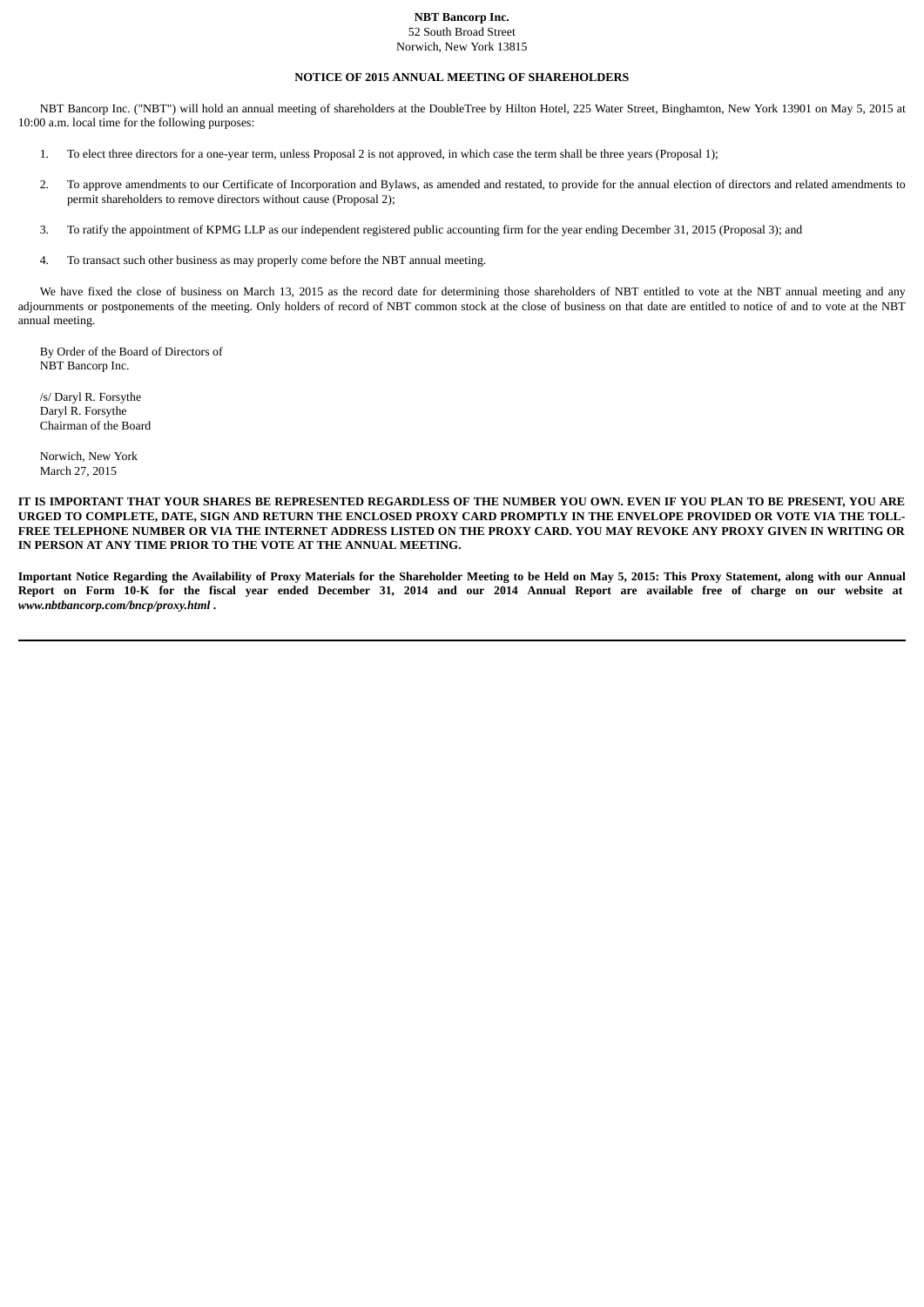#### **NBT Bancorp Inc.** 52 South Broad Street Norwich, New York 13815

#### **PROXY STATEMENT ANNUAL MEETING OF SHAREHOLDERS May 5, 2015**

This proxy statement and accompanying proxy card are being sent to the shareholders of NBT Bancorp Inc. ("NBT" or, the "Company") in connection with the solicitation of proxies on behalf of the Board of Directors to be used at the 2015 annual meeting of shareholders. This proxy statement, together with the enclosed proxy card, is being mailed to shareholders on or about March 27, 2015.

# **When and Where the NBT Annual Meeting Will Be Held**

We will hold our annual meeting of shareholders at the DoubleTree by Hilton Hotel, 225 Water Street, Binghamton, New York 13901 on May 5, 2015 at 10:00 a.m. local time.

## **What Will Be Voted on at the NBT Annual Meeting**

At our annual meeting, our shareholders will be asked to consider and vote upon the following proposals:

- To elect three directors for a one-year term, unless Proposal 2 does not pass, in which case the term shall be three years (Proposal 1);
- To approve amendments to our Certificate of Incorporation and Bylaws, as amended and restated, to provide for the annual election of directors and related amendments to permit shareholders to remove directors without cause (Proposal 2);
- To ratify the appointment of KPMG LLP as our independent registered public accounting firm for the year ending December 31, 2015 (Proposal 3); and
- To transact such other business as may properly come before the NBT annual meeting.

We may take action on the above matters at our annual meeting on May 5, 2015, or on any later date to which the annual meeting is postponed or adjourned.

We are unaware of other matters to be voted on at our annual meeting. If other matters do properly come before our annual meeting, including consideration of a motion to adjourn the annual meeting to another time and/or place for the purpose of soliciting additional proxies, we intend that the persons named in this proxy will vote the shares represented by the proxies on such matters as determined by a majority of our Board.

# **Shareholders Entitled to Vote**

We have set March 13, 2015, as the record date to determine which of our shareholders will be entitled to vote at our annual meeting. Only those shareholders who held their shares of record as of the close of business on that date will be entitled to receive notice of and to vote at our annual meeting. As of March 13, 2015, there were 43,975,315 outstanding shares of our common stock, held by holders of record. Each of our shareholders on the record date is entitled to one vote per share.

# **Vote Required to Approve the Proposals**

The presence, in person or by proxy, of at least a majority of the total number of issued and outstanding shares of common stock entitled to vote at the annual meeting is necessary to constitute a quorum at the annual meeting. Assuming the presence of a quorum at the annual meeting, a plurality of the shares of our common stock represented at the annual meeting, either in person or by proxy, and entitled to vote thereon will elect directors (Proposal 1). This means that the three nominees who receive the most votes will be elected.

Proposal 2 must be approved by the affirmative vote of the holders of 80% of our common stock having voting power with respect to such amendment, and such vote must include the affirmative vote of the holders of 80% of our common stock excluding shares held by any 5% or greater shareholders and their affiliates. While the affirmative vote of the holders of only 66 2/3% of our common stock is required to amend the provisions of our Bylaws relating to classification of the Board and a majority of the total number of issued and outstanding shares of our common stock present and entitled to vote at the annual meeting is required to amend the provisions of our Bylaws relating to removal of directors not subject to classification, the higher shareholder approval level required to amend the Certificate of Incorporation applies to this proposal so that the Certificate of Incorporation and the Bylaws remain consistent one way or the other.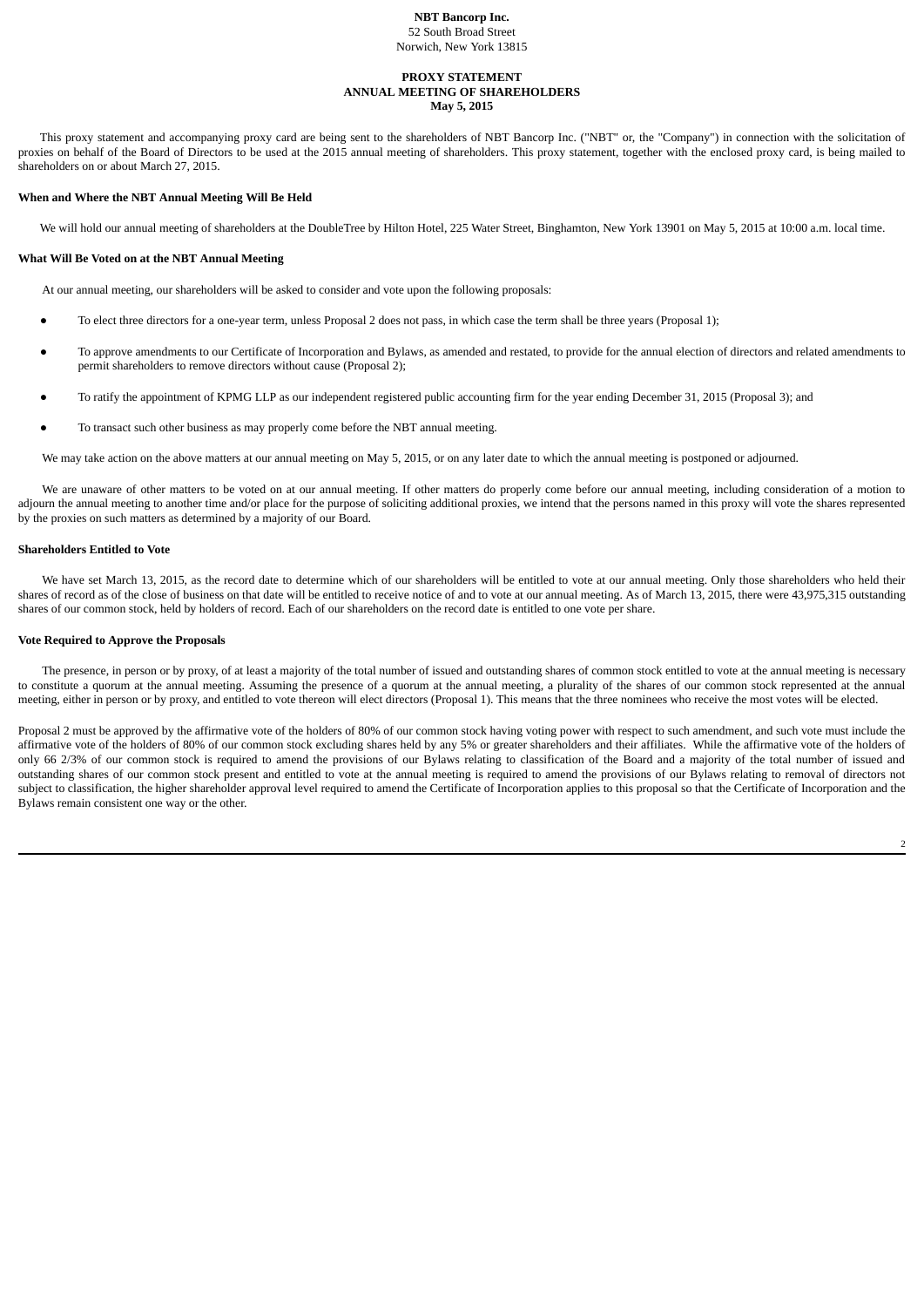The affirmative vote of a majority of the shares of common stock represented at our annual meeting, either in person or by proxy, and entitled to vote thereon is required to ratify the appointment of our independent registered public accounting firm (Proposal 3).

Our Board urges our shareholders to complete, date and sign the accompanying proxy and return it promptly in the enclosed postage-paid envelope or vote via the Internet or by telephone. Broker non-votes will not be counted as a vote cast or entitled to vote on any matter presented at the annual meeting except that broker non-votes will have the effect of a vote cast "against" Proposal 2. Abstentions will be counted in determining the number of shares represented and entitled to vote and will have the effect of a vote cast "against" Proposals 2 and 3.

#### **Number of Shares that Must Be Represented for a Vote to Be Taken**

In order to have a quorum, a majority of the total voting power of our outstanding shares of common stock entitled to vote at our annual meeting must be represented at the annual meeting either in person or by proxy. Abstentions and broker non-votes are counted as present for the purpose of determining the presence of a quorum for the transaction of business.

#### **Voting Your Shares**

Our Board is soliciting proxies from our shareholders. This will give you an opportunity to vote at our annual meeting without having to attend. When you deliver a valid proxy, the shares represented by that proxy will be voted by a named agent in accordance with your instructions.

If you are a shareholder and vote by proxy but make no specification on your proxy card that you have otherwise properly executed, the named agent will vote the shares represented by your proxy:

- **FOR** electing the three persons nominated by our Board as directors (Proposal 1);
- FOR amending our Certificate of Incorporation and Bylaws, as amended and restated, to provide for the annual election of directors and related amendments to permit shareholders to remove directors without cause (Proposal 2); and
- **FOR** ratifying the appointment of KPMG LLP as our independent registered public accounting firm (Proposal 3).

If you are a shareholder whose shares are registered in your name, you may vote your shares by using one of the following four methods:

*Via the Internet.* If you hold NBT common stock in your own name and not through a broker or other nominee, you can vote your shares of NBT common stock electronically via the Internet at www.proxyvote.com. Internet voting is available 24 hours a day until 11:59 p.m. local time on May 4, 2015. Internet voting procedures are designed to authenticate shareholders by using the individual control numbers on your proxy card. If you vote via the Internet, you do not need to return your proxy card.

Mail. To grant your proxy by mail, please complete your proxy card and sign, date and return it in the enclosed envelope. To be valid, a returned proxy card must be signed and dated.

*Telephone.* If you hold NBT common stock in your own name and not through a broker or other nominee, you can vote your shares of NBT common stock by telephone by dialing the toll-free telephone number 1-800-690-6903. Telephone voting is available 24 hours a day until 11:59 p.m. local time on May 4, 2015. Telephone voting procedures are designed to authenticate shareholders by using the individual control numbers on your proxy card. If you vote by telephone, you do not need to return your proxy card.

In *person*. If you attend the annual meeting in person, you may vote your shares by completing a ballot at the meeting. Attendance at the annual meeting will not by itself be sufficient to vote your shares; you still must complete and submit a ballot at the annual meeting.

If your shares are registered in the name of a bank or brokerage firm you will receive instructions from your holder of record that must be followed in order for the record holder to vote the shares per your instructions. Many banks and brokerage firms have a process for their beneficial holders to provide instructions over the telephone or via the Internet. If you hold shares through a bank or brokerage firm and wish to be able to vote in person at the meeting, you must obtain a legal proxy from your broker, bank or other holder of record and present it to the inspector of elections with your ballot.

# **Changing Your Vote**

Any NBT shareholder of record giving a proxy may revoke the proxy at any time before the vote at the annual meeting in one or more of the following ways:

- Delivering a written notice of revocation to the Corporate Secretary of NBT bearing a later date than the proxy;
- Submitting a later-dated proxy by mail, telephone or via the Internet; or
- Appearing in person and submitting a later-dated proxy or voting at the annual meeting.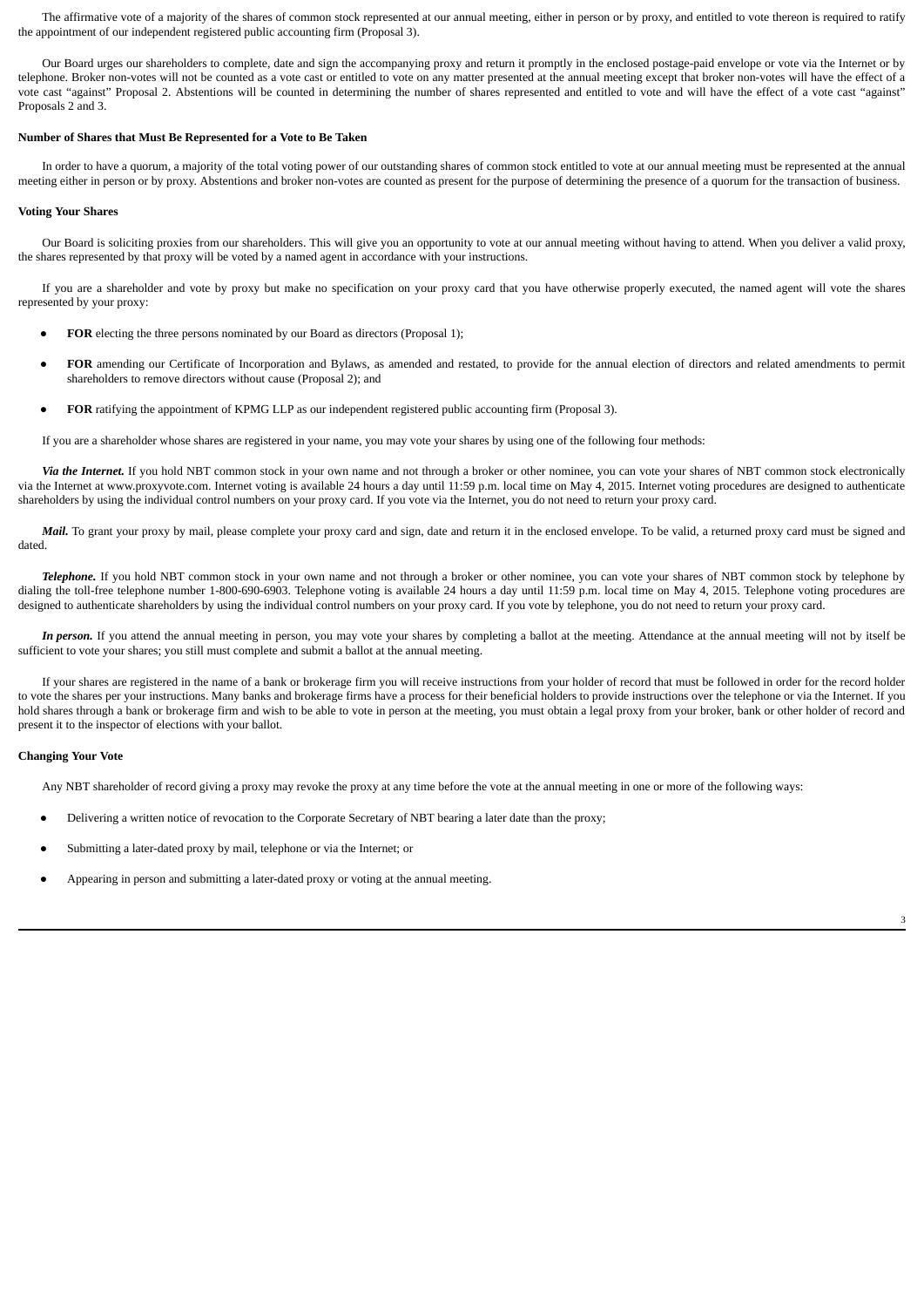Attendance at the annual meeting will not by itself constitute a revocation of a proxy; to revoke your proxy, you must complete and submit a ballot at the annual meeting or submit a later-dated proxy.

You should send any written notice of revocation or subsequent proxy to NBT Bancorp Inc., 52 South Broad Street, Norwich, New York 13815, Attention: F. Sheldon Prentice, Esq., Executive Vice President, General Counsel and Corporate Secretary, or hand deliver the notice of revocation or subsequent proxy to the Corporate Secretary at or before the taking of the vote at the annual meeting. You may also revoke your proxy by telephone or via the Internet by giving a new proxy over the telephone or the Internet prior to 11:59 p.m. on May 4, 2015.

If you hold shares through a bank or brokerage firm, you must contact that firm to revoke any prior voting instructions. You may also vote in person at the annual meeting if you obtain a legal proxy as described above.

# **Solicitation of Proxies and Costs**

We will bear our own costs of soliciting of proxies. We have engaged D.F. King & Co., Inc. as the proxy solicitor for the 2015 annual meeting for an approximate fee of \$7,500, plus reasonable out-of-pocket expenses. We will reimburse brokerage houses, fiduciaries, nominees and others for their out-of-pocket expenses in forwarding proxy materials to owners of shares of our common stock held in their names. In addition to the solicitation of proxies by use of the mail, we may solicit proxies from our shareholders by directors, officers and employees acting on our behalf in person or by telephone, facsimile or other appropriate means of communications. We will not pay any additional compensation, except for reimbursement of reasonable out-of-pocket expenses, to our directors, officers and employees in connection with the solicitation. You may direct any questions or requests for assistance regarding this proxy statement to F. Sheldon Prentice, Corporate Secretary, by telephone at (607) 337-6530 or by email at *sprentice@nbtbci.com*.

# **Annual Report**

A copy of our 2014 Annual Report accompanies this Proxy Statement. NBT is required to file an annual report on Form 10-K for its 2014 fiscal year with the Securities and Exchange Commission. Shareholders may obtain, free of charge, a copy of the Form 10-K by writing to: NBT Bancorp Inc., 52 South Broad Street, Norwich, New York 13815, Attention: Chief Financial Officer, Michael J. Chewens. Our annual report on Form 10-K is available on our website, *www.nbtbancorp.com* .

REGARDLESS OF THE NUMBER OF SHARES YOU OWN, YOUR VOTE IS IMPORTANT TO US. PLEASE COMPLETE, SIGN, DATE AND PROMPTLY RETURN THE ACCOMPANYING PROXY CARD IN THE ENCLOSED POSTAGE-PAID ENVELOPE OR VOTE BY TELEPHONE OR VIA THE INTERNET USING THE **TELEPHONE NUMBER OR THE INTERNET ADDRESS ON YOUR PROXY CARD.**

4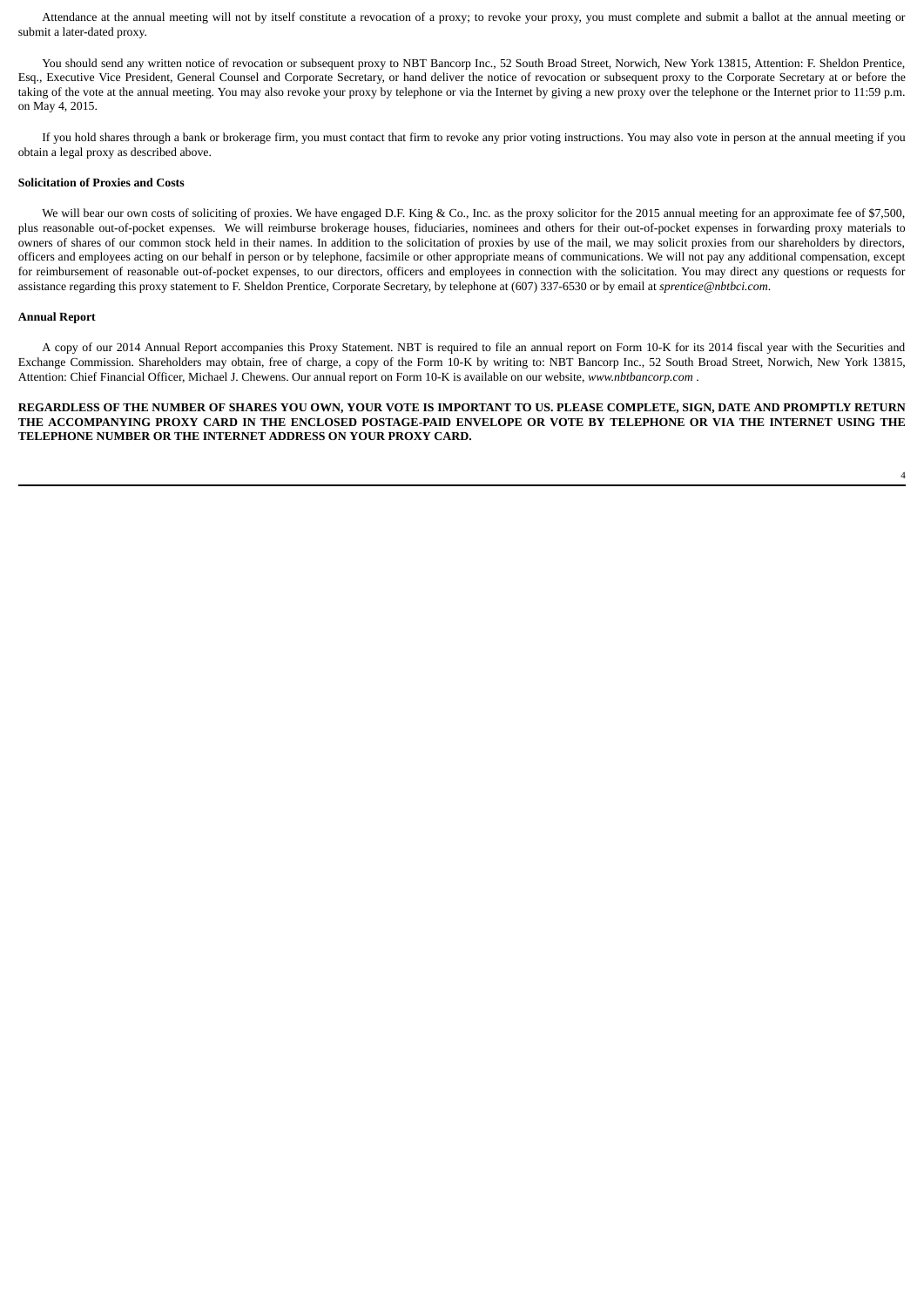## **PROPOSAL 1 ELECTION OF DIRECTORS**

At the annual meeting, three directors will each be elected to serve a one-year term, unless Proposal 2 is not approved, in which case the term will be three years until such director's successor is elected and qualified or until the director's earlier death, resignation or removal. The Board currently consists of thirteen members and is divided into three classes. Messrs. Solomon and Chojnowski will retire at the 2015 annual meeting, and the Board will consist of eleven members thereafter. Currently, the term of only one class of directors expires in each year and their successors are elected for terms of up to three years and serve until their successors are elected and qualified. As discussed in Proposal 2, the Board has approved and recommended that the shareholders approve amendments to the Certificate of Incorporation and the Bylaws, as amended and restated, that will have the effect of eliminating the classification of the Board. If approved by the shareholders, the amendments provide that declassification would be implemented beginning with the directors being elected at this annual meeting. Following the annual meeting, as the other directors' terms expire, they would then, if re-nominated and elected, be elected for one-year terms. Because we do not know, at the time of printing this proxy statement, whether the proposed amendments described in Proposal 2 will be approved, you are being asked to elect all three nominees to one-year terms, which terms shall be for three years if Proposal 2 is not approved.

Messrs. Dietrich, Mitchell and Murphy, whose terms will expire at the 2015 annual meeting, have been nominated to stand for re-election at the 2015 annual meeting for terms expiring in 2016, unless the amendments described in Proposal 2 are not approved, in which case their terms would expire in 2018.

The persons named in the enclosed proxy intend to vote the shares of our common stock represented by each proxy properly executed and returned to us **FOR** the election of the aforementioned nominees as directors, but if the nominees should be unable to serve, they will vote such proxies for those substitute nominees as our Board shall designate to replace those nominees who are unable to serve. Our Board currently believes that each nominee will stand for election and will serve if elected as a director. Assuming the presence of a quorum at the annual meeting, the three director nominees will be elected by a plurality of the votes cast by the shares of common stock entitled to vote at the annual meeting and present in person or represented by proxy. This means that the three nominees who receive the most votes will be elected. There are no cumulative voting rights in the election of directors.

#### **Information as to Nominees and Other Directors**

Information regarding the nominees and the directors continuing in office is provided below. Each biography contains information regarding each person's business experience, director positions held currently or at any time during the last five years, information regarding involvement in certain legal or administrative proceedings, if applicable, and the experience, qualifications, attributes or skills that caused the Nominating and Corporate Governance Committee and the Board of Directors to determine that such person should serve as a director at the time of filing of this proxy statement. Unless otherwise stated, each individual has held his or her current occupation for the last five years. The age indicated in each director's biography is as of December 31, 2014. There are no family relationships among the directors or executives.

# **Board Directors Retiring in 2015**

*Richard Chojnowski*, 72, is a retired self-employed electrical contractor. Mr. Chojnowski was a director of Pennstar Bank from 1994 until it was rebranded in 2014 to NBT Bank at which point he became a director of NBT Bank, N.A. ("NBT Bank" or the "Bank"). Mr. Chojnowski has been a director of NBT since 2000. Mr. Chojnowski's experience as a small business owner in NBT's market area provides the Board with insight into the needs of NBT's customers. Further, the skills developed in his business, including finance and management expertise, as well as his past service on the Audit and Risk Management Committee, provides the Board with executive management and corporate finance experience.

Paul *M. Solomon*, 71, is Managing Partner of a venture capital firm, PJ Equities, LLP. In July 2005, Mr. Solomon co-founded US Beverage Net and currently serves as Chairman of its Board of Directors. He serves as vice chairman and treasurer and as a member of the board of trustees for Millbrook School. From 2001 until the merger with NBT, Mr. Solomon served on the Board of Directors for Alliance Financial Corporation and its subsidiary Alliance Bank. Mr. Solomon received a degree from Syracuse University and is a graduate of Millbrook School.

# **Board Nominees with Terms Ending in 2015**

*Martin A. Dietrich*, 59, has served as the President and Chief Executive Officer of the Company and NBT Bank since January 2004. Prior to that, Mr. Dietrich was President and Chief Operating Officer of NBT Bank from September 1999 to December 2003. He is currently a director of Preferred Mutual Insurance Company and New York Bankers Association. Mr. Dietrich has been a director of the Bank since 1993, and NBT since 2005. Mr. Dietrich's day to day leadership as President and Chief Executive Officer of NBT and the Bank provides him with thorough knowledge of the Company's opportunities, challenges and operations.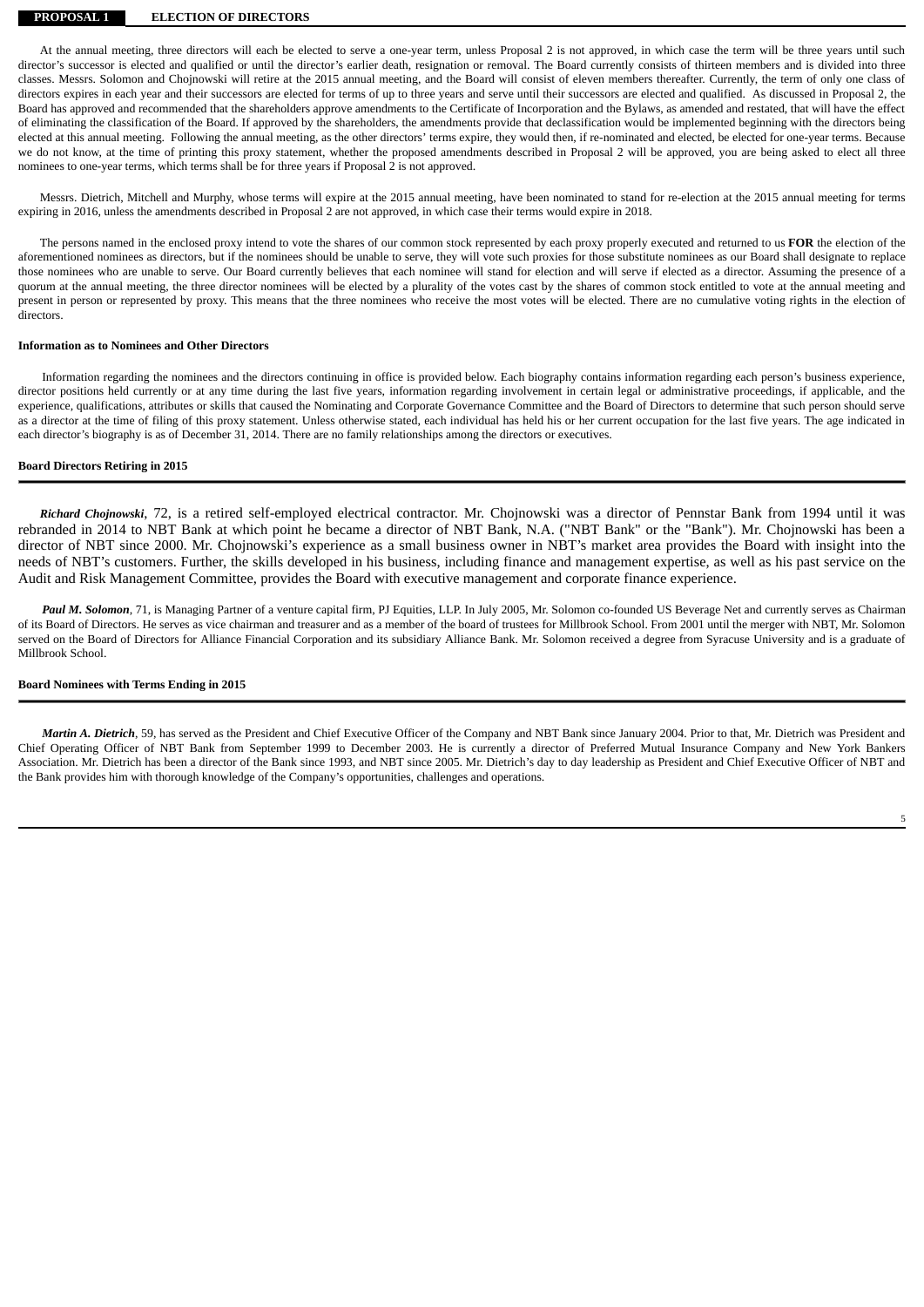John C. Mitchell, 64, was formerly President and Chief Executive Officer of I.L. Richer Co., an agricultural business, from 1979 to 2008. He is currently a director of Preferred Mutual Insurance Company, Delaware Otsego Corporation and has been a director of the Bank and NBT since 1993 and 1994, respectively. Mr. Mitchell's over twenty years of service on NBT's Board provides him with a seasoned view of NBT's operations and challenges. He has a strong corporate governance background due to his service on other corporate boards, the Nominating and Corporate Governance Committee and his role as Chairman of the Compensation and Benefits Committee.

*Michael M. Murphy*, 53, is President and owner of Red Line Towing Inc., a towing and recovery service provider in northeastern Pennsylvania. Mr. Murphy also serves as President of Red Line Leasing Corp., President of Red Line Truck and Trailer Sales and is a Partner in Elite Warehouse LLC. Mr. Murphy was a director of Pennstar Bank from 1999 until it was rebranded in 2014 to NBT Bank at which point he became a director of NBT Bank, N.A. ("NBT Bank" or the "Bank"). Mr. Murphy has been a director of NBT since 2002. Mr. Murphy's service on both the Audit and Risk Management and Compensation and Benefits Committees provides the Board with strong risk management and executive compensation experience. In addition, his experience as the President of a business in NBT's market area provides the Board with insight into the challenges and opportunities of NBT's business customers.

The Board of Directors unanimously recommends that shareholders vote "FOR" the election of all of its director nominees.

#### **Directors with Terms Ending in 2016**

*Daryl R. Forsythe*, 71, was the Chairman and Chief Executive Officer of NBT from January 2004 until his retirement in December 2005. Mr. Forsythe is currently the Chairman of the NBT Board and has held that position since January 2004. From April 2001 to December 2003 he was Chairman, President and Chief Executive Officer of NBT and was Chairman and Chief Executive Officer of NBT Bank from September 1999 to December 2003. He was President and Chief Executive Officer of NBT and the Bank from January 1995 to April 2001 and September 1999, respectively. He is currently a director of Security Mutual Life Ins. Co. of New York, New York Central Mutual Fire Insurance Co., and New York Business Development Corp. He has been a director of the Bank and NBT since 1988 and 1992, respectively. Mr. Forsythe's experience as the former Chief Executive Officer of NBT and the Bank provides the Board with unique insight into NBT's challenges, opportunities and operations. His service on additional corporate boards also provides substantial corporate governance experience.

Patricia T. Civil, 65, served as the Managing Partner of PricewaterhouseCoopers LLP in Syracuse, NY from 1992 until her retirement in 2002. Ms. Civil is currently a director of SRC Inc. and has been a director of NBT and the Bank since 2003. Ms. Civil served as director for Anaran Inc. from December 2007 until its sale to a private equity firm in February 2014. As a Certified Public Accountant specializing in banking and financial services, Ms. Civil provides the Board with extensive experience in corporate finance and accounting and serves as the Chair of the Audit and Risk Management Committee. In addition to her accounting background, Ms. Civil's service as the Managing Partner of the Syracuse, NY office of her accounting firm brings strong executive experience to the Board, and her recent service on the board of another public company provides the Board with additional corporate governance expertise.

*Robert A. Wadsworth*, 65, was the Chief Executive Officer of Preferred Mutual Insurance Company from 1997 until his retirement in 2008. Mr. Wadsworth is currently the Chairman, corporate secretary and a director of the board of Preferred Mutual Insurance Company. He is also a director of Preferred Services Corp., Preferred of New York Inc., and has been a director of the Bank and NBT since 2001 and 2006, respectively. Mr. Wadsworth's service as the Chief Executive Officer of a corporation based in one of NBT's communities brings to the Board strong executive experience and an understanding of the business and consumer needs of a community that NBT serves. His service on the boards of several insurance and financial services corporations provides the Board with additional insight into the financial services industry.

Jack H. Webb, 62, was the Chairman and Chief Executive Officer of Alliance Financial Corporation from January 2002 until March 8, 2013 when the company merged with NBT at which time Mr. Webb became Executive Vice President of Strategic Support for NBT. On March 25, 2013 Mr. Webb also became a director of NBT and the Bank. Prior to the merger, he was also the President and Chief Executive Officer of Alliance Bank. He joined Alliance in May 2000 after a 26-year career with Chase Manhattan Bank. He also served as a Director of Alliance Leasing, Inc. He is president of the board of trustees of The Gifford Foundation and serves on the advisory board of CNY Lifetime Healthcare. Mr. Webb graduated from the Rochester Business Institute. His day to day leadership of Alliance Financial Corporation and Alliance Bank provides him with thorough knowledge of the financial services industry as well as NBT's Syracuse market.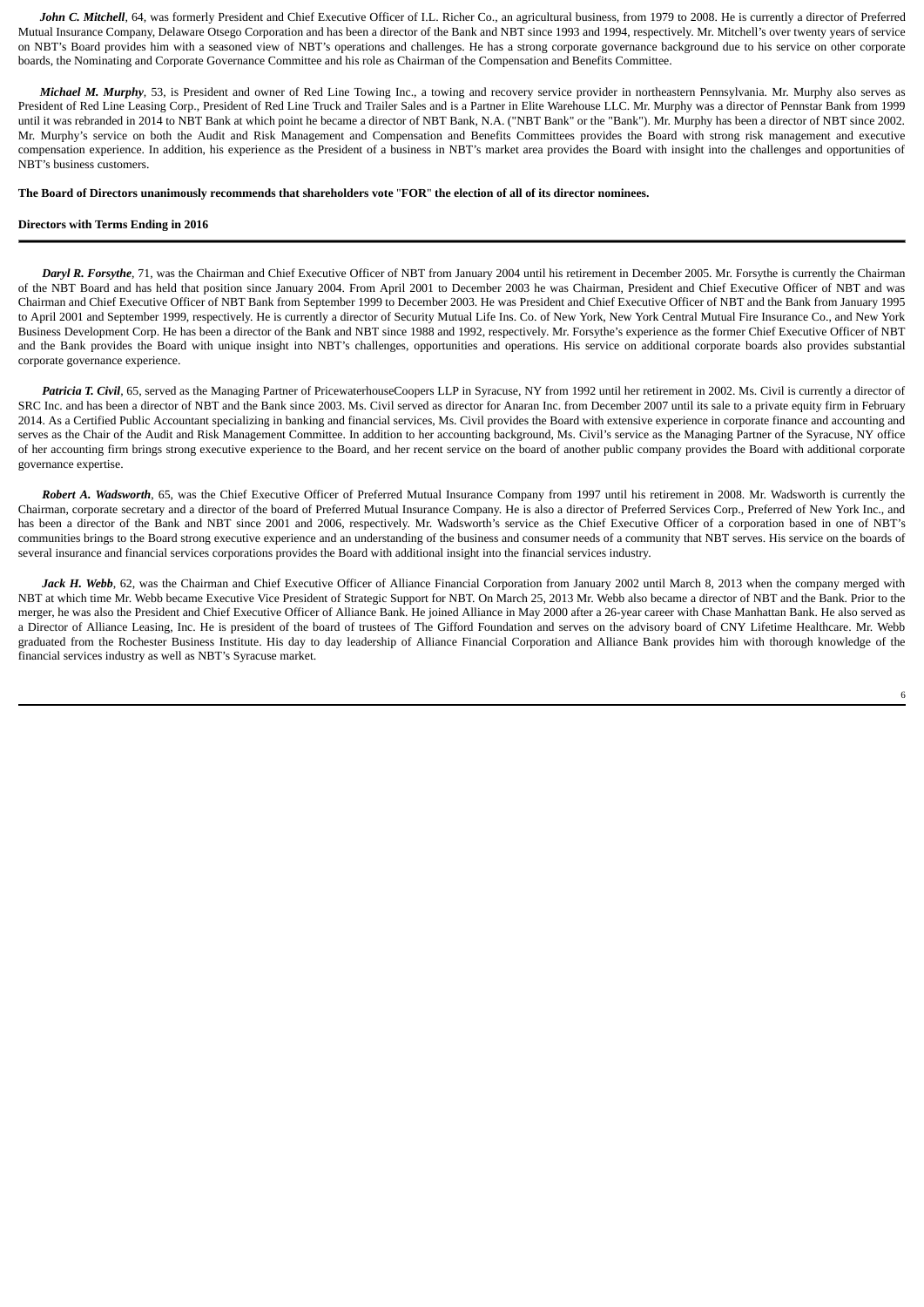*Timothy E. Delaney*, 52, is Founder and former President of The Delaney Group, Inc. and is a former Executive Vice President of its successor company, Tetra Tech Construction, Inc. and President of Tetra Tech Canada Construction. Together, these companies make up the North American Renewable Construction division of Tetra Tech, Inc. (NASDAQ: TTEK), a public company, and they are principally engaged in energy related heavy civil engineering and construction since 1982. Mr. Delaney has been a director of NBT since January 24, 2011 and has been a director of NBT Bank since 2006. Mr. Delaney's experience as a business owner in NBT's market area and experience as an NBT Bank director provides the Board with insight into the needs of NBT's customers, executive management and insight into NBT's challenges, opportunities and operations.

James H. Douglas, 63, is the former Governor of Vermont, a position he held for four, two-year terms, starting in 2002 and ending in 2010. Mr. Douglas has been a director of the Bank and NBT since January 24, 2011. Mr. Douglas served the people of Vermont for more than 35 years, having been elected to the Vermont House of Representatives after graduating from Middlebury College in 1972. Mr. Douglas was elected Secretary of State in 1980, a position he held until 1992. He was then elected as State Treasurer in 1994, a position he held until his election as Governor. Outside of government, Mr. Douglas is an executive in residence at Middlebury College and has been active in numerous community organizations. In addition, he is a director for National Life Group as well as a director for Union Mutual of Vermont. Mr. Douglas' experience in state politics provides the Board with insight into one of NBT's newer market areas. Mr. Douglas also brings executive management and governance experience from his previous positions to the Board. Further, the skills he developed as State Treasurer provide the Board with additional finance experience.

*Joseph A. Santangelo*, 62, is President and Chief Executive Officer of Arkell Hall Foundation Inc. Mr. Santangelo has been a director of the Bank and NBT since 1991 and 2000, respectively. Mr. Santangelo's service on the Nominating and Corporate Governance Committee and past experience on the Compensation and Benefits Committee provides the Board with strong corporate governance and executive compensation experience. In addition, his eleven plus years of service on the Board along with his considerable experience in operating one of the largest private foundations in the upstate NY region provides him with a seasoned view of NBT's operations and the challenges facing NBT.

*Lowell A. Seifter, Esq.*, 62, is Senior Vice President and General Counsel of St. Joseph's Hospital Health Center in Syracuse, New York. He was a founding member of Green & Seifter Attorneys, PLLC, now known as Bousquet Holstein Attorneys, PLLC, where he practiced law from 1977-2011. From 2002 until 2006, Mr. Seifter was a member of the board of directors of Bridge Street Financial, Inc. and its banking subsidiary, Oswego County National Bank. From 2006 until the merger with NBT, Mr. Seifter served on the Board of Directors of Alliance Financial Corporation and its subsidiary Alliance Bank where he was Chairman of the Compensation Committee and member of the Governance, Business Development and Risk Committees. Mr. Seifter received a B.S. degree from Syracuse University, a J.D. degree from Syracuse University College of Law and is a non-practicing certified public accountant.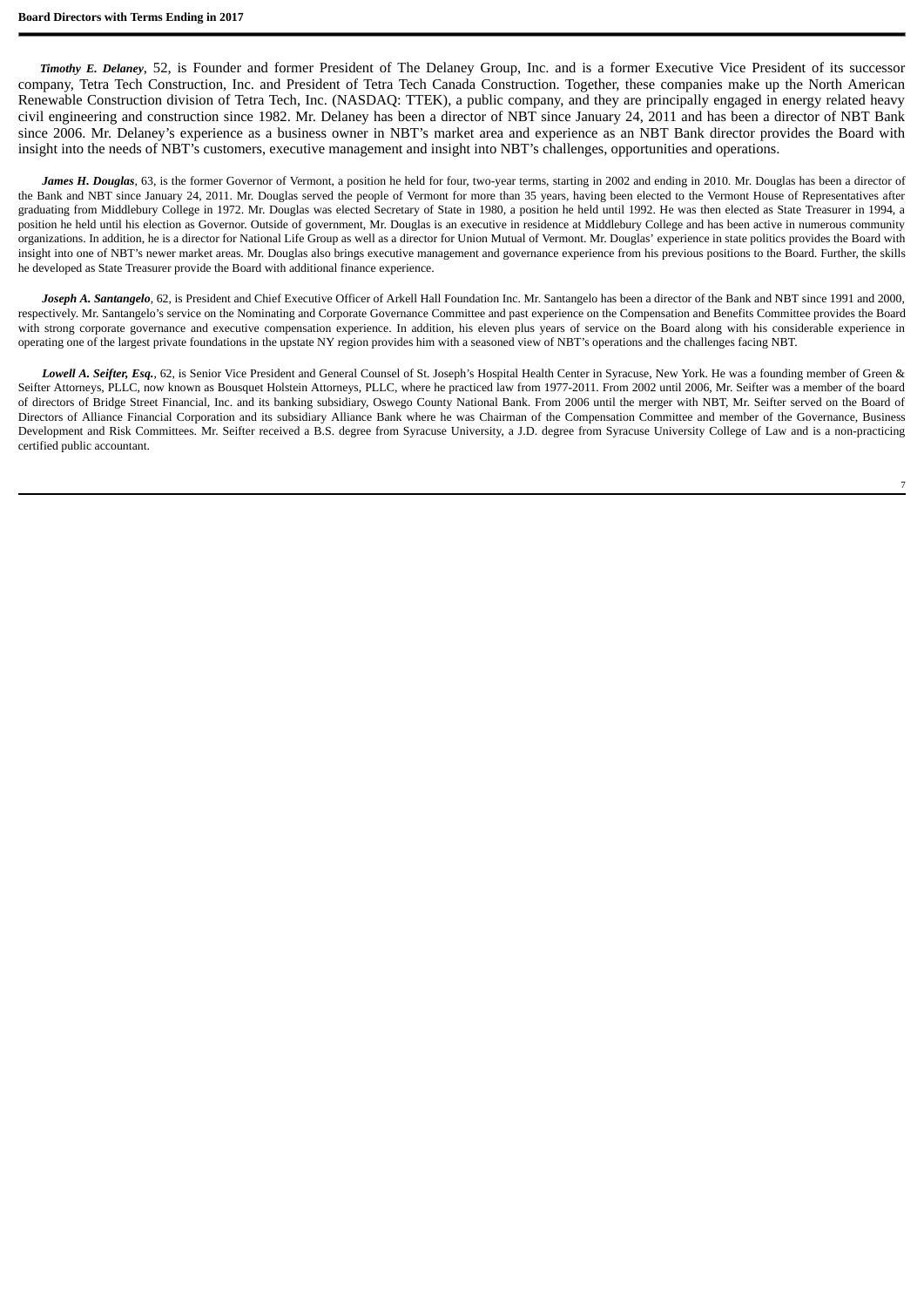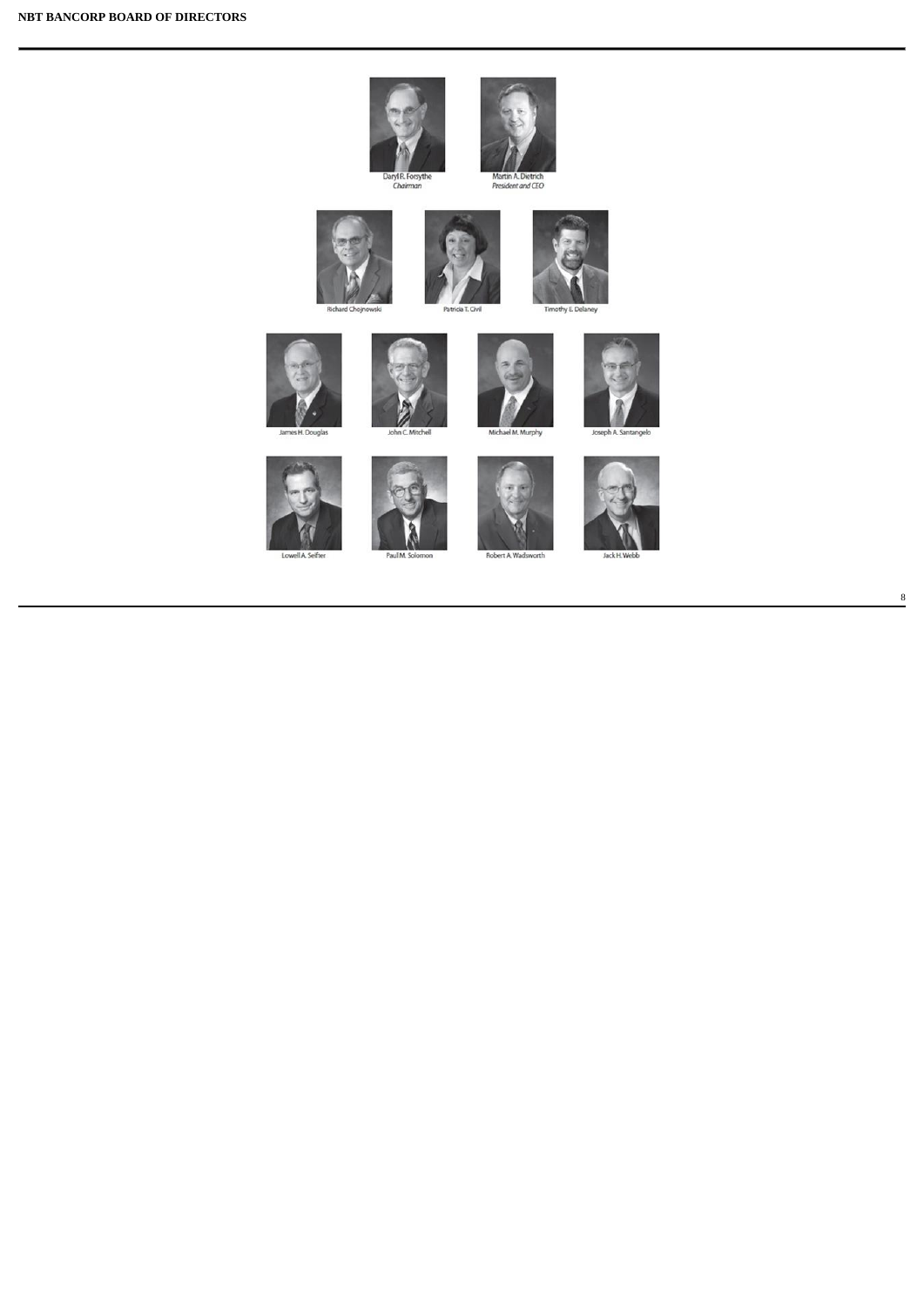# **SECURITY OWNERSHIP OF CERTAIN BENEFICIAL OWNERS AND MANAGEMENT**

The following table sets forth information, as of February 27, 2015 with respect to the beneficial ownership of the Company's Common Stock by: (1) each director and nominee; (2) each executive officer named in the Summary Compensation Table; and (3) all executive officers and directors as a group. Except as otherwise indicated, each of the stockholders named below effectively exercises sole, or shared with spouse, voting and investment power with respect to the outstanding shares of Common Stock beneficially owned.

|                                                               |                     | <b>Options</b><br>Exercisable | <b>Total Beneficial</b><br>Ownership of | Percent of  |
|---------------------------------------------------------------|---------------------|-------------------------------|-----------------------------------------|-------------|
|                                                               | Number of           | <b>Within 60 Days</b>         | <b>NBT Bancorp</b>                      | Shares      |
| Directors, Nominees for Director and Named Executive Officers | <b>Shares Owned</b> | (1)                           | <b>Common Stock</b>                     | Outstanding |
| Richard Chojnowski                                            | 277,570             |                               | 277,570                                 |             |
| Patricia T. Civil                                             | 19,068              | 4,750                         | 23,818                                  |             |
| Timothy E. Delaney                                            | 51,102              | 1,667                         | 52,769                                  | $*$         |
| James H. Douglas                                              | 4,280               | $\overline{\phantom{a}}$      | 4,280                                   |             |
| Daryl R. Forsythe                                             | 116,353             | $\sim$                        | 116,353                                 |             |
| John C. Mitchell (2)                                          | 35,283              |                               | 35,283                                  | $*$         |
| Michael M. Murphy                                             | 34,068              | 900                           | 34,968                                  | $*$         |
| Joseph A. Santangelo (3)                                      | 81,120              | 6,000                         | 87,120                                  | $*$         |
| Lowell A. Seifter                                             | 37,992              | $\overline{\phantom{a}}$      | 37,992                                  | $*$         |
| Paul M. Solomon                                               | 65,053              | $\overline{\phantom{a}}$      | 65,053                                  | $*$         |
| Robert A. Wadsworth (4)                                       | 174,569             | 4,210                         | 178,779                                 | $*$         |
| Jack H. Webb                                                  | 108,693             |                               | 108,693                                 | $*$         |
| Martin A. Dietrich                                            | 214,708             | 182,111                       | 396,819                                 | $*$         |
| Michael J. Chewens                                            | 59,306              | 38,000                        | 97,306                                  | *           |
| David E. Raven                                                | 58,151              | 72,000                        | 130,151                                 | $*$         |
| Jeffrey M. Levy                                               | 47,884              | 52,500                        | 100,384                                 | *           |
| Timothy L. Brenner                                            | 28,232              |                               | 28,232                                  | $*$         |

As of February 27, 2015, all directors and executive officers listed above as a group (17 persons) beneficially owned 1,775,573 , or 4.04%, of total shares outstanding, including shares owned by spouses, certain relatives and trusts, as to which beneficial ownership may be disclaimed, and options exercisable within 60 days of February 27, 2015.

(\*) Less than one percent.

- (1) Shares under option from the NBT 2001 Non-Employee Director, Divisional Director and Subsidiary Director Stock Option Plan, NBT 1993 Stock Option Plan and/or the 2008 Omnibus Incentive Plan, which are exercisable within 60 days of February 27, 2015.
- (2) Includes 1,800 shares held by a trust for which Mr. Mitchell has investment discretion, but not voting discretion. Does not include 2,000 shares owned by The Adelbert L. Button Charitable Foundation, for which Mr. Mitchell serves as a trustee, but for which all investment and disposition discretion over the shares has been granted to NBT Bank, N.A., as trustee.
- (3) Includes 65,813 shares held by Arkell Hall Foundation Inc. of which Mr. Santangelo is President and CEO and shares investment and voting powers with that foundation's Board of Trustees.
- (4) Includes 164,041 shares held by Preferred Mutual Insurance Company of which Mr. Wadsworth is Chairman of the Board.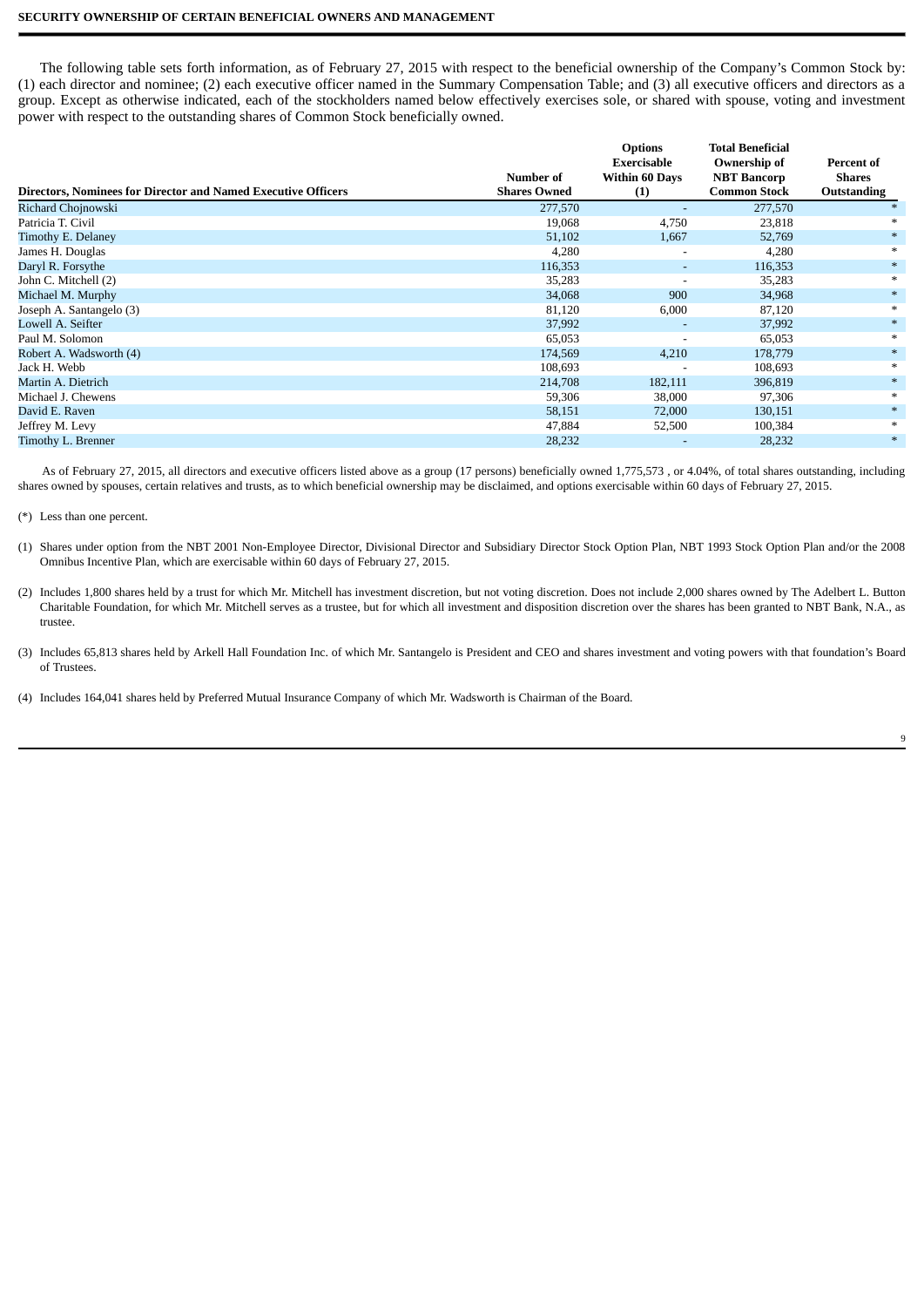# **BENEFICIAL OWNERSHIP OF PRINCIPAL HOLDERS OF VOTING SECURITIES OF NBT**

The following table sets forth information as of February 27, 2015, except as indicated below, with respect to the beneficial ownership of common stock by any person or group as defined in Section 13(d)(3) of the Exchange Act who is known to the Company to be the beneficial owner of more than five percent of the common stock. As of February 27, 2015, the Company had 43,980,796 outstanding shares of common stock.

|                                                | Number of                   |                    |
|------------------------------------------------|-----------------------------|--------------------|
|                                                | <b>Shares;</b><br>Nature of | Percent of         |
|                                                | Beneficial                  | <b>Common</b>      |
| <b>Name and Addresses of Beneficial Owners</b> | Ownership (1)               | <b>Stock Owned</b> |
| BlackRock, Inc.                                | 3,892,568(2)                | 8.85%              |
| 40 East 52nd Street                            |                             |                    |
| New York, NY 10022                             |                             |                    |
|                                                |                             |                    |
| The Vanguard Group, Inc.                       | 2,873,203(3)                | 6.53%              |
| 100 Vanguard Blvd.                             |                             |                    |
| Malvern, PA 19355                              |                             |                    |

- (1) Based on information in the most recent Schedule 13D or 13G filed with the Securities and Exchange Commission pursuant to the Exchange Act with respect to holdings of the Company's common stock as of December 31, 2014. In accordance with Rule 13d-3 under the Exchange Act, a person is deemed to be the beneficial owner, for purposes of this table, of any shares of Company common stock if such person has or shares voting power and/or investment power with respect to the security, or has the right to acquire beneficial ownership at any time within 60 days from February 27, 2015. As used herein, "voting power" includes the power to vote or direct the voting of shares and "investment power" includes the power to dispose or direct the disposition of shares.
- (2) BlackRock, Inc. reported that it has sole dispositive and sole voting power over 3,892,568 shares of Company common stock as of December 31, 2014, or 8.9% of Company shares outstanding as of such date.
- (3) The Vanguard Group, Inc. reported that it has sole dispositive and voting power over 2,819,331 shares and shared dispositive and voting power over 53,872 shares of NBT common stock as of December 31, 2014, or an aggregate of 6.57% of Company shares outstanding as of such date.

# **CORPORATE GOVERNANCE**

The business and affairs of the Company are managed under the direction of the Board of Directors. Members of the Board are kept informed of the Company's business through discussions with the Company's executive officers, by reviewing materials provided to them and by participating in meetings and strategic planning sessions of the Board and its committees. The Board has adopted corporate governance practices and policies which the Board and senior management believe promote sound and effective corporate governance.

# **Director Independence**

Based on a review of the responses of the directors to questions regarding employment and compensation history, affiliations and family and other relationships and on individual discussions with directors, the full Board has determined that all directors, excluding Messrs. Dietrich and Webb, meet the standards of independence set forth by the NASDAQ Stock Market. In making this determination, the Board considered transactions and relationships between each director or his or her immediate family and the Company and its subsidiaries, including those reported under "Compensation Committee Interlocks and Insider Participation" and "Certain Relationships and Related Party Transactions" found on page 47. Mr. Dietrich is not independent because he is the President and Chief Executive Officer of the Company. Mr. Webb is not independent because he is Executive Vice President of Strategic Support for the Company.

The independent members of the Board meet at least twice annually in an executive session where non-independent directors and management are excused. Lead independent director John Mitchell, who serves as chairman of the Compensation and Benefits Committee, currently chairs these executive sessions.

## **Code of Ethics**

The Company has adopted a Code of Business Conduct and Ethics that applies to all employees, as well as each member of the Company's Board of Directors. The Code of Business Conduct and Ethics is available at the Company's website at *www.nbtbancorp. com/bncp/corporategov.html* .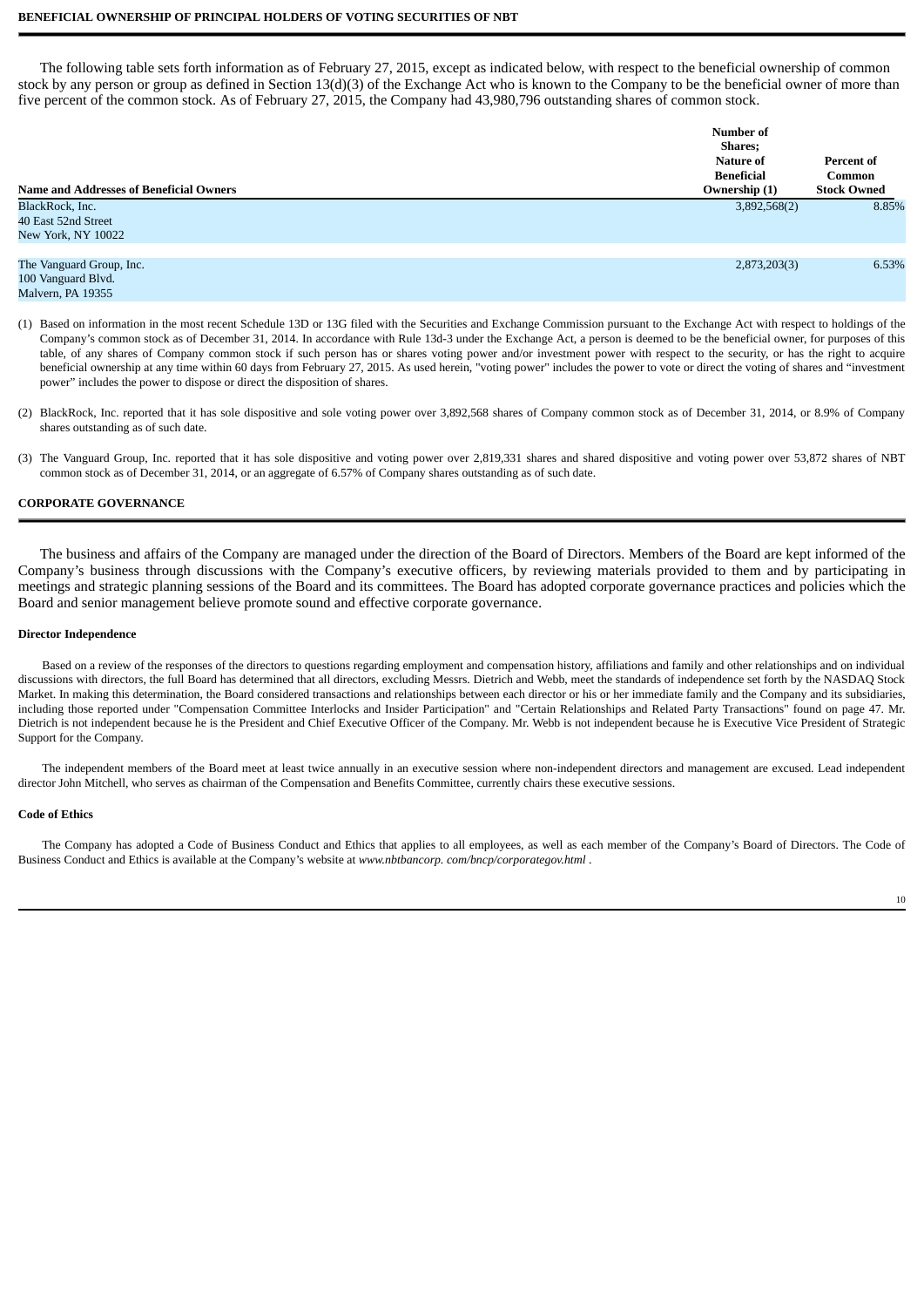#### **Board Policy Regarding Communications with the Board**

The Board of Directors maintains a process for shareholders to communicate with the Board of Directors. Shareholders wishing to communicate with the Board of Directors should send any communication to Corporate Secretary, NBT Bancorp Inc., 52 South Broad Street, Norwich, New York 13815. Any such communication must state the name of the shareholder and the number of shares beneficially owned by the shareholder making the communication. The Corporate Secretary will forward such communication to the full Board of Directors or to any individual director or directors to whom the communication is directed unless the communication is unduly hostile, threatening, illegal or similarly inappropriate. At each Board meeting, a member of management presents a summary of all communications received since the last meeting that were not forwarded and makes those communications available on request.

## **The Board's Role in Risk Oversight**

The Board of Directors, together with the Audit and Risk Management Committee, the Nominating and Corporate Governance Committee, and the Compensation and Benefits Committee coordinate with each other to provide enterprise-wide oversight of our management and handling of risk. These committees report regularly to the full Board of Directors on risk-related matters and provide the Board of Directors with insight about our management of strategic, credit, interest rate, liquidity, compliance, operational and reputational risks. In addition, at meetings of the Board of Directors and its committees, directors receive regular updates and reports from management regarding risk management practices, including credit quality, financial reporting, technology, internal controls, compliance, legal matters, and asset liability and liquidity management, among others. Furthermore, current risk management issues are discussed regularly with the Board of Directors and its committees.

#### **Board Leadership Structure**

The Board of Directors does not have a policy on whether the same person may serve as both the chief executive officer and chairman of the board or, if the roles are separate, whether the chairman should be selected from the non-employee directors. The Board believes that it should have the flexibility to make these determinations at any given point in time in the way that it believes best to provide appropriate leadership for the Company at that time. Currently, Mr. Dietrich serves as the Chief Executive Officer of the Company, while Mr. Forsythe, who is independent, serves as the Chairman of the Board of Directors. The Board of Directors believes that this leadership structure best serves the Company at this time because it allows Mr. Dietrich to focus on the Company's operations and strategy, while Mr. Forsythe, among other things, can provide independent leadership for the Board of Directors, set the agenda for meetings, and enable other directors to raise issues and concerns for Board consideration without immediately involving the Chief Executive Officer or other management. The Board of Directors believes it currently benefits from having an independent director, who is also a former executive officer of the Company, as its Chairman.

# **Director Attendance at Board Meetings and Annual Meetings**

During 2014, the Board held four meetings. Each incumbent director attended at least 75% of the aggregate of: (i) the total number of meetings of the Board held during the period that the individual served; and (ii) the total number of meetings held by all committees of the Board on which the director served during the period that the individual served. In addition, directors are expected to attend our annual meeting of shareholders. All directors were in attendance at the 2014 annual meeting, and we expect that all directors will be present at the 2015 annual meeting.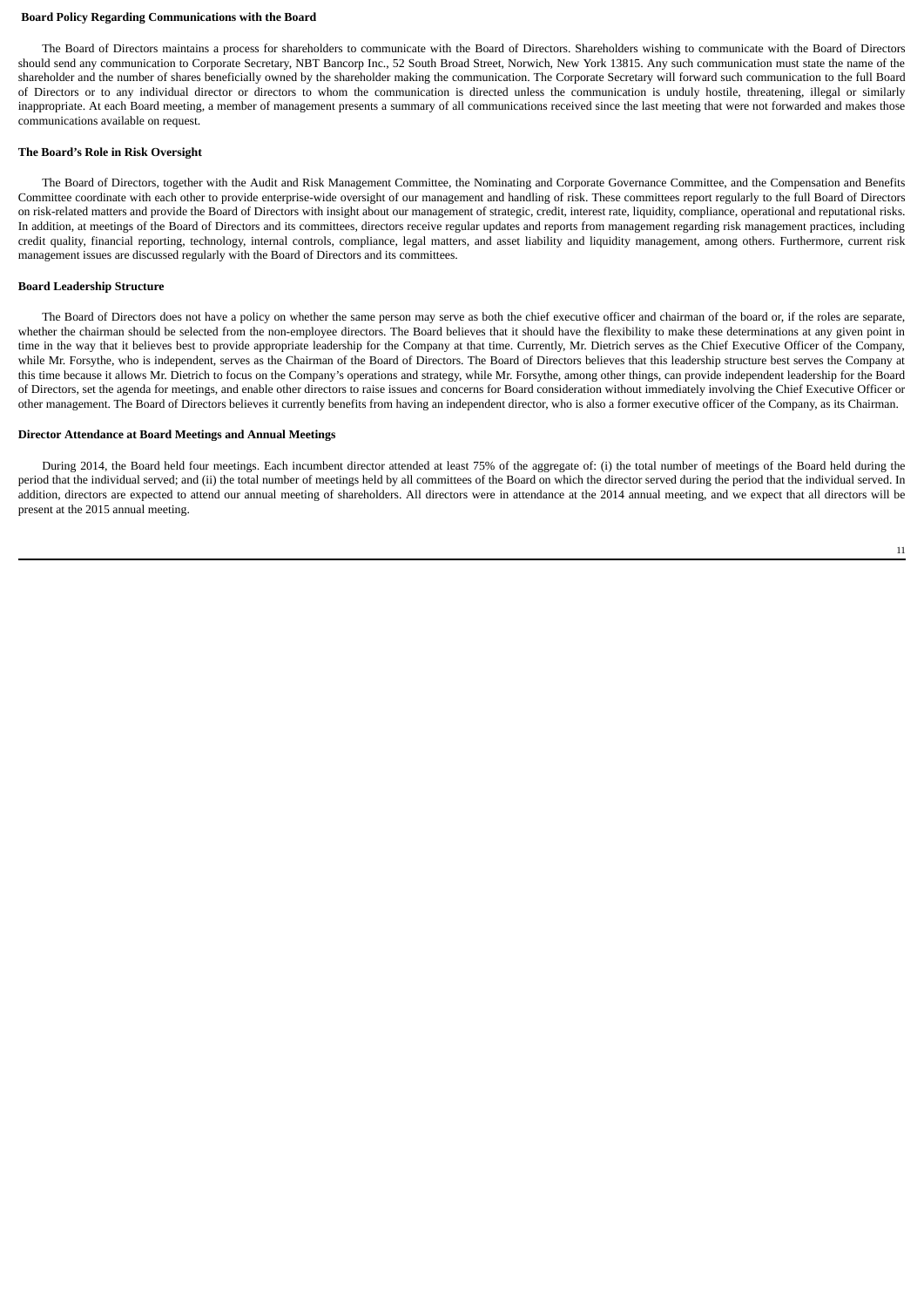#### **Committees of the Board of Directors**

Our Board has a number of standing committees, including a Nominating and Corporate Governance Committee, Audit and Risk Management Committee and Compensation and Benefits Committee. The Board has determined that all of the directors who serve on these committees are independent for purposes of NASDAQ Rule 5605 and that the members of the Audit and Risk Management Committee are also "independent" for purposes of Section 10A(m)(3) of the Securities Exchange Act of 1934 (the "Exchange Act"). A table showing the members of each of these committees follows:

| <b>Director</b>      | <b>Nominating and Corporate Governance</b> | <b>Audit and Risk Management</b> | <b>Compensation and Benefits</b> |
|----------------------|--------------------------------------------|----------------------------------|----------------------------------|
| Richard Chojnowski   |                                            |                                  |                                  |
| Patricia T. Civil    |                                            | Chair                            |                                  |
| Timothy E. Delaney   |                                            |                                  |                                  |
| James H. Douglas     | Chair                                      |                                  |                                  |
| John C. Mitchell     |                                            |                                  | Chair                            |
| Michael M. Murphy    |                                            |                                  |                                  |
| Joseph A. Santangelo |                                            |                                  |                                  |
| Lowell A. Seifter    |                                            |                                  |                                  |
| Paul M. Solomon      |                                            |                                  |                                  |
| Robert A. Wadsworth  |                                            |                                  |                                  |

A description of each of these committees follows:

# **Nominating and Corporate Governance Committee**

The Nominating and Corporate Governance Committee is responsible for determining the qualification of and nominating persons for election to the Board of Directors, including (if applicable) shareholder nominations that comply with the notice procedures set forth by SEC rules and the Company's Bylaws. The Committee also formulates our corporate governance guidelines and functions to insure successful development of management at the senior level and succession planning, as applicable. The Board of Directors has adopted a written charter for the Nominating and Corporate Governance Committee, a copy of which is available on the NBT Bancorp website at *www.nbtbancorp.com/bncp/corporategov.html* . This Committee met two times during 2014.

During the past two years, the Nominating and Corporate Governance Committee engaged in a process to evaluate our corporate governance processes against current trends. To further this endeavor, Mr. Forsythe resigned as chair and member of the Nominating and Governance Committee to allow for the membership to consist solely of directors that have never been executives of the Company. In addition, other changes and recommendations were made to align our corporate governance process with current trends including the recommendation to have our board elected annually (see Proposal 2), prohibiting the pledging of Company shares and determining not to adopt a new poison pill following the expiration of the Company's former poison pill in October 2014.

The Board of Directors believes that it should be comprised of directors who possess the highest personal and professional ethics, integrity, and values, and who shall have demonstrated exceptional ability and judgment and who shall be most effective in representing the long-term interests of the shareholders. While the Board of Directors and Nominating and Corporate Governance Committee have no formal policy on board diversity, diversity is considered by the Nominating and Corporate Governance Committee in determining the qualification of and nominating persons for election to the Board of Directors.

When considering candidates for the Board of Directors, the Nominating and Corporate Governance Committee takes into account the candidate's qualifications, experience and independence from management. In addition, in accordance with the Company's Bylaws:

- Every director must be a citizen of the United States:
- Each director must own \$1,000 aggregate book value of the Company's common stock; and
- No person shall serve as a director beyond the Company's annual meeting following the date upon which he or she shall have attained the age of 72 years.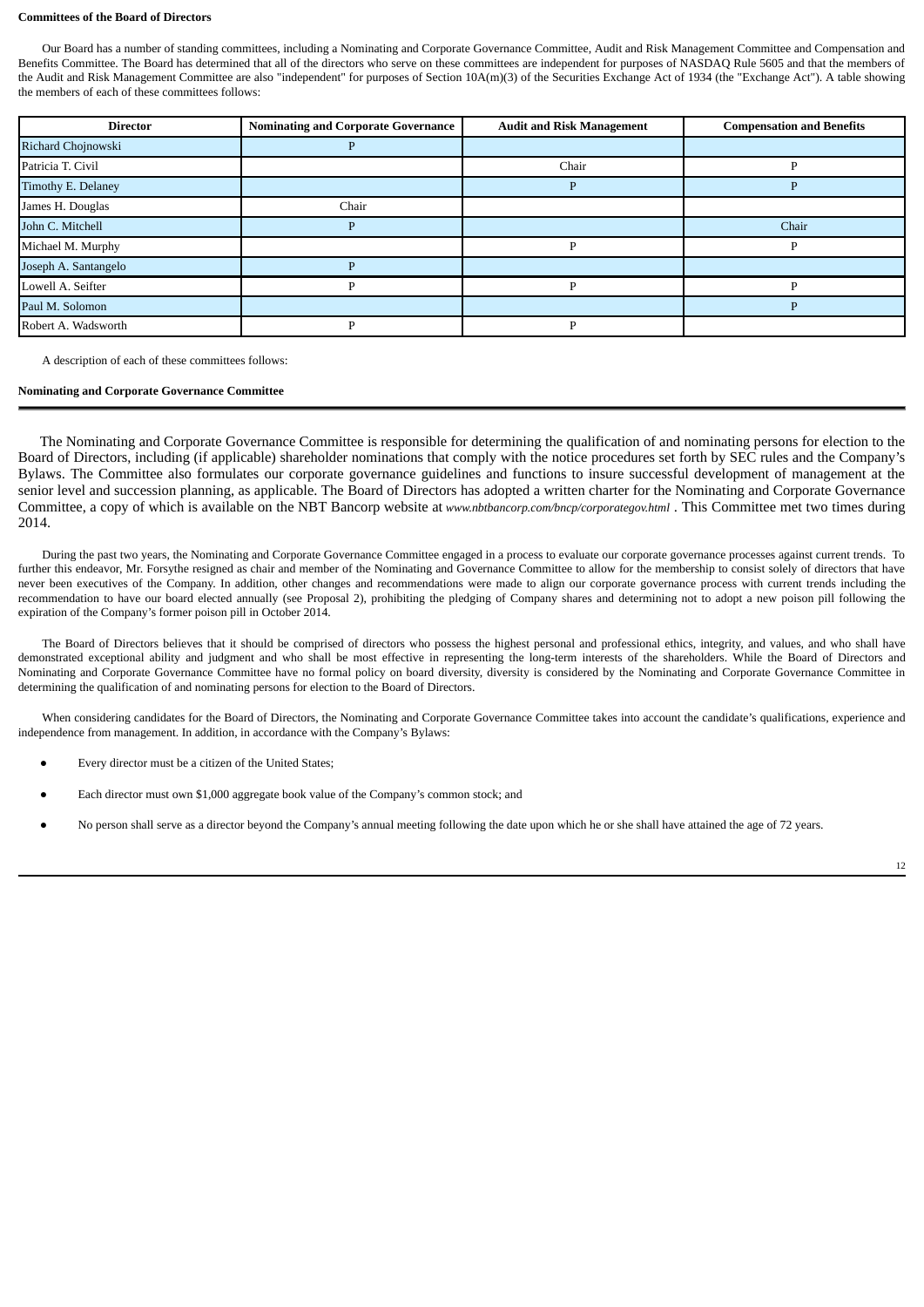When seeking candidates for director, the Nominating and Corporate Governance Committee may solicit suggestions from incumbent directors, management or others. The Committee also has the authority to retain any search firm to assist in the identification of director candidates. The Committee will review the qualifications and experience of each candidate. If the Committee believes a candidate would be a valuable addition to the Board, it will recommend to the full Board that candidate's election.

The Company's Bylaws also permit shareholders eligible to vote at the annual meeting to nominate director candidates, but only if such nominations are made pursuant to timely notice in writing to the President of NBT. To be timely, notice must be delivered to, or mailed to and received at, the principal executive offices of NBT within 10 days following the day on which public disclosure of the date of any annual meeting called for the election of directors is first given. The Nominating and Corporate Governance Committee will consider candidates for director suggested by shareholders applying the criteria for candidates described above and considering the additional information required by Article III, Section 4 of the Company's Bylaws, which must be set forth in a shareholder's notice of nomination. Article III, Section 4 of the Company's Bylaws requires that the notice include: (a) as to each person whom the shareholder proposes to nominate for election as a director, (i) the name and address of such person and (ii) the principal occupation or employment of such person; and (b) as to the shareholder giving notice (i) the name and address of such shareholder, (ii) the number of shares of the Company that will be voted for the proposed nominee by such shareholder (including shares to be voted by proxy) and (iii) the number of shares of the Company which are beneficially owned by such shareholder.

## **Audit and Risk Management Committee**

The Audit and Risk Management Committee represents our Board in fulfilling its statutory and fiduciary responsibilities for independent audits of NBT's consolidated financial statements, including monitoring accounting and financial reporting practices and financial information distributed to shareholders and the general public. The Audit and Risk Management Committee is also responsible for overseeing the Company's compliance with legal and regulatory requirements and the performance of the Company's Risk Management Division. Directors on our Audit and Risk Management Committee meet the expanded independence requirements of audit committee members. In addition, our Board of Directors has determined that Ms. Civil and Mr. Seifter are "audit committee financial experts" as that term is defined in Item 407(d)(5) of Regulation S-K.

This Committee met five times in 2014. Responsibilities and duties of this Committee are discussed more fully in the Audit and Risk Management Committee Report on page 48 and in the Audit and Risk Management Committee's charter, which is available on the Company's website at *www.nbtbancorp.com/bncp/corporategov.html*.

#### **Compensation and Benefits Committee**

All of the Company's Compensation and Benefits Committee members are independent directors, as determined by the Board, and as such term is defined in the NASDAQ Marketplace Rules as they apply to the Company.

The Committee is responsible for the development, oversight and administration of the Company's compensation program. The Committee works closely with the Company's CEO and Executive Vice President of Human Resources to implement our compensation program. In addition, the Committee typically engages in executive sessions without Company management present.

The Committee regularly reviews our compensation practices and policies and recommends to the Board of Directors the compensation and benefits for the CEO, directors and executive management team, including the named executive officers. In making compensation recommendations to the Board of Directors for the named executive officers, the Committee relies substantially on the recommendations of the CEO and, in the case of the CEO's compensation, upon the recommendation of the Chairman of the Board. The Committee generally determines the compensation for the named executive officers at its December meeting preceding the commencement of the fiscal year in which the compensation will be paid or earned, or in its January meeting of such fiscal year.

The Committee implemented several changes at the end of 2014 and the beginning of 2015 to bring our compensation and benefits program for executives more aligned with current trends. Those changes are outlined in the Compensation Discussion and Analysis on pages 19- 20 and further discussed in detail within the Compensation Discussion and Analysis. The Committee has engaged Pearl Meyer & Partners, LLC ("PM&P"), an international human resources consulting firm, to conduct an annual review of the Company's executive compensation program. PM&P is charged with comparing all elements of the Company's executive compensation program to external, objective benchmarks in order to assess the competitiveness of the Company's total compensation.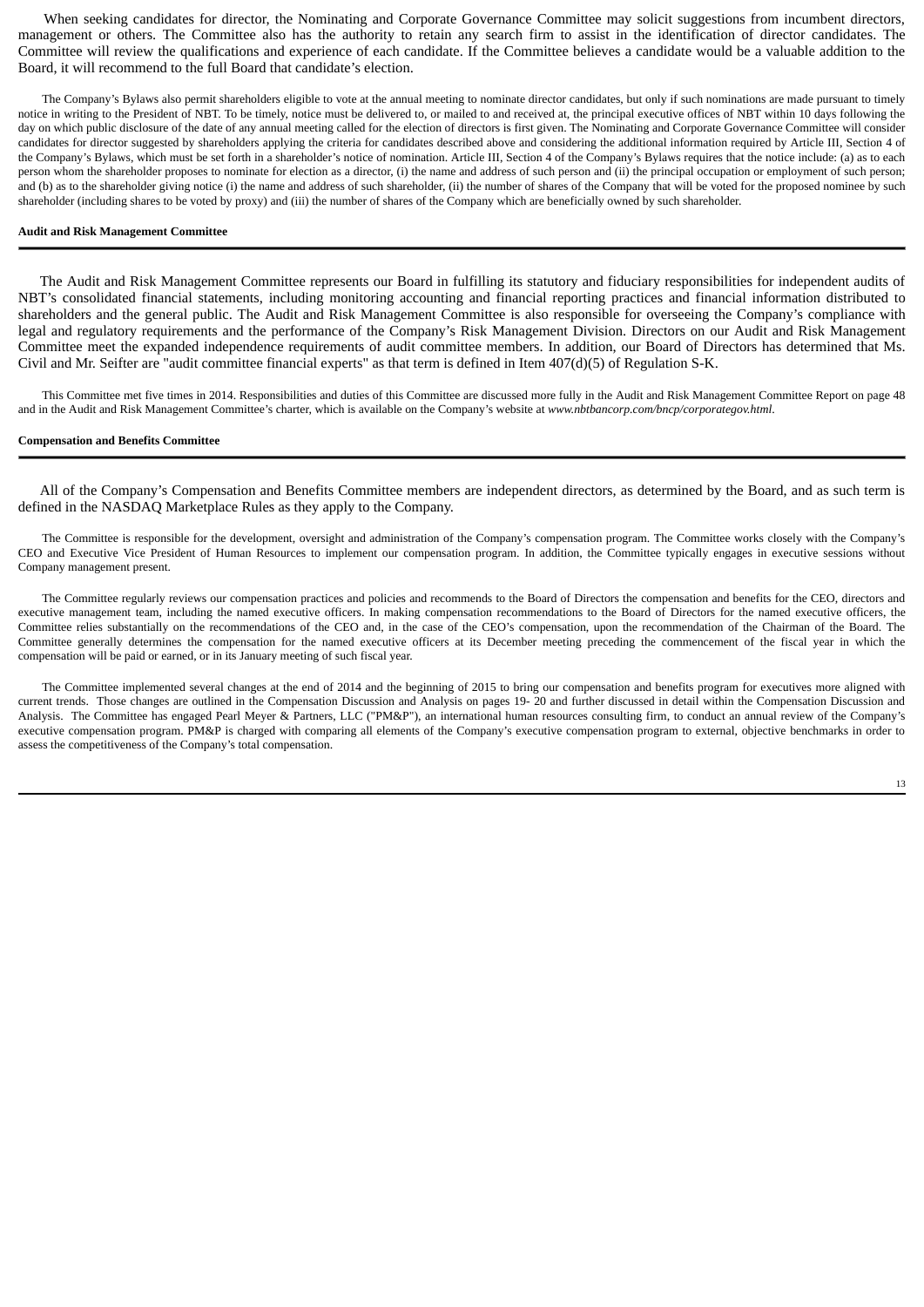Two competitive markets are compared—the broader banking industry and peer group data. In addition to a competitive analysis, PM&P performs a pay for performance alignment analysis based on several relevant macro-financial metrics. These measures provide information regarding compensation paid by our competitors and the broader banking industry taking into consideration size, asset growth, earnings growth and stewardship of capital. PM&P provides the Committee with relevant market data and alternatives to consider in its executive compensation decision-making. The Committee reviews information provided by PM&P to determine the appropriate level and mix of short and long-term incentive compensation and cash and equitybased compensation.

The CEO's compensation reflects the Committee's evaluation of his performance measured against the following criteria: (i) implementation of the Company's short and longterm strategies; (ii) financial and operating performance; (iii) management development; (iv) customer service; and (v) leadership in positioning the Company to meet the significant operational and regulatory challenges of the evolving financial services industry. The Committee may use its discretion to deviate from or modify compensation policies and recommendations, but does so rarely, and typically, only in unusual circumstances.

The Committee also administers the Company's pension plan, 401(k) & ESOP plan, the directors' and officers' stock plans as well as the 2008 Omnibus Incentive Plan (the "Omnibus Plan"). Pursuant to the terms of the Company's Omnibus Plan, the Committee may delegate its authority to grant awards to nonexecutive officers under such plan to a member of the Board and the Committee has granted such authority, within certain defined limits, to Mr. Dietrich. A charter that reflects these responsibilities and delegated authority, which the Committee and the Board periodically review and revise, governs the Committee. A copy of the charter is available on the Company's website at *www.nbtbancorp.com/bncp/corporategov.html.* The Committee met three times in 2014.

#### **Policy on Recovery of Awards**

#### **Incentive Compensation Clawback Policy**

In the event of a restatement of incorrect financial results, the Company's Compensation and Benefits Committee (the "Committee") will review all cash and equity incentive awards made under the Company's 2008 Omnibus Incentive Plan (the "Omnibus Plan") that were paid or awarded to executive officers (within the meaning of Rule 3b-7 of the Securities Exchange Act of 1934, as amended (the "Exchange Act")) for performance periods beginning on and after January 1, 2012, which occur during the restatement period. If any such awards would have been lower had the level of achievement of applicable financial performance goals been calculated based on such restated financial results, the Committee will, if it determines appropriate in its sole discretion, to the extent permitted by governing law, require the reimbursement of the incremental portion of the awards in excess of the awards that would have been paid based on the restated financial results.

Furthermore, if the Company is required to prepare an accounting restatement due to the material noncompliance of the Company as a result of misconduct with regard to any financial reporting requirement under applicable securities laws, the individuals subject to the automatic forfeiture provisions under Section 304 of the Sarbanes-Oxley Act of 2002 and any other employee who knowingly engaged in the misconduct, was grossly negligent in engaging in the misconduct, knowingly failed to prevent the misconduct or was grossly negligent in failing to prevent the misconduct, shall reimburse the Company the amount of any payment in settlement of an award earned or accrued during the 12-month period following the first public issuance or filing with the SEC (whichever first occurred) of the financial document that contained such material noncompliance. Prior to January 1, 2012, contracts for the Company's Chief Executive Officer, its Chief Financial Officer, and the other individuals included in the Summary Compensation Table on page 32 included similar clawback clauses, as described under "Agreements with Executive Officers" beginning on page 45.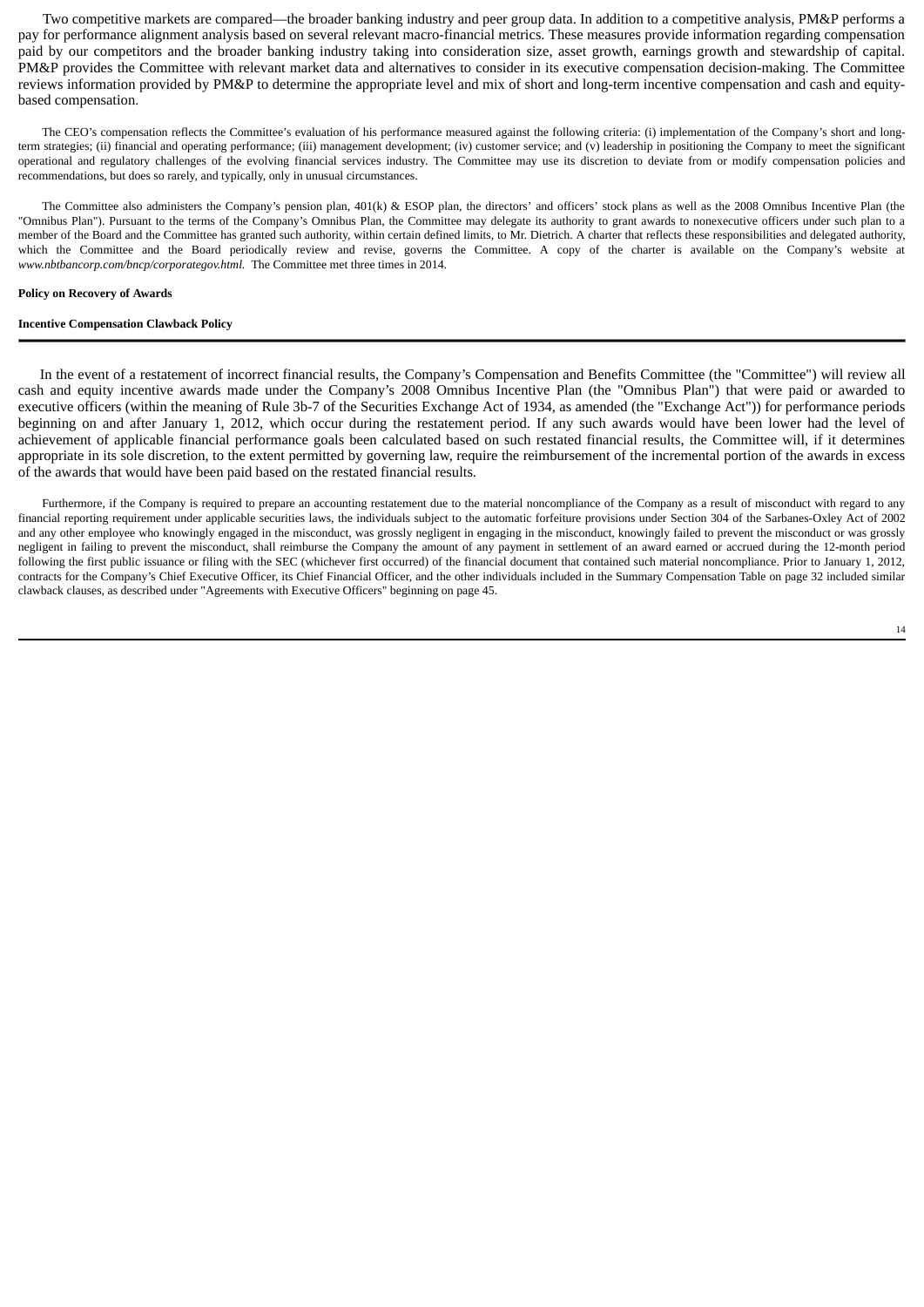The Committee may specify in an award that a grantee's rights, payments, and benefits with respect to the award shall be subject to reduction, cancellation, forfeiture, or recoupment upon the occurrence of certain specified events, in addition to any otherwise applicable vesting or performance conditions of the award. Such events may include, but shall not be limited to, termination of employment for cause, termination of the grantee's provision of services to the Company, violation of material Company policies, breach of noncompetition, confidentiality, or other restrictive covenants that may apply to the grantee, or other conduct by the grantee that is detrimental to the business or reputation of the Company. These provisions will generally be limited to a three year look-back from the occurrence of the event that gives rise to the forfeiture.

# **Director Compensation**

Set forth below is the fee schedule for non-executive directors as of December 31, 2014:

|                                  |        |        |     | <b>Restricted Stock</b> |
|----------------------------------|--------|--------|-----|-------------------------|
|                                  |        | Cash   |     | <b>Units</b>            |
| <b>Annual Retainer Fees</b>      |        |        |     |                         |
| Company:                         |        |        |     |                         |
|                                  |        |        |     |                         |
| Chair                            | \$     | 50,000 | \$  | 54,000                  |
| Director                         | \$     | 12,500 | \$  | 13,000                  |
| <b>NBT Bank, N.A.:</b>           |        |        |     |                         |
| Chair                            |        | _      | \$. | 11,000                  |
| <b>Director</b>                  | \$     | 12,500 | S   | 8,000                   |
| Committee Chair:                 |        |        |     |                         |
| Audit and Risk Management        | \$     | 10,000 |     |                         |
| <b>All Other Committees</b>      | ¢<br>ъ | 5,000  |     |                         |
| <b>Affiliate Board Member</b>    | \$     | 1,000  |     |                         |
| <b>Fee per Board Meeting</b>     | \$     | 1,000  |     |                         |
| <b>Fee per Committee Meeting</b> | \$     | 800    |     |                         |

The restricted stock unit awards in 2014 were issued pursuant to the Omnibus Plan. The restricted stock units awarded to the non-employee directors vest one-third annually beginning on the first anniversary of the grant date.

Mr. Forsythe serves as the Company's Chairman under an agreement that was entered into in 2003, when he was also serving as the Company's President and CEO. Pursuant to this agreement, which commenced January 1, 2006 and continues for as long as Mr. Forsythe is a member of the Board of Directors, he will serve as Chairman of the Company. In addition to the fees set forth above, pursuant to his agreement, Mr. Forsythe is also entitled to be reimbursed for dues and assessments (including initiation fees) incurred in relation to his country club membership. Mr. Forsythe has also agreed that for one year after the termination of his agreement, he will not directly or indirectly compete with the Company or NBT Bank. Under the agreement, during the term of his tenure and for the one year non-compete agreement with the Company, Mr. Forsythe may not disclose confidential information about the Company or its subsidiaries to any other person or entity.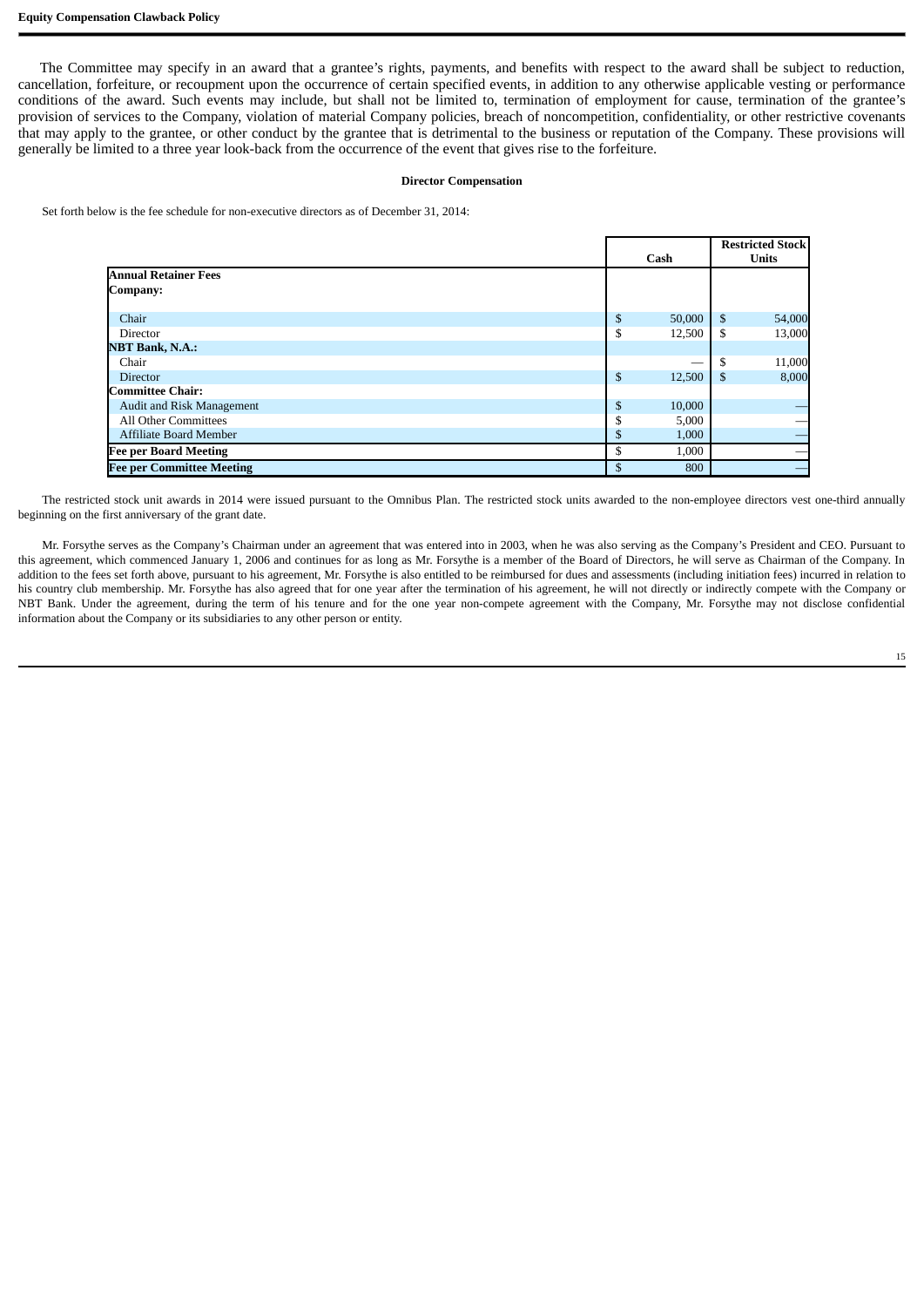#### **Director Compensation Table**

| <b>Name</b>          | Fees<br><b>Earned or</b><br>Paid in<br>Cash<br>(3)(1) | <b>Restricted Stock</b><br>Awards<br>(5)(1)(2)<br>(3) | <b>Stock</b><br>Option<br><b>Awards</b><br>$($ \$ $)(3)$ | <b>Change</b><br>in Pension<br><b>Value and</b><br>Nonqualified<br><b>Deferred</b><br>Compensation<br>Earnings<br>$($ \$ $)(4)$ | <b>All Other</b><br>Compensation<br>$($ \$) $(5)$ | <b>Total</b><br>$($)$ |
|----------------------|-------------------------------------------------------|-------------------------------------------------------|----------------------------------------------------------|---------------------------------------------------------------------------------------------------------------------------------|---------------------------------------------------|-----------------------|
| Daryl R. Forsythe    | 81,000                                                | 60,422                                                | $\overline{\phantom{a}}$                                 | $\overline{\phantom{a}}$                                                                                                        | 12,459                                            | 153,881               |
| Richard Chojnowski   | 42,200                                                | 19,532                                                |                                                          |                                                                                                                                 | 4,675                                             | 66,407                |
| Patricia T. Civil    | 59,200                                                | 19,532                                                | 12,198                                                   | 986                                                                                                                             | 2,111                                             | 94,027                |
| Timothy E. Delaney   | 46,600                                                | 19,532                                                | $\blacksquare$                                           | 5,236                                                                                                                           | 560                                               | 71,928                |
| James H. Douglas     | 45,400                                                | 19,532                                                | $\overline{\phantom{a}}$                                 |                                                                                                                                 |                                                   | 64,932                |
| John C. Mitchell     | 50,200                                                | 19,532                                                | $\blacksquare$                                           |                                                                                                                                 | 4,972                                             | 74,704                |
| Michael M. Murphy    | 49,200                                                | 19,532                                                | $\overline{\phantom{a}}$                                 | $\overline{\phantom{a}}$                                                                                                        | 4,972                                             | 73,704                |
| Joseph A. Santangelo | 49,400                                                | 19,532                                                |                                                          | 947                                                                                                                             | 2,251                                             | 72,130                |
| Lowell A. Seifter    | 43,600                                                | 19,532                                                | $\overline{\phantom{a}}$                                 |                                                                                                                                 | 12,763                                            | 75,895                |
| Paul M. Solomon      | 41,200                                                | 19,532                                                | $\overline{\phantom{a}}$                                 |                                                                                                                                 | 20,461                                            | 81,193                |
| Robert A. Wadsworth  | 47,600                                                | 19,532                                                | $\overline{\phantom{a}}$                                 | 17,524                                                                                                                          | 1,079                                             | 85,735                |

(1) Includes all fees earned during the fiscal year whether such fees were paid currently or deferred.

(2) The amounts reflect the aggregate grant date fair value of awards computed in accordance with FASB ASC Topic 718. The director restricted stock unit awards granted for fiscal year ending December 31, 2014, were issued as of May 1, 2014, and the per share fair market value was \$20.98. Assumptions used in the calculation of these amounts are materially consistent with those that are included in footnote 14 to the Company's audited consolidated financial statements contained in its Annual Report on Form 10-K.

(3) The aggregate number of outstanding awards as of December 31, 2014, is as follows (no non-employee director held unexercisable options as of such date):

| <b>Name</b>          | <b>Unvested Stock Units</b> | <b>Options Exercisable</b> |
|----------------------|-----------------------------|----------------------------|
| Daryl R. Forsythe    | 6,139                       | $\overline{\phantom{0}}$   |
| Richard Chojnowski   | 1,985                       | ٠                          |
| Patricia T. Civil    | 1,985                       | 4,750                      |
| Timothy E. Delaney   | 1,985                       | 1,667                      |
| James H. Douglas     | 1,985                       | $\overline{\phantom{0}}$   |
| John C. Mitchell     | 1,985                       | $\overline{\phantom{a}}$   |
| Michael M. Murphy    | 1,985                       | 900                        |
| Joseph A. Santangelo | 1,985                       | 6,000                      |
| Lowell A. Seifter    | 1,754                       |                            |
| Paul M. Solomon      | 1,754                       | $\overline{\phantom{a}}$   |
| Robert A. Wadsworth  | 1,985                       | 4,210                      |

(4) Figures in the change in pension value and nonqualified deferred compensation earnings represent earnings for the fiscal year ending December 31, 2014, on deferred directors' fees under a nonqualified deferred compensation plan.

(5) All other compensation includes: cash dividends received on restricted stock and deferred stock granted pursuant to the Non-Employee Directors' Restricted and Deferred Stock Plan and the Omnibus Plan for all non-employee directors totaling \$12,687; health and/or dental/vision insurance offered through the Company for seven active Directors, the Company's associated premium costs totaled \$15,587; and \$4,806 for the value of split dollar life insurance premiums paid during the 2014 fiscal year on behalf of Mr. Forsythe. Messrs. Seifter and Solomon's compensation includes dividends paid through the Alliance Financial Corp. Deferred Compensation Plan.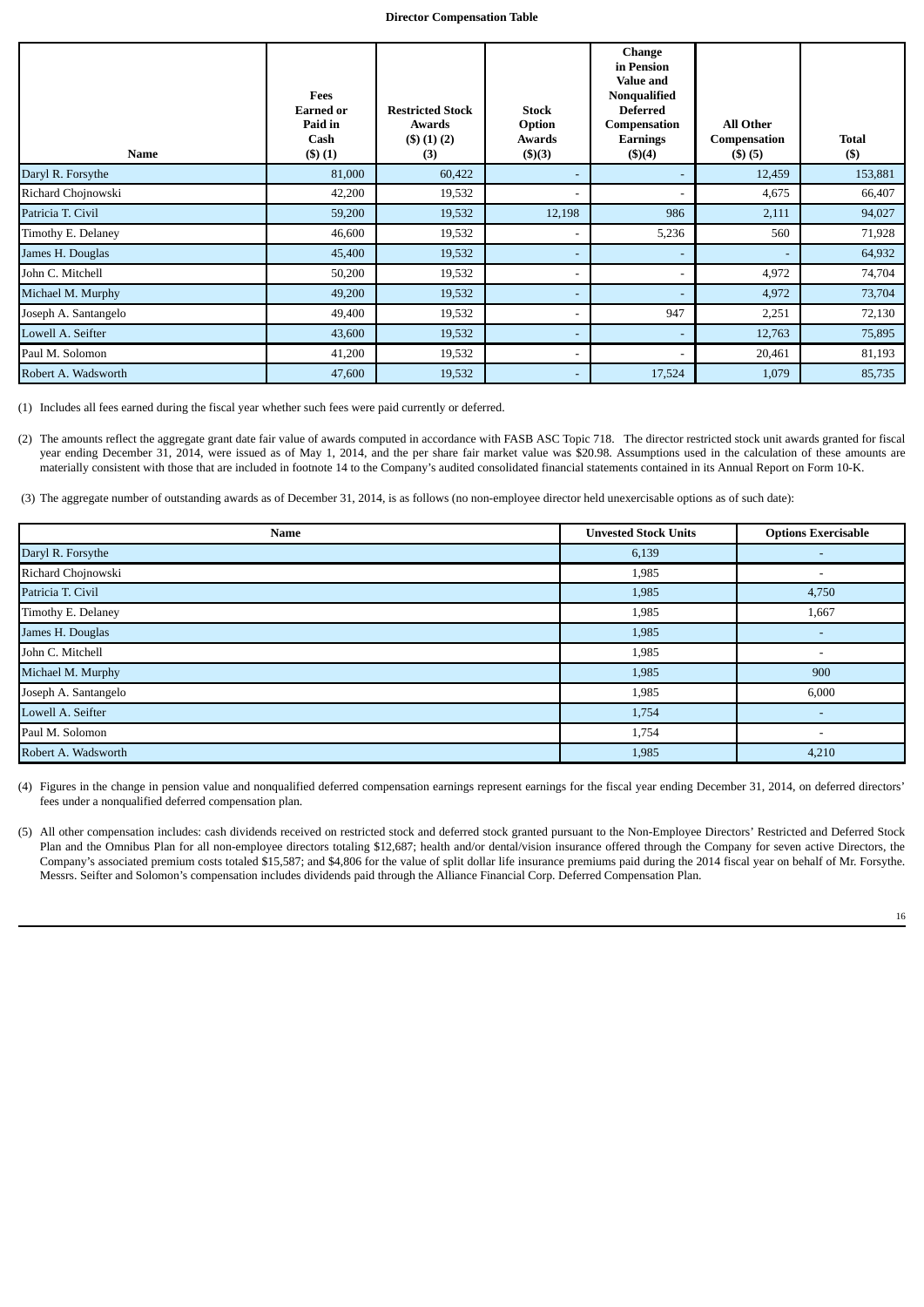# **Named Executive Officers of NBT Bancorp Inc.**

The following table sets forth certain information for the Named Executive Officers ("NEO's") of NBT Bancorp Inc.

|                    | Age at December 31, |                                                                                     |
|--------------------|---------------------|-------------------------------------------------------------------------------------|
| Name               | 2014                | <b>Positions Held with NBT and NBT Bank</b>                                         |
| Martin A. Dietrich | 59                  | President and Chief Executive Officer                                               |
|                    |                     |                                                                                     |
| Michael J. Chewens | 53                  | Senior Executive Vice President and Chief Financial Officer                         |
|                    |                     |                                                                                     |
| David E. Raven     | 52                  | Executive Vice President, President of Retail Banking and President of Pennsylvania |
|                    |                     |                                                                                     |
| Jeffrey M. Levy    | 53                  | Executive Vice President and President of Commercial Banking                        |
|                    |                     |                                                                                     |
| Timothy L. Brenner | 58                  | Executive Vice President and President of Wealth Management                         |

Biographical information regarding the Named Executive Officers is set forth below. Information regarding Mr. Dietrich can be found under the section *Board Nominees with Terms Ending in 2015* found on page 5.

**Michael J. Chewens** has been Senior Executive Vice President and Chief Financial Officer of NBT and NBT Bank since January 2002. He was Executive Vice President and Chief Financial Officer of same from 1999 to 2001. He was also Corporate Secretary of NBT and NBT Bank from December 2000 to April 2010.

**David E. Raven** has been Executive Vice President for NBT and President of Retail Banking for NBT Bank since July 2006. He was President of Pennstar Bank, a Division of NBT Bank from 2005, until the rebranding of Pennstar Bank to NBT Bank in March 2014, at which point this portion of Mr. Raven's title was updated to President of Pennsylvania. Prior to that, Mr. Raven was President and Chief Operating Officer of the Pennstar Bank Division from August 2000 to 2005 and Senior Vice President of Sales and Administration from September 1999 through August 2000.

**Jeffrey M. Levy** has been Executive Vice President for NBT and President of Commercial Banking for NBT Bank since December 2006. He joined NBT in August 2005 as Capital Region President. Prior to joining NBT, Mr. Levy was Manager of New York State Government Banking at M&T Bank from January 2004 to August 2005 and President of the Capital District, Commercial Banking at M&T Bank from January 2001 to December 2003.

**Timothy L. Brenner** has been Executive Vice President for NBT and President of Wealth Management for NBT Bank since March 2012. Prior to that, Mr. Brenner was Senior Vice President, M&T Investment Group. In this role he managed the multi-state Institutional Services (Employee Benefits, Institutional Investment Management Custody, Corporate Trust, Investment Advisory Services, and Property & Casualty Insurance) division. He was also President of the MTB Funds and M&T Life Insurance Company. Previously, he was also Partner at Vivacqua and Company, an independent financial services and insurance agency.

# **Section 16(a) Beneficial Ownership Reporting Compliance**

Our directors and executive officers must, under Section 16(a) of the Exchange Act, file certain reports of their initial ownership of our common stock and of changes in beneficial ownership of our securities. Based solely on a review of reports submitted to NBT, or written representations from reporting persons that all reportable transactions were reported, the Company believes that during the fiscal year ended December 31, 2014 all Section 16(a) filing requirements applicable to NBT's officers and directors were complied with on a timely basis with the exception of transactions reported in filings made on behalf of Mr. Brenner on April 1, 2014 and Mr. Douglas on February 17, 2015.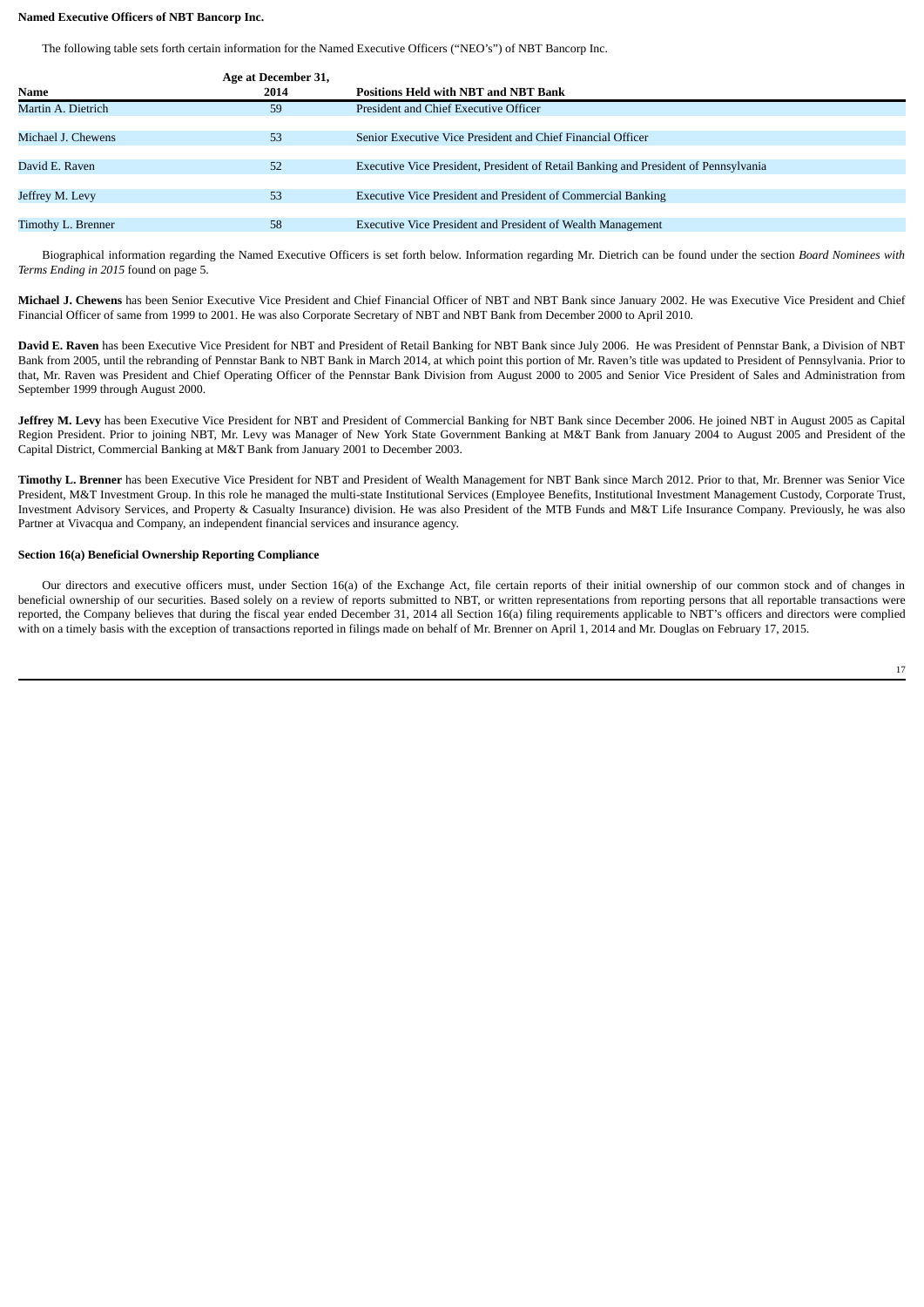This section discusses the Company's executive compensation philosophy, guidelines and programs, and the material factors affecting the Company's decisions regarding the compensation of its senior executives. The discussion and analysis is presented to give our shareholders a clear and comprehensive picture of the Company's executive compensation program, and its individual components. For a full understanding of the information presented, consider the following narrative discussion together with the information in the tables below including the narratives and footnotes that accompany the tables, as well as the Compensation and Benefits Committee Report included in this Proxy Statement. The NEOs for the fiscal year 2014 are:

- Martin A. Dietrich, President and Chief Executive Officer ("CEO")
- · Michael J. Chewens, Senior Executive Vice President and Chief Financial Officer ("CFO")
- · David E. Raven, Executive Vice President, President of Retail Banking and President of Pennsylvania
- Jeffrey M. Levy, Executive Vice President and President of Commercial Banking
- · Timothy L. Brenner, Executive Vice President and President of Wealth Management

## **Executive Summary**

Our successful financial and operational performance during 2014 resulted from our management team's focus on our immediate near term objectives and long term strategy. The executive compensation program in place is designed to support the team's efforts by rewarding them for making decisions that lead to consistent results and an outstanding investment for our shareholders.

#### **2014 Business Highlights**

Despite continued challenges in the financial services industry, we exceeded our financial plan in 2014 to include reaching our second highest level of core diluted earnings per share in the Company's 158 year history (\$1.71). In addition, core net income increased by 8.5% over 2013 while core return on average assets ("ROAA") increased by 2%. Return on average tangible common equity ("ROATCE") decreased slightly while maintaining a level that exceeds our peer group. When reviewing composite measures (Core ROAA, Core ROATCE, nonperforming assets ("NPA") to total assets, efficiency ratio, and net interest margin) we are above the 90<sup>th</sup> percentile for our peer banks and have exceeded the 75<sup>th</sup> percentile of the peer group (defined on page 22) for the last three years. Key financial highlights are shown below.

| <b>Performance Metric</b>     | 2014   | 2013   | 2012   |
|-------------------------------|--------|--------|--------|
| Core Net Income (\$ Millions) | 75.8   | 69.9   | 54.8   |
| Core Diluted EPS              | 1.71   | 1.65   | 1.63   |
| Core ROAA                     | 0.98%  | 0.96%  | 0.93%  |
| Core ROATCE                   | 14.03% | 14.76% | 14.20% |
| Net Interest Margin           | 3.61%  | 3.66%  | 3.86%  |
| NPA to Total Assets           | 0.64%  | 0.74%  | 0.73%  |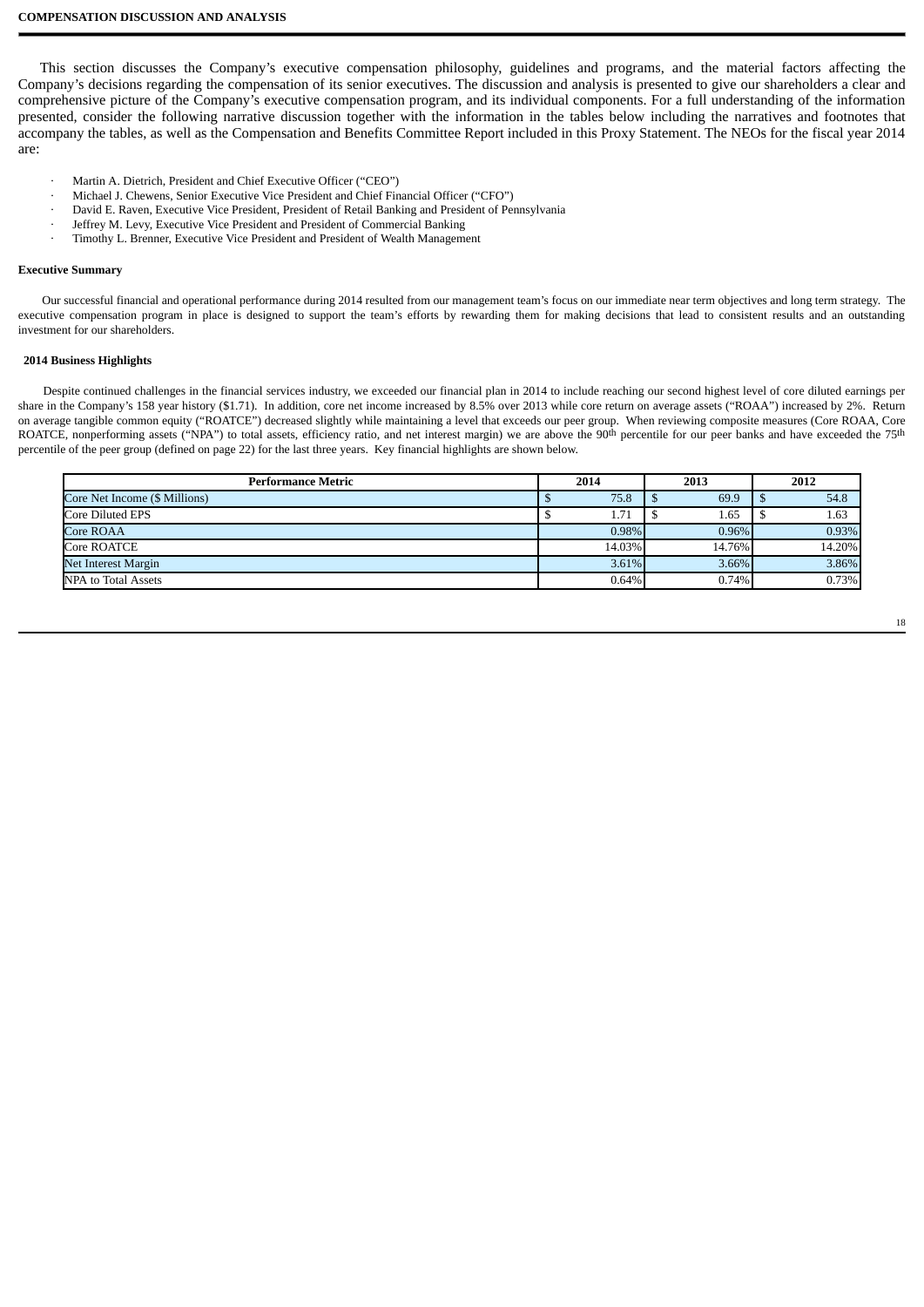# **Executive Compensation Program Changes and Events**

We continue to be focused on improving the alignment of our compensation plans with our business objectives, performance, shareholder interests, and the practices of our peers. We also considered the 58.6% non-binding advisory basis approval vote of our shareholders at the annual meeting on May 6, 2014 in making the following refinements for 2015.

| <b>What Has Changed</b>                                      | <b>How It's Changed</b>                                                                                                                                                                                                                                                                                                                         | <b>The Rationale for Change</b>                                                                                                                                                                                                                                                                                                         |
|--------------------------------------------------------------|-------------------------------------------------------------------------------------------------------------------------------------------------------------------------------------------------------------------------------------------------------------------------------------------------------------------------------------------------|-----------------------------------------------------------------------------------------------------------------------------------------------------------------------------------------------------------------------------------------------------------------------------------------------------------------------------------------|
| Annual Short-Term Incentive Plan                             | CEO target reduced from 90% to 80%<br>Added ROAA as a new measure for all NEOs plus an Individual<br>Performance measure for the CEO<br>Established 2015 performance target at a level that exceeds analysts'<br>consensus                                                                                                                      | Brings target payout further in line with market<br>Creates balanced measures in the annual plan<br>Establishes challenging performance and payout targets                                                                                                                                                                              |
| Long-Term Equity Retention and<br>Performance Plan           | Eliminated EPS as a measure, leaving ROATCE as the sole measure for the<br>Performance award<br>Retention award vesting schedule changed to five years, 20% per year, from<br>a four year schedule with first year 40% vesting<br>Individual performance measure added to the Performance award (was<br>previously only on the Retention award) | Removing measure (EPS) that overlaps with annual short-<br>term incentive plan and retaining a measure (ROATCE) that<br>is typically considered a long-term indicator of performance<br>Desire to include individual performance in both portions of<br>the plan<br>Distribute shares in equal annual segments versus front-<br>loading |
| Change In Control ("CIC")                                    | Double trigger (previously was a single trigger)<br>Severance calculation changed to include three-year average incentive<br>(previously utilized maximum incentive target as calculation)                                                                                                                                                      | It is more appropriate to trigger a CIC in the event of both the<br>CIC and termination and not just upon the CIC alone<br>Prefer to deliver a bonus payout amount that is comparable to<br>an average historical payout versus a maximum target amount                                                                                 |
| Non-CEO Supplemental Executive<br>Retirement Plans ("SERPs") | The previous replacement income guarantee of 50% was frozen at the<br>executive's current earned calculation                                                                                                                                                                                                                                    | Reduce future SERP benefit costs of the Company and<br>alignment with market                                                                                                                                                                                                                                                            |
| <b>Stock Ownership</b>                                       | Ownership guidelines were amended to be based upon a multiple of salary<br>(3.0x salary for CEO and 1.5x for other NEOs) and included a retention<br>requirement for vesting of restricted stock if ownership guidelines are not<br>met                                                                                                         | Improve alignment with shareholder interests                                                                                                                                                                                                                                                                                            |

As a result of 2014 performance and with consideration for the structural changes described above, we made the following decisions regarding compensation during 2014 and for the upcoming 2015 performance year.

#### **Base Salaries**

· Mr. Dietrich's base salary increased by 7% and 14.8% in 2014 and 2015 respectively (see total direct compensation changes in table on the following page).

Other NEOs' base salary increased by an average of 3.25% and 2.75% in 2014 and 2015, respectively.

# **Annual Incentives**

· 2014 EPS budget was exceeded resulting in the Executive Incentive Compensation Plan ("EICP") funding at 112.5% with adjustments for individual performance. **Long-Term Incentives**

· 2014 EPS budget was exceeded and ROTCE performance exceeded the peer group median resulting in awards funded at 120% of target.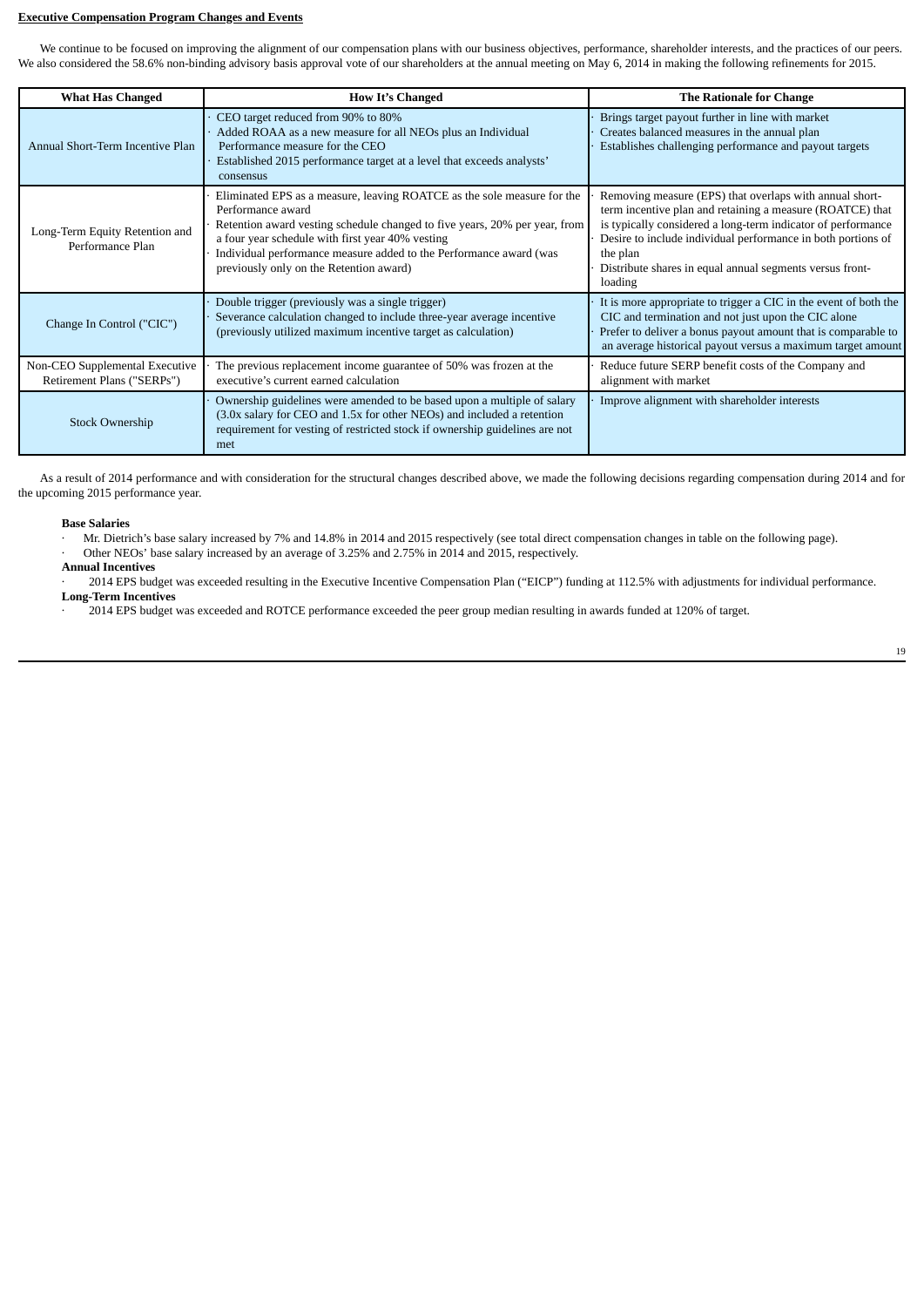Year-over-year results of the compensation changes are shown below:

| <b>Named Executive</b> | 2014 Base Pay<br>Increase | 2015<br><b>Base Pay</b><br>Increase | <b>2013 EICP</b><br>Payout as %<br>of Target<br>(Paid in 2014) | <b>2014 EICP</b><br>Payout as % of<br><b>Target</b><br>(Paid in 2015) | 2013<br><b>Long-Term</b><br>Payout as %<br>of Target | 2014<br><b>Long-Term</b><br>Payout as %<br>of Target |
|------------------------|---------------------------|-------------------------------------|----------------------------------------------------------------|-----------------------------------------------------------------------|------------------------------------------------------|------------------------------------------------------|
| <b>Martin Dietrich</b> | 7%                        | 14.8%                               | 100%                                                           | 112.5%                                                                | 100%                                                 | 120%                                                 |
| Michael J. Chewens     | 4%                        | 3%                                  | 100%                                                           | 112.5%                                                                | 100%                                                 | 120%                                                 |
| David E. Raven         | 2%                        | 2%                                  | 93%                                                            | 106.1%                                                                | 100%                                                 | 120%                                                 |
| Jeffrey M. Levy        | 3%                        | 3%                                  | 95%                                                            | 103.3%                                                                | 100%                                                 | 120%                                                 |
| Timothy L. Brenner     | 4%                        | 3%                                  | 98%                                                            | 110.6%                                                                | 100%                                                 | 120%                                                 |

Changes were made to Mr. Dietrich's targeted compensation levels that result in a percentage increase in Total Direct Compensation of approximately 3%, which is consistent with market practices and with the adjustments provided to the other NEOs.

| Mr. Dietrich | <b>Base Salary</b> |     | <b>EICP</b><br>% of Salary / \$ Award |      | <b>Long-Term Incentive</b><br>\$ of Salary / \$ Award |             | <b>Potential Total Direct</b><br>Compensation | Variance |
|--------------|--------------------|-----|---------------------------------------|------|-------------------------------------------------------|-------------|-----------------------------------------------|----------|
| 2014         | \$675,000          | 90% | \$607,500                             | 100% | \$675,000                                             | \$1,957,500 | ----                                          |          |
| 2015         | \$775,000          | 80% | \$620,000                             | 80%  | \$620,000                                             | \$2,015,000 | 2.9%                                          |          |

# **Springstone Incentive Award**

In January 2014, the Compensation and Benefits Committee approved the introduction of a special performance award for the potential sale of the Company's equity investment in Springstone Financial LLC. The plan was designed to recognize the successful completion of the sale and to reward employees deemed integral to the oversight of the Springstone investment. The Company completed a successful sale of its position in Springstone on April 17, 2014 and funded a one-time incentive pool equal to \$360,000 for the NEOs that was distributed under the oversight and approval of the Committee. Details are presented later in this discussion.

# **Corporate Governance Highlights**

We maintain important corporate governance policies and practices that promote sound and effective corporate governance.

- Our NEOs and directors are currently in compliance with a robust stock ownership policy.
- · Our insider trading policy prohibits our NEOs, directors and all employees from engaging in hedging and pledging (except to the extent grandfathered) transactions with Company stock.
- In the event the Company restates its financial results, our incentive compensation clawback policy allows our Board to recoup any excess incentive compensation paid to our NEOs upon which an award is based due to fraud, intentional misconduct or gross negligence.
- · Our equity awards reward performance and vest over a three to five-year time horizon to ensure sustainable performance and sound risk management.
- · We annually conduct a risk assessment of all of our incentive compensation plans and the Committee reviews the assessment to ensure the incentive compensation programs discourage inappropriate risk taking.
- Eleven of thirteen directors are independent.
- · 100% of the Nominating and Corporate Governance, Compensation and Benefits and Audit and Risk Committee members are independent.
- Our Chief Executive Officer and Chairman of the Board are separate individuals.
- · In 2015, the Board of Directors has recommended a charter and bylaw amendment to provide for an annual vote of shareholders to elect directors (see Proposal 2).
- · We have a Code of Ethics that is administered by the Audit and Risk Management Committee which includes an annual training program.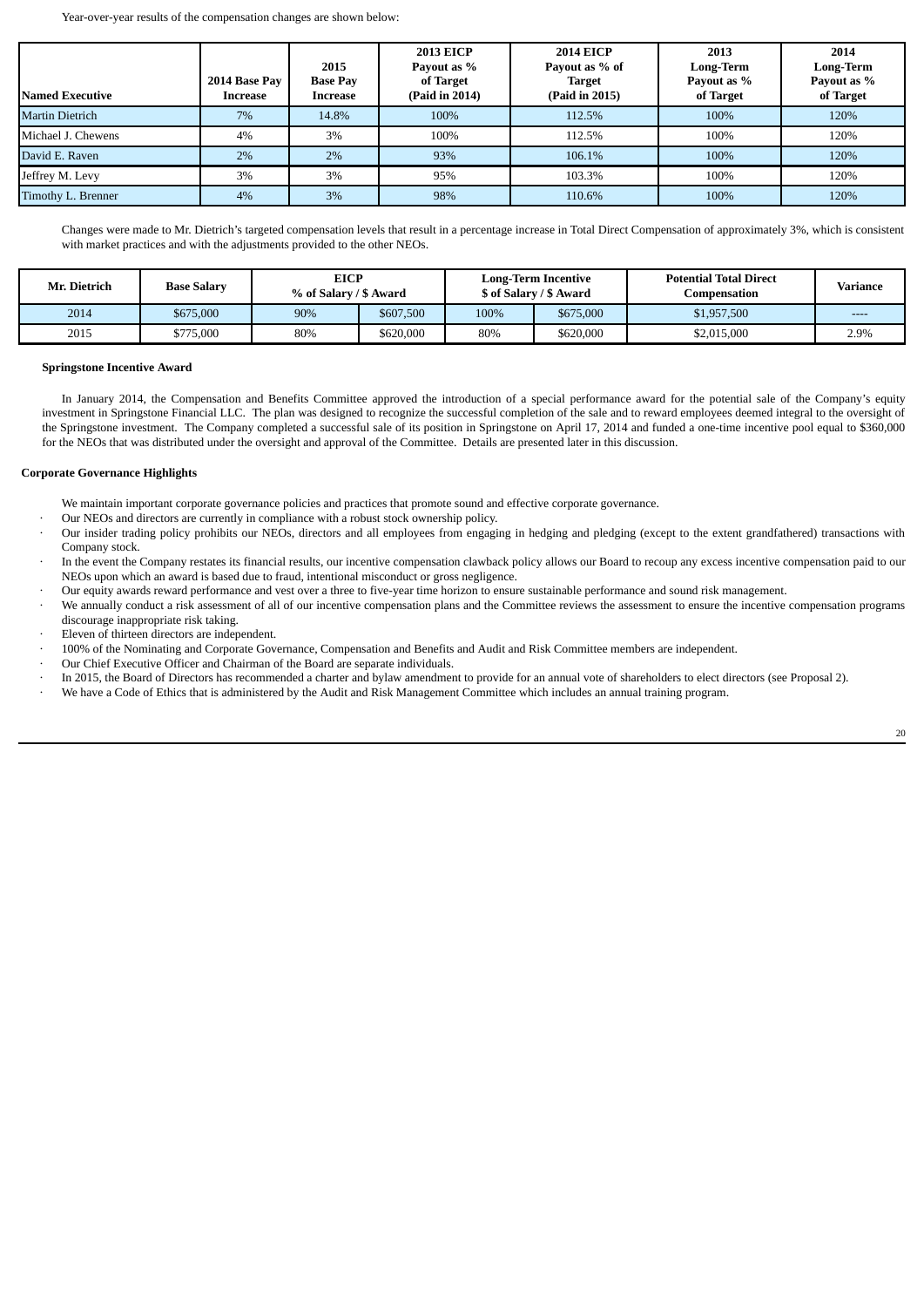#### **Compensation Philosophy**

The ultimate goal of our compensation philosophy is to create long-term shareholder value by rewarding performance that furthers the strategic goals and growth of the Company. At the same time, the Compensation and Benefits Committee seeks to maintain an executive compensation program that is competitive with comparably-sized financial institutions. The Committee regularly reviews the compensation components in order to ensure that, as a whole, they conform with the Company's guiding principles and policies relating to compensation.

The primary objectives of the Company's executive compensation program are:

- To attract and retain talented senior executives;
- · To align executive compensation with our overall business strategies, values, and shareholder interests; and
- To motivate senior executives by rewarding them for outstanding corporate and individual performance

The following philosophy underlies the Company's executive compensation program:

- Executive compensation should be closely aligned with both short-term and long-term shareholder interests;
	- · Executive compensation should appropriately reflect performance related to the achievement of corporate and individual goals;
- Executives should be required to build and maintain significant equity investments in the Company; and
- Executive compensation should be determined by a committee composed entirely of independent directors having sufficient resources to do its job, including access to independent, qualified experts.

#### **Setting Executive Compensation**

The Compensation and Benefits Committee operates under a written charter that establishes its responsibilities. A copy of the Compensation and Benefits Committee Charter can be found on the Company's website at www.nbtbancorp.com. The Committee reviews the charter annually to ensure that the scope of the charter is consistent with the Committee's expected role. Under the charter, the Committee is charged with general responsibility for the oversight and administration of the Company compensation program. The charter gives the Committee the sole responsibility for determining the compensation of the chief executive officer based on the Committee's evaluation of his performance. The charter also authorizes the Committee to engage consultants and other professionals without management approval to the extent deemed necessary to discharge its responsibilities.

The Committee annually conducts a self-assessment of its overall performance and regularly engages in education events either through its independent consultant or through attendance at banking industry events.

The Committee has the sole authority to retain and terminate a compensation consultant and to approve the consultant's fees and all other terms of the engagement. In 2014, the Compensation Committee retained the services of Pearl Meyer & Partners LLC ("PM&P"), an independent compensation consulting firm, to perform a competitive assessment of the Company's executive compensation programs. The annual executive compensation assessment includes, but is not limited to, an assessment of Company's compensation program compared to its peers, recommendations for total direct compensation opportunities (base salary, cash incentives and long-term incentives), an assessment of the Company's financial performance relative to its peers, and a review of the alignment of pay and performance. The annual executive compensation assessments provides the Compensation Committee with a broad array of information from which to assess the effectiveness of its compensation programs and serve as a foundation for compensation decisions.

In addition to providing annual assessments, PM&P advises the Compensation Committee on best practices in light of the changes in the bank regulatory environment and assists the Compensation Committee in designing compensation arrangements that reflect the Company's compensation philosophy. In 2014, PM&P assisted the Compensation Committee in developing a peer group for the purpose of providing the Company with a basis for comparing its compensation against the compensation arrangements provided by other similarly-situated financial institutions. In addition, PM&P assisted the Committee with program refinements to continue alignment with Company and shareholder expectations.

A representative from PM&P attends the Compensation Committee meetings upon request for the purpose of reviewing compensation data with the Company and participating in general discussions on compensation for the named executive officers. While the Compensation Committee considers input from PM&P when making compensation decisions, the Committee's final decisions reflect many factors and considerations.

PM&P reports directly to the Compensation Committee and does not provide any other services to the Company. The Compensation Committee has analyzed whether the work of PM&P as a compensation consultant has raised any conflict of interest, taking into consideration the following factors, among others: (i) the provision of other services to the Company by PM&P; (ii) the amount of fees from the Company paid to PM&P as a percentage of PM&P's total revenue; (iii) PM&P's policies and procedures that are designed to prevent conflicts of interest; (iv) any business or personal relationship of PM&P or the individual compensation advisors employed by PM&P with an executive officer of the Company; (v) any business or personal relationship of the individual compensation advisors with any member of the Compensation Committee; and (vi) any stock of the Company owned by PM&P or the individual compensation advisors employed by PM&P. The Compensation Committee has determined, based on its analysis of the above factors, among others, that the work of PM&P and the individual compensation advisors employed by PM&P as compensation consultants to the Company has not created any conflict of interest.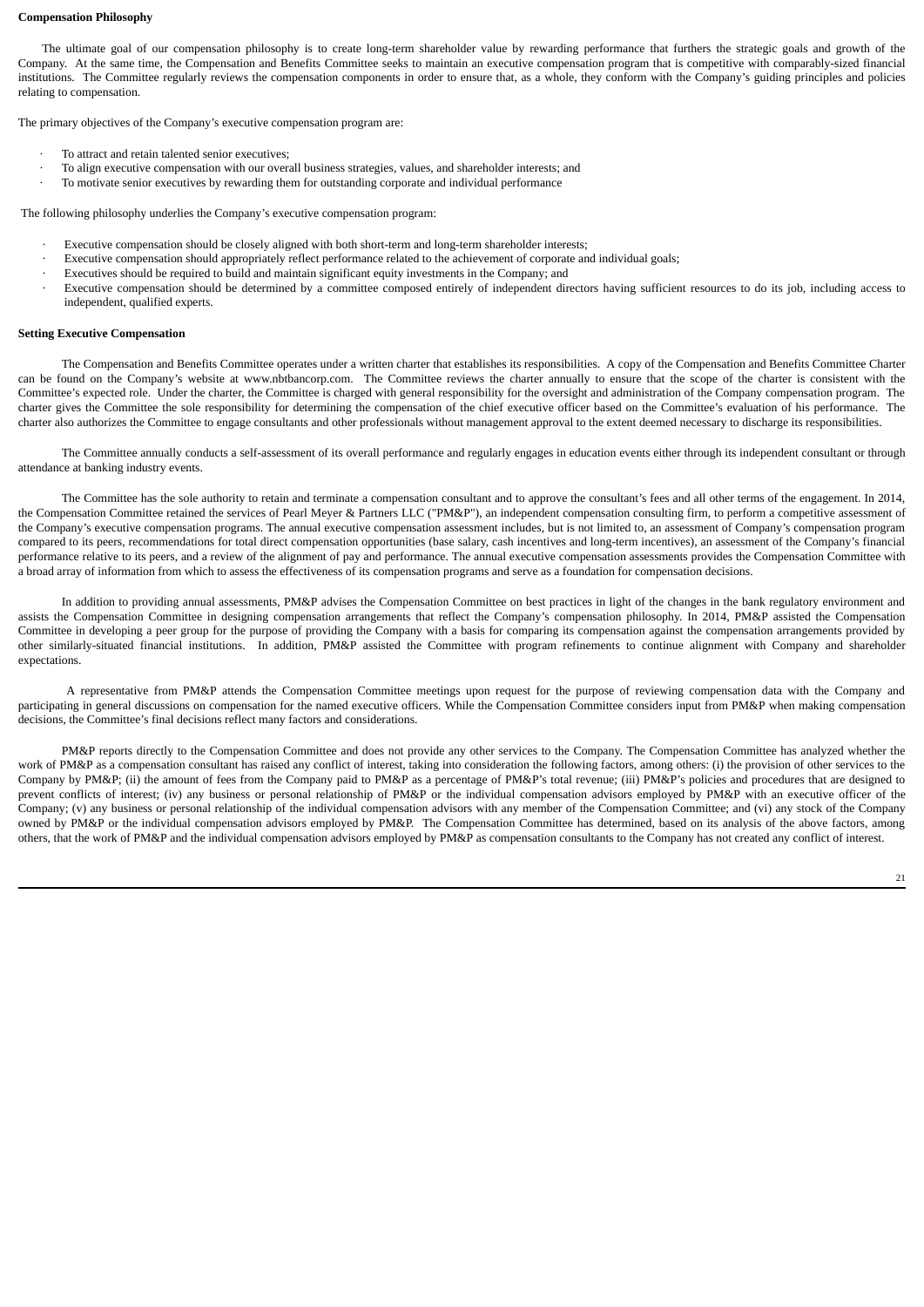#### **Benchmarking**

The compensation review process entailed the use of survey data and peer group information prepared and presented by PM&P to the Committee. In addition, members of the Committee also availed themselves of the opportunity to talk with PM&P directly about the data. Generally, the Committee focused on the Total Cash and Total Direct Compensation levels of senior executive positions of companies in the financial industry with total assets ranging from \$4 - \$15 billion. The peer group used as reference for total direct compensation and financial performance comparisons consists of community-based banking organizations in the Northeast and in the Midwest with assets between \$4 billion and \$15 billion (approximately 0.5x - 2x of the Company's asset size), operating in a market similar to the Company's and competing for comparable executive talent. In 2014, the peer group consisted of the following companies:

| Berkshire Hills Bancorp, Inc.                   | National Penn Bancshares, Inc.     |
|-------------------------------------------------|------------------------------------|
| Brookline Bancorp, Inc.                         | Northwest Bancshares, Inc.         |
| Community Bank System, Inc.                     | <b>Old National Bancorp</b>        |
| F. N. B. Corporation                            | Park National Corporation          |
| <b>First Commonwealth Financial Corporation</b> | PrivateBancorp, Inc.               |
| First Midwest Bancorp, Inc.                     | Provident Financial Services, Inc. |
| Flagstar Bancorp, Inc.                          | S&T Bancorp, Inc.                  |
| <b>Flushing Financial Corporation</b>           | Tompkins Financial Corporation     |
| Independent Bank Corp.                          | TrustCo Bank Corp. NY              |
| MB Financial, Inc.                              |                                    |

The Committee generally sets total direct compensation (base salary, annual incentive and long-term incentive opportunity) for the NEOs at levels that are between the median and the 75<sup>th</sup> percentile of the peer group. The December 2014 study conducted by PM&P found that aggregate compensation is consistent with this approach and falls between the 50th and 75th percentiles. A discussion of the individual components of the Company's executive compensation program follows below.

# **Pay for Performance**

At the request of the Compensation Committee, PM&P conducts regular analyses to monitor pay and performance alignment (both financial and operational), particularly with regards to the Chief Executive Officer. The goal is to use this information proactively to set appropriate pay opportunity ranges and retroactively to assess the actual pay delivered based on performance.

The 2014 study revealed that the Company's CEO and top five executives (combined, including CEO) Total Direct Compensation (TDC) is aligned with operational performance using a composite of five key metrics (ROAA, ROATE, NPA/Adjusted Assets, Efficiency Ratio, and Net Interest Margin). The table below indicates the percentile rankings for the Company in one-year and three-year average performance periods as of year-end 2013, and TDC, versus the peer group. This analysis informed the Committee of the Company's pay and performance alignment.

|                        | For This Level of Performance |                             | TDC Was At This Percentile of the Peer Group |
|------------------------|-------------------------------|-----------------------------|----------------------------------------------|
|                        | Composite Measures            | Total Shareholder Return    |                                              |
| One-Year Performance   | 76 <sup>th</sup> percentile   | 32 <sup>nd</sup> percentile | 65 <sup>th</sup> percentile                  |
| Three-Year Performance | 94 <sup>th</sup> percentile   | 6 <sup>th</sup> percentile  |                                              |

The Committee reviewed the analysis and concluded that there has been a strong link between the Company's performance and executive Total Direct Compensation across a composite group of measures. Structural plan design changes mentioned earlier have been implemented to strengthen the Total Shareholder Return ("TSR") and compensation alignment to the extent possible through compensation plan design refinements.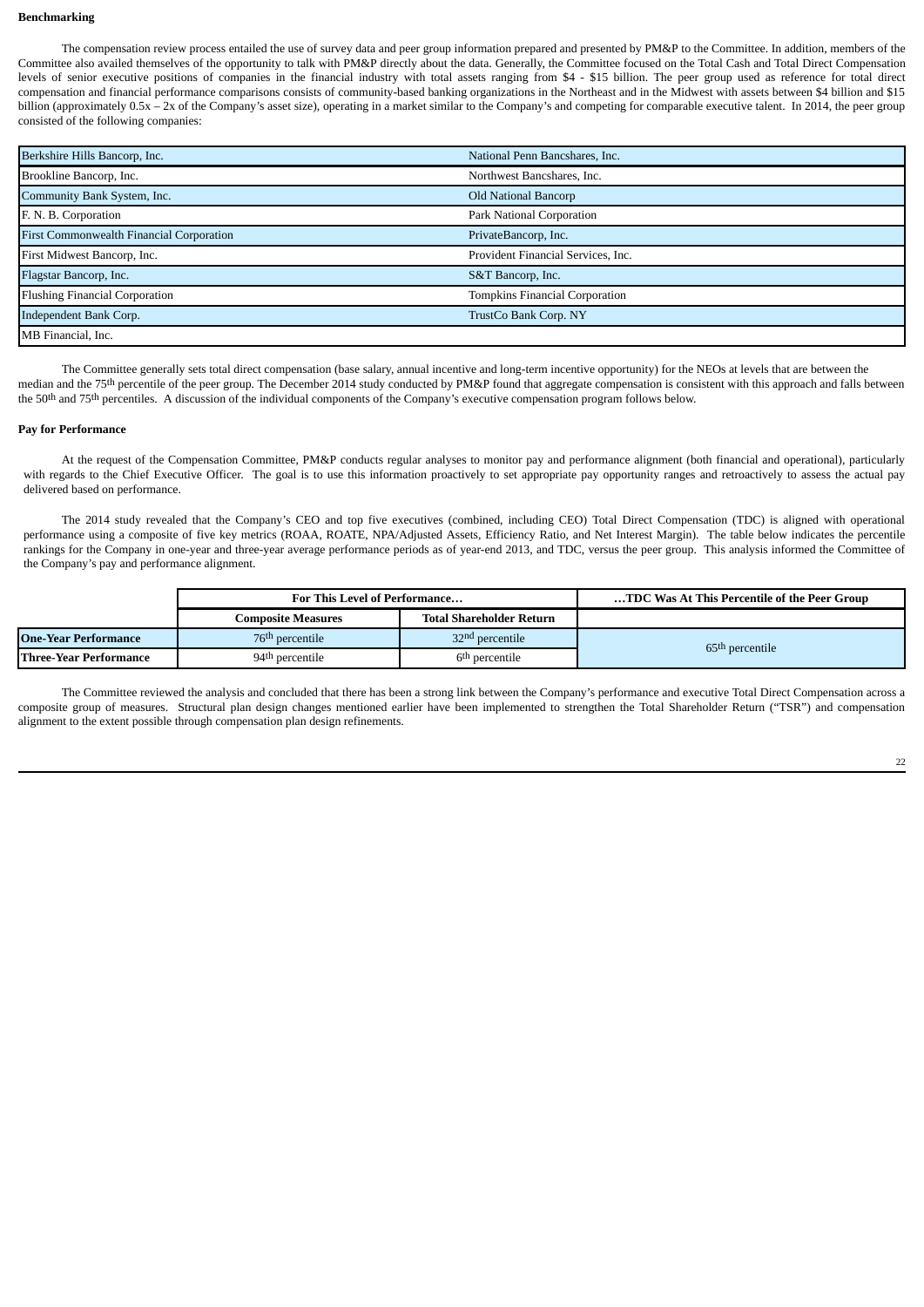# **Executive Compensation Program Components**

The Company's executive compensation program encompasses factors such as the executive's position and responsibilities and reflects an appropriate pay mix. The table below sets forth the components of the Company's executive compensation program, the component's function related to total compensation, and identifies the tables that provide detailed information about each component.

| <b>Compensation Component</b>                                                                       | <b>Description</b>                                                                                                                                                                                                                                               | <b>Purpose</b>                                                                                                                                                                                                                                                                                                                                     | <b>Detailed Information</b>                                                                                                                                                          |  |  |
|-----------------------------------------------------------------------------------------------------|------------------------------------------------------------------------------------------------------------------------------------------------------------------------------------------------------------------------------------------------------------------|----------------------------------------------------------------------------------------------------------------------------------------------------------------------------------------------------------------------------------------------------------------------------------------------------------------------------------------------------|--------------------------------------------------------------------------------------------------------------------------------------------------------------------------------------|--|--|
| <b>Base Salary</b>                                                                                  | Pay to recognize executive's role,<br>responsibilities, skills, experience,<br>individual achievements and NBT<br>performance.                                                                                                                                   | To provide competitive and fair fixed<br>compensation.                                                                                                                                                                                                                                                                                             | Summary Compensation Table                                                                                                                                                           |  |  |
| <b>Executive Incentive Compensation Plan (a</b><br>component of the 2008 Omnibus Incentive<br>Plan) | Annual cash rewards for achievement of<br>pre-determined level of Earnings Per Share,<br>ROAA (2015) and individual goals.                                                                                                                                       | To provide market competitive<br>compensation.<br>To motivate and reward executives for<br>achieving annual Company, department<br>and individual goals which support our<br>long-term strategic plan.<br>To encourage executives to make a<br>significant personal contribution to the<br>Company's success.                                      | Summary Compensation Table<br>Grants of Plan-Based Awards Table                                                                                                                      |  |  |
| <b>Equity Awards Under the 2008 Omnibus</b><br><b>Incentive Plan</b>                                | Performance-based restricted stock units<br>earned over a designated performance<br>period and subject to Company<br>performance.<br>Time-vesting restricted stock units granted<br>based on individual performance and earned<br>over a designated time-period. | To strengthen pay for performance<br>relationship by increasing the<br>weighting of performance-based equity<br>compensation.<br>To align executives with long-term<br>interests of the Company and<br>shareholders, provide reward for<br>superior performance, encourage stock<br>ownership and enhance our ability to<br>retain our top talent. | <b>Summary Compensation Table</b><br>Grants of Plan-Based Awards Table<br>Outstanding Equity Awards at Fiscal<br>Year-End Table<br>Option Exercises and Stock Vested<br><b>Table</b> |  |  |
| <b>Retirement Benefits</b>                                                                          | NEOs participate in Company-wide tax-<br>qualified plans including: a defined benefit<br>pension plan and a 401(k) ESOP defined<br>contribution plan.<br>Certain NEOs participate in a nonqualified<br>Supplemental Executive Retirement Plan<br>("SERP").       | To provide market competitive and<br>reasonable retirement benefits as well<br>as financial security for retirement.<br>To enhance Company's ability to attract<br>and retain the executives.                                                                                                                                                      | <b>Summary Compensation Table</b><br><b>Pension Benefits Table</b><br>Nonqualified Deferred Compensation<br>Table                                                                    |  |  |
| <b>Perquisites and Other Personal Benefits</b>                                                      | Benefits may include automobiles, life and<br>disability insurance, long-term care<br>insurance and club dues. Eligibility for each<br>perquisite varies depending on the position<br>of the NEO.                                                                | These benefits are intended to attract<br>and retain superior executive<br>employees and foster continuity in<br>executive leadership.                                                                                                                                                                                                             | <b>Summary Compensation Table</b>                                                                                                                                                    |  |  |
| <b>Termination and Severance Pay</b>                                                                | NEOs have employment agreements<br>providing post-termination severance<br>compensation under certain scenarios,<br>including change in control.                                                                                                                 | Employment agreements assist in<br>attracting and retaining the NEOs and<br>minimize the impact on executives<br>when exploring or executing strategic<br>change in control opportunities.                                                                                                                                                         | Potential Payments Upon Termination<br>or Change in Control Table                                                                                                                    |  |  |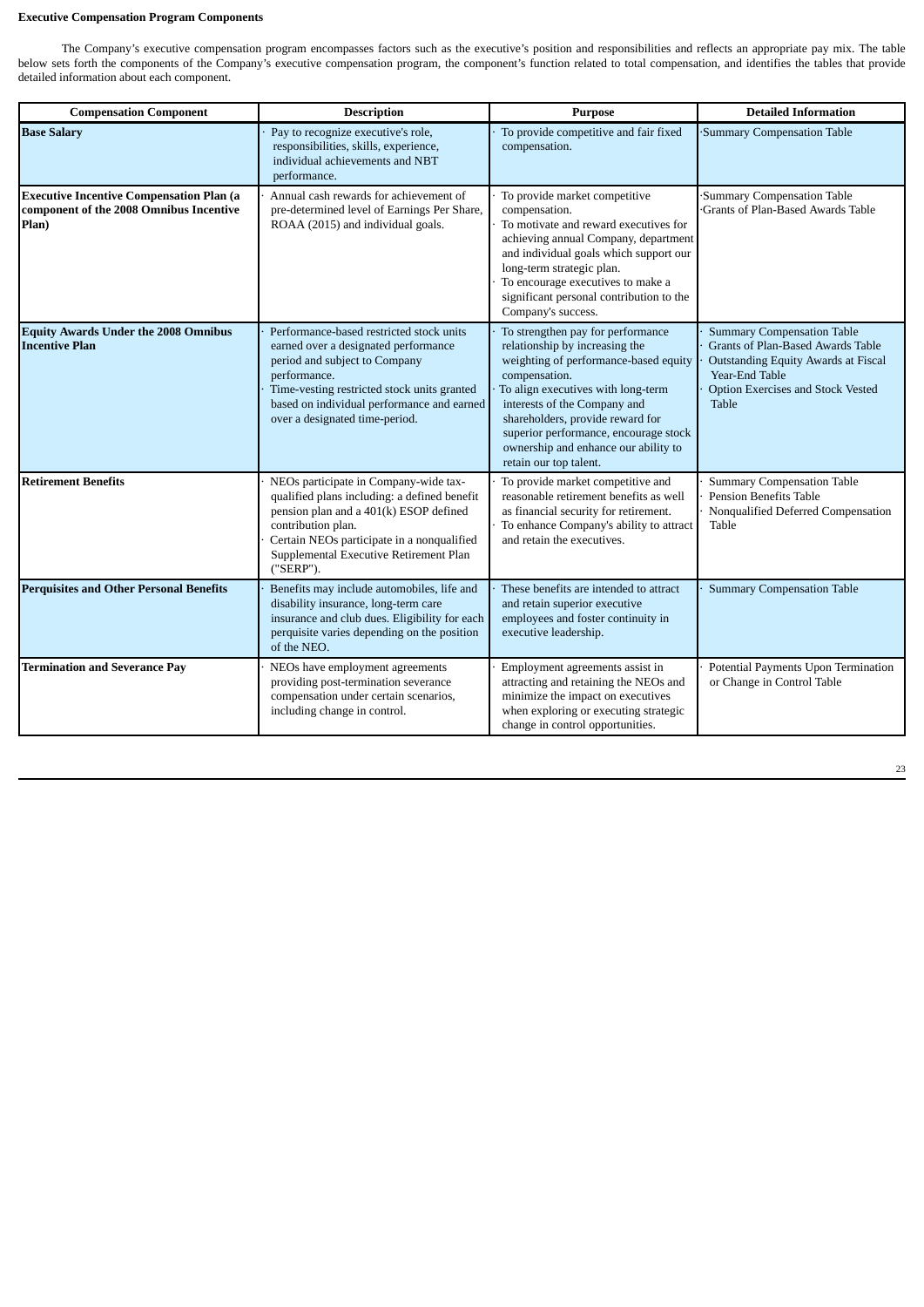The Committee reviews executive base salaries annually. Base salary is the only fixed portion of compensation for salaried employees of the Company, including the NEOs. It provides the NEOs financial certainty. The Company has entered into employment agreements with each NEO providing for a minimum base salary, subject to annual adjustments upon the Committee approval.

In 2014, the Committee determined the base salaries of the NEOs based on the Company's guiding principles and policies and competitive market. Excluding the CEO, the Committee approved an average of 2.7% base salary increase for NEOs in order to maintain market competitive base salaries and recognize their performance and contribution. As discussed earlier in the corporate performance summary, below are the base salaries for the NEOs for 2014 and 2015.

| <b>Named Executives</b> |      | 2014 Base Pay | 2015 Base Pay |         |  |
|-------------------------|------|---------------|---------------|---------|--|
| <b>Martin Dietrich</b>  |      | 675,000       | £             | 775,000 |  |
| Michael J. Chewens      |      | 433,600       | S             | 446,600 |  |
| David E. Raven          |      | 413,100       | S             | 421,400 |  |
| Jeffrey M. Levy         | - 12 | 423,300       | S             | 436,000 |  |
| Timothy L. Brenner      |      | 321,400       | ъ             | 331,000 |  |
|                         |      |               |               |         |  |

# **Variable Compensation**

In addition to fixed base salaries, the Company provides cash and equity-based incentive compensation. The incentive compensation varies in amount depending on the factors discussed below and is designed to promote superior performance and achievement of corporate goals, to encourage the growth of shareholder value, and to share the long-term growth and profitability of the Company with key employees.

# *Executive Incentive Compensation Plan*

The Executive Incentive Compensation Plan (the "EICP") is a component of the 2008 Omnibus Incentive Plan (the "Omnibus Plan"), a shareholder-approved incentive plan authorizing several forms of cash and equity based incentive compensation.

The EICP is a short-term cash incentive plan that directly ties annual cash awards to the Company's performance as measured by diluted earnings per share, or EPS, as well as individual performance objectives. A third measure of ROAA will be included in the plan for 2015. EICP awards are defined as a percentage of salary and weighted between corporate goals and individual performance objectives reflecting each executive's role and responsibilities. If the threshold EPS goal is not achieved, no awards will be paid. When determining the payouts under the EICP, the Committee may objectively adjust the reported performance results considering any of the following events that occur during a performance period: (a) the effect of changes in tax laws, accounting principles, or other laws or provisions affecting reported results, (b) any reorganization and restructuring programs, and (c) acquisitions or divestitures activity and related expenses.

At the beginning of each year, the Committee decides whether to provide incentive opportunities under the EICP and sets the EPS target levels that will determine year-end payout. The Committee approves the group of employees eligible to participate for that year. The Company continues to navigate through the current low interest rate environment and combat negative pressure on earnings driven by net interest margin compression. The Company has successfully counteracted the impact of net interest margin compression on our earnings since 2008 through both our organic growth initiatives and acquisitions. The EPS target level for 2014 was set at \$1.60, a 6% increase from 2013 target levels but 3% less than 2013 core EPS results. The Company set the 2014 target level lower than 2013 core results primarily due to continued expected net interest margin compression challenging earnings levels. For 2015, the EICP EPS target level has been established at a level higher than 2014 actual core results and analysts' consensus as management expects continued net interest margin compression but to a lesser extent than in the past few years.

In addition to the EPS quantitative performance target (and ROAA in 2015), the Committee approves individual performance objectives as a component of the overall payout for each of the NEOs, other than the CEO. The CEO's 2014 award under the EICP was based entirely on corporate performance goals with no individual component. In 2015, the CEO's EICP award will include an individual performance component. The CEO provides input for the individual performance objectives for the other NEOs. Each NEO may have several individual performance objectives that are tied to both the executive's respective corporate responsibilities and the Company's overall strategic plan. Objectives more critical to the Company are given more significant weight than other objectives.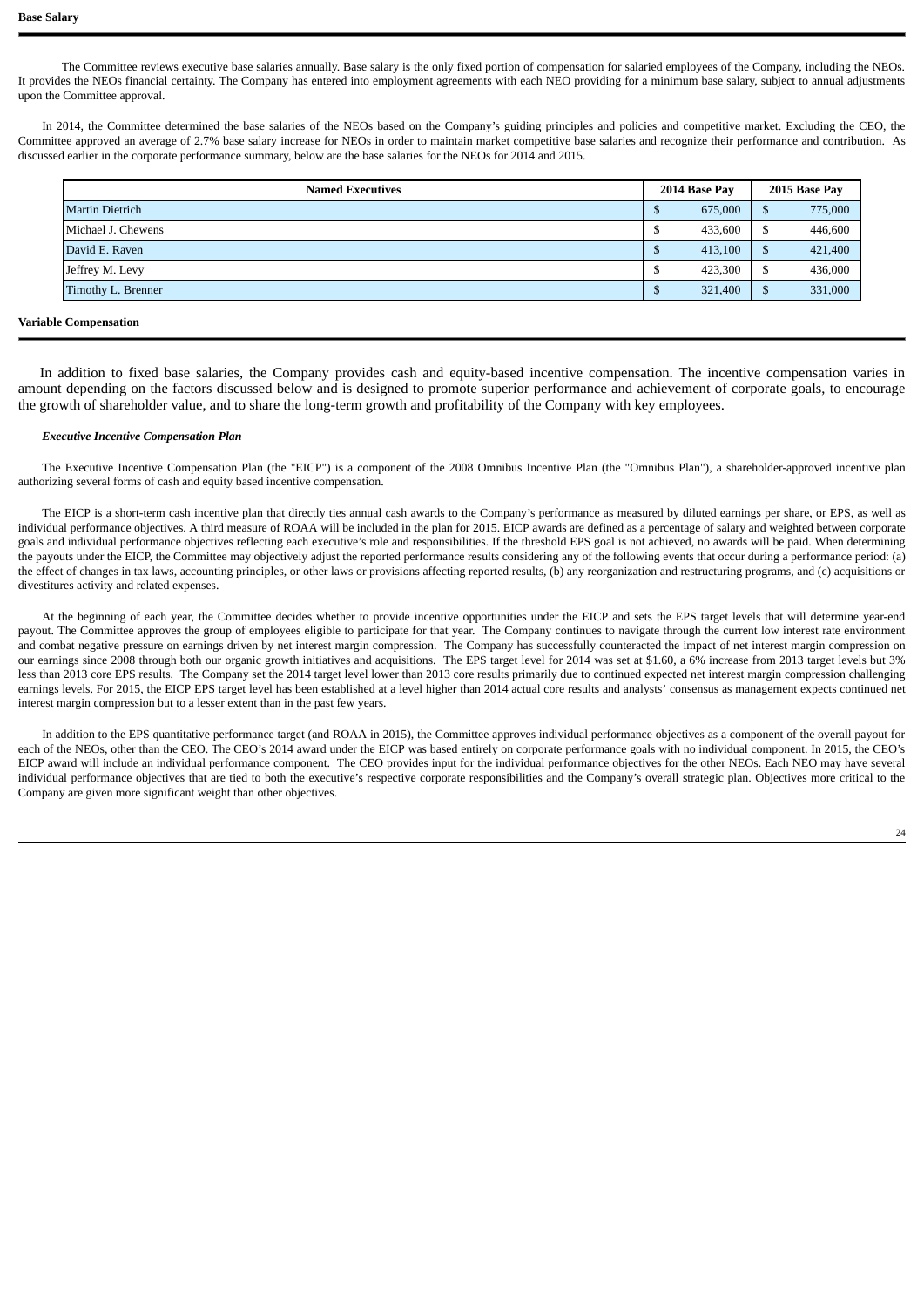The following table depicts the corporate component and total individual performance objectives component weightings for the NEOs for fiscal year 2014. For ease of reference here and in the potential payout table below, the CEO is referred to as Executive Level A and Messrs. Chewens, Raven, Levy and Brenner are referred to as Executive Level B.

| Executive Level | <b>Named Executive Officer</b>                   | Corporate <b>'</b><br>Component | <b>Individual Component</b> | <b>Total</b> |  |  |
|-----------------|--------------------------------------------------|---------------------------------|-----------------------------|--------------|--|--|
| Level A         | Mr. Dietrich                                     | 100%                            | 0%                          | 100%         |  |  |
| evel B.         | Chewens.<br>Messrs.<br>, Raven, Levy and Brenner | 66%                             | 34%                         | 100%         |  |  |

At the beginning of 2014, the Committee reviewed the current economic and financial constraints the Company would face and made two changes to the 2014 plan: 1) the target incentive opportunities were reduced by 10% (CEO 100% to 90% and other NEOs 47% to 42.3%); as described earlier, the CEO target will be reduced to 80% in 2015; and 2) the maximum payout opportunities were reduced from 200% of the target to 150% of the target. This was done to mitigate excessive risk and keep in alignment with the overall performance expected by the Company in 2014. The Company's core diluted EPS of \$1.71 was 107% of target EPS performance of \$1.60. Based on these results, and in accordance with the plan, the portion of the award that is based on the corporate component was payable to each of the NEOs at the payout level representing achievement of 106.25% of target EPS in 2014 (Level 4 in the table below) (assuming 100% achievement of individual performance objectives for NEOs other than the CEO).

The following table depicts the range of potential payouts to the NEOs under the EICP for 2014 as a percentage of base salary, based upon 100% achievement of individual performance objectives and attainment of corporate EPS goals.

| <b>EICP Payout Level</b> | % of EPS Target | <b>Executive Level A</b><br><b>Potential Payouts</b><br>(% of base salary) | <b>Executive Level B Potential</b><br><b>Total Payouts: Individual and</b><br><b>Corporate Components</b><br>(% of base salary) |
|--------------------------|-----------------|----------------------------------------------------------------------------|---------------------------------------------------------------------------------------------------------------------------------|
| Level 1                  | 90.00%          | 45.00%                                                                     | 21.20%                                                                                                                          |
| Level 2                  | 95.00%          | 67.50%                                                                     | 31.70%                                                                                                                          |
| Level 3 Target           | 100.00%         | 90.00%                                                                     | 42.30%                                                                                                                          |
| Level 4                  | 106.25%         | 101.25%                                                                    | 47.59%                                                                                                                          |
| Level 5                  | 113.13%         | 112.50%                                                                    | 52.88%                                                                                                                          |
| Level 6                  | 120.00%         | 135.00%                                                                    | 63.50%                                                                                                                          |

Except for the CEO, each NEO's individual performance achievement is evaluated against the predefined goals at year-end. The total result of each executive's performance objectives plus the respective achieved corporate earnings percentage are combined and multiplied by base salary to derive the total payout.

The CEO's performance is determined by corporate earnings; however, the Compensation Committee has discretion to reduce the amount of the award based on individual performance goals established by the Compensation Committee. In 2014, these goals included the transition of Springstone, accelerating the New England strategy with Maine expansion, maintaining strong regulatory ratings, enhancing top-line growth, cultivating investor relations and reducing our cost structure. In 2014, the Committee determined Mr. Dietrich met all the measures and the amount of his award was not reduced.

The remaining NEOs' individual performance goals are aligned with the Company's strategic focus areas. For the 2014 performance year, the Committee set the following individual performance objectives and the resulting payout percentage for the NEOs:

Mr. Chewens, Senior Executive Vice President and Chief Financial Officer. Mr. Chewens' individual performance objectives were aligned with the Company's strategic focus areas of optimization of cost structure and strategies to invest in our human capital. Mr. Chewens achieved his goals of providing leadership and mentoring to the acquisition and development of key personnel, assessing and implementing changes to the corporate executive agreements and compensation programs to align them with corporate performance and best practices, assessing and implementing best practices to provide meaningful information as it relates to shareholder interests, developing a comprehensive strategy for capital planning stress testing program and enhancing profitability tools for use within the Company. These achievements resulted in his earning 112.5% of his target incentive pay which was his full potential payout.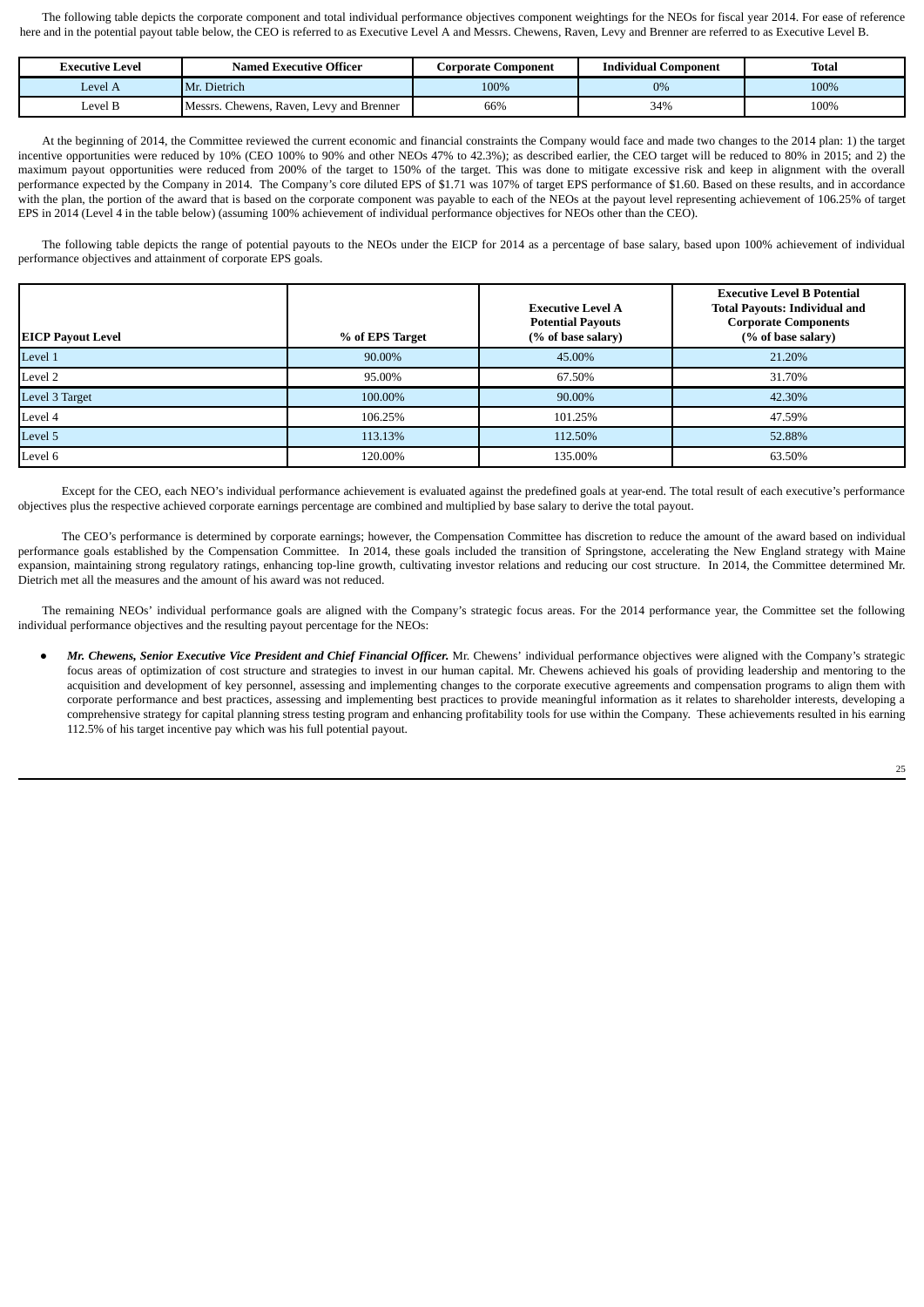- *Mr. Raven, President of Retail Banking.* Mr. Raven's individual performance objectives were aligned with the Company's strategic focus areas of organic growth and core deposit strategy and furthering the Company's value proposition. Mr. Raven achieved the majority of his goals of increasing demand deposit growth; achieving certain expense reductions including the implementation of a data collection and scheduling system in the branch network and integrating the Pennstar market brand into the NBT brand; and fulfilling internal and external customer service satisfaction initiatives. This resulted in Mr. Raven earning 106.1% out of 112.5% of his target incentive.
- *Mr. Levy, President of Commercial Banking.* Mr. Levy's individual performance objectives were aligned with the Company's strategic focus areas of organic growth and enhancement of core deposit growth and personal leadership development. Mr. Levy achieved his goals relating to establishing an effective process for sales management activities, asset quality, and commercial revenue growth. He achieved the majority of his goals relating to business banking revenue goals. He did not achieve his budgeted core deposit growth goal. These achievements, combined with his performance in certain administrative matters applicable to all NEOs, resulted in his earning 103.3% out of 112.5% of his target incentive.
- *Mr. Brenner, President of Wealth Management.* Mr. Brenner's individual performance objectives were aligned with the Company's strategic focus areas of enhancing relevant noninterest income business lines in order to reduce dependency on interest income, develop and retain our human capital and furthering the Company's value proposition. Specifically, Mr. Brenner's achieved his goals of providing leadership in the continued transformation of the Wealth Management Division, fulfilling certain expense management initiatives and meeting his revenue growth goal. Mr. Brenner achieved the majority of his goals in developing a strategy for a lead management process and for the accomplishment of overall wealth financial targets. These achievements earned Mr. Brenner 110.6% out of 112.5% of his target incentive.

The Committee considered such results together with the corporate component results in determining awards under the EICP as follows:

| <b>Named Executive Officer</b> | 2014 Target Incentive<br>$\mathfrak{g}$ | <b>Actual Performance</b><br>Achievement<br>(% of Target) | <b>2014 Incentive Earned</b><br>(S) | <b>Springstone Incentive Earned</b><br>(\$) |
|--------------------------------|-----------------------------------------|-----------------------------------------------------------|-------------------------------------|---------------------------------------------|
| Mr. Dietrich                   | 607,500                                 | 112.5                                                     | 683,438                             | 200,000                                     |
| Mr. Chewens                    | 183.413                                 | 112.5                                                     | 206,350                             | 100.000                                     |
| Mr. Raven                      | 174,741                                 | 106.1                                                     | 185,456                             | 20,000                                      |
| Mr. Levy                       | 179.056                                 | 103.3                                                     | 184.998                             | 20,000                                      |
| Mr. Brenner                    | 135,952                                 | 110.6                                                     | 150,406                             | 20,000                                      |

## *Omnibus Incentive Plan*

Since 2008, the Omnibus Plan has been used to provide NEOs, and other eligible employees, with annual and long-term incentives in the form of cash, equity and performancebased awards. The terms and conditions governing the grant of awards under the Omnibus Plan are described below.

The Omnibus Plan replaced the Company's 1993 Stock Option Plan, the Performance Share Plan, the Non-Employee Directors Restricted and Deferred Stock Plan, Non-Employee Director, Divisional Director and Subsidiary Director Stock Option Plan and the 2006 Non-Executive Restricted Stock Plan.

All outstanding awards under the replaced plans remain outstanding; however, no further awards were granted pursuant to such plans after the Omnibus Plan was approved by Company shareholders at the Company's annual meeting of shareholders held on May 6, 2008.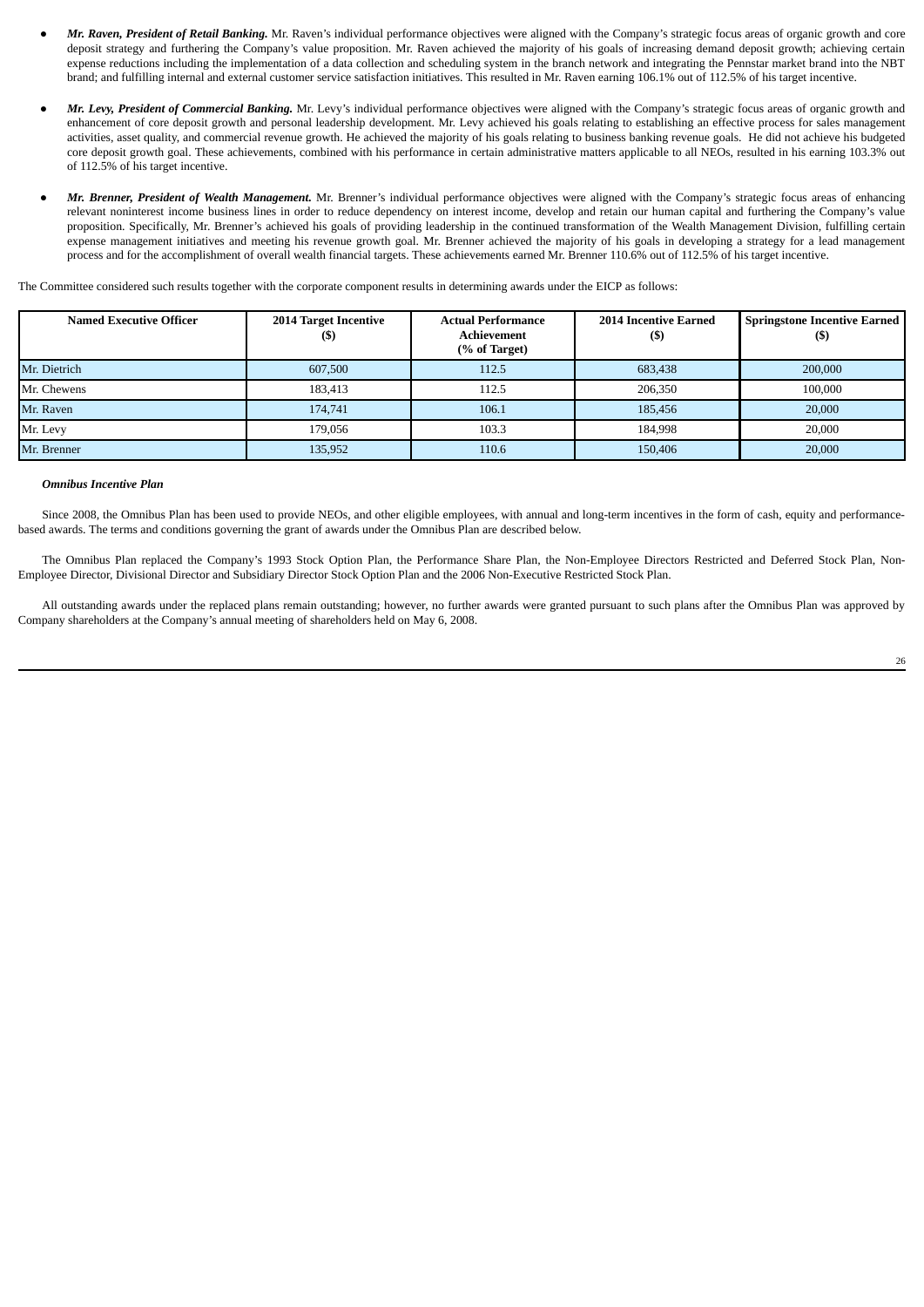The elements of the Omnibus Incentive Plan, further detailed below:

|                                                    | <b>Current Long-Term Incentive Plan:</b>                                                                                                                                                                                                                                                                                                                                            |  |  |  |  |  |  |  |  |
|----------------------------------------------------|-------------------------------------------------------------------------------------------------------------------------------------------------------------------------------------------------------------------------------------------------------------------------------------------------------------------------------------------------------------------------------------|--|--|--|--|--|--|--|--|
| <b>Executive Long-Term Incentive</b>               | <b>Two Components</b>                                                                                                                                                                                                                                                                                                                                                               |  |  |  |  |  |  |  |  |
| and Retention Equity Awards                        | Retention Units: Time-based Restricted Stock Units subject to a five-year vesting schedule, also with an Individual<br>1.<br>Performance measure in 2015                                                                                                                                                                                                                            |  |  |  |  |  |  |  |  |
|                                                    | Performance Units: Performance-based Restricted Stock Units dependent upon two-year performance in relative<br>ROTCE and Individual Performance. Units are released one year following completion of the two-year performance<br>period. 2014 plan also included EPS as a performance measure. EPS is being eliminated as a measure for 2015 to<br>avoid duplication with the EICP. |  |  |  |  |  |  |  |  |
|                                                    | Prior Years' Long-Term Incentive Plans Included in Equity Compensation Tables:                                                                                                                                                                                                                                                                                                      |  |  |  |  |  |  |  |  |
| <b>Performance-Based Equity Awards</b>             | Restricted Stock Units with an individual performance measure                                                                                                                                                                                                                                                                                                                       |  |  |  |  |  |  |  |  |
| <b>Long-Term Incentive Awards - CEO</b>            | Stock grant for CEO covering a six-year period. EPS goals are established at the beginning of each year and stock or<br>units are credited over the six-year period based on performance against the EPS goals                                                                                                                                                                      |  |  |  |  |  |  |  |  |
| <b>Long-Term Incentive Awards -</b><br><b>NEOs</b> | Stock grant for NEOs covering a period of January 2012 to Retirement Date.EPS goals are established at the beginning of<br>each year and stock or units are credited over the six-year period based on performance against the EPS goals                                                                                                                                            |  |  |  |  |  |  |  |  |
| <b>Stock Options</b>                               | Nonqualified Stock Options with a five-year vesting schedule (40% year one followed by 20% increments) with an<br>automatic reload. Options have not been granted since 2011.                                                                                                                                                                                                       |  |  |  |  |  |  |  |  |

#### *Executive Long-Term Incentive and Retention Equity Awards*

In January 2014, the Committee granted Long-Term Incentive and Retention Equity Awards under the Omnibus Plan. The 2014 awards (in the form of restricted stock units) are long-term, equity-based incentive awards that link executive compensation to the Company's profitability and shareholder value. The awards consist of a grant of (i) Retention Units, which are subject to a time-based vesting schedule (over four years) and a reduction, at the time of grant, based upon the grantee's achievement of individual performance factors for the 2014 calendar year; and (ii) Performance Units, which vest based on the Company's achievement of specific performance goals established on the grant date (the outcome of which is substantially uncertain on such date) over a two-year performance period. The Committee determined the number of Retention Units and Performance Units underlying the awards based on a percentage of the grantee's salary as of the grant date, which was then converted to a number of units based on the fair market value of the Company's common stock. In determining the size of the awards, the Committee considered a number of factors, including the grantee's organizational position, historical performance, prior awards, current performance and potential future contribution to the Company, as well as feedback from an independent compensation consultant on target long-term compensation levels. No dividends or dividend equivalents are paid on any unvested awards. The performance goal for each grantee with respect to the Performance Units is based on the Company's diluted EPS over the first 12 months of the two-year performance period, with a reduction based upon the quartile ranking of the Company's return on average tangible common equity against a comparative group of peer institutions over each year of the two-year performance period, with full vesting and payout occurring following the completion of an additional one-year time-based vesting requirement after the end of the two-year performance period (subject to acceleration upon certain terminations or a change in control).

Beginning in 2015, the performance goal for each grantee with respect to the Performance Units is based on the Company's quartile ranking of the Company's return on average tangible common equity against a comparative peer group in the first year and a potential reduction in the following year based upon the Company's quartile ranking of the Company's return on average tangible common equity against a comparative peer group. Full vesting and payout occur following the completion of an additional one-year time-based vesting requirement after the end of the two-year performance period (subject to acceleration upon certain terminations or a change in control). In addition, the Performance Units will also include an individual performance factor.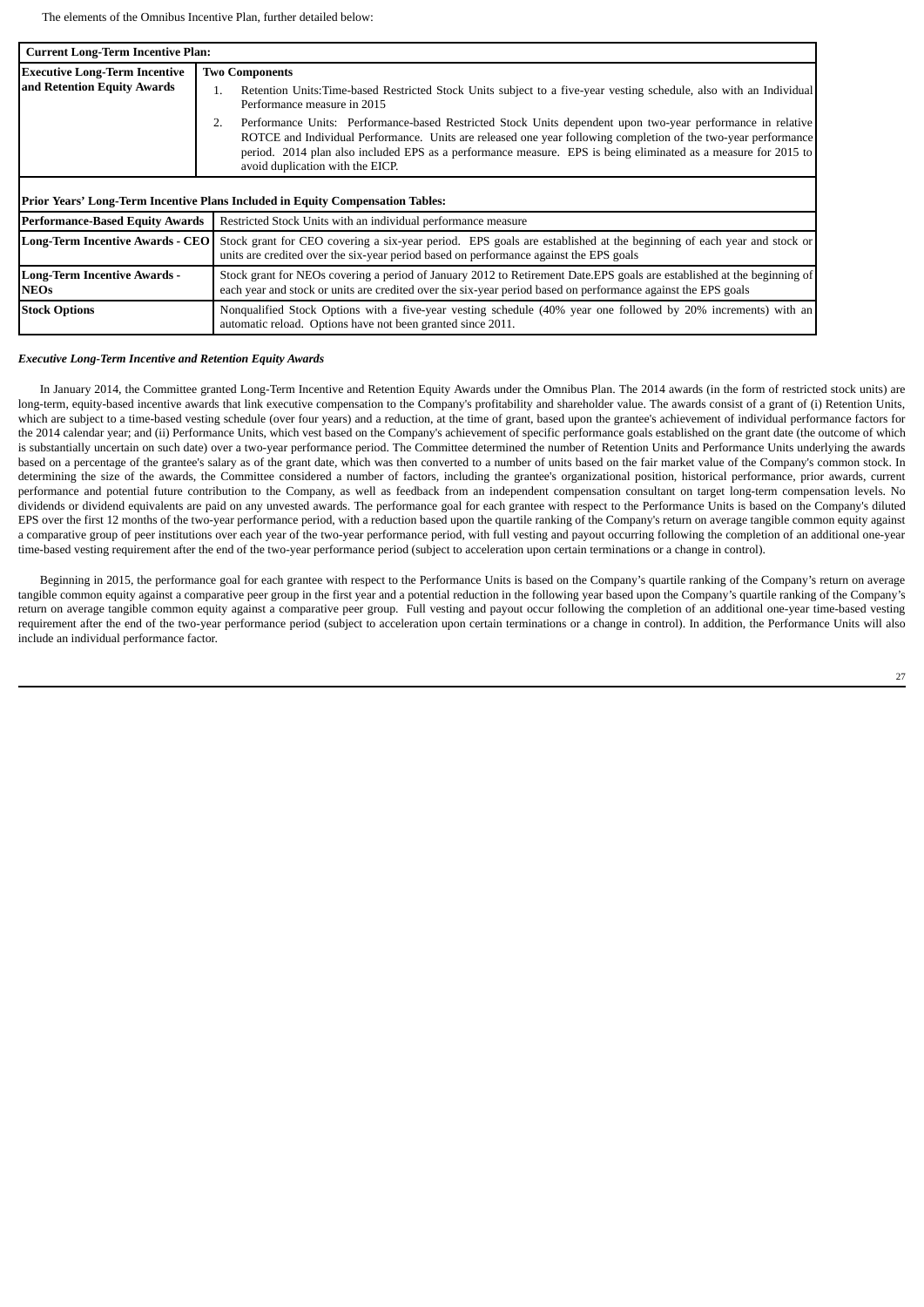As shown in the table below, Messrs. Dietrich, Chewens, Raven, Levy and Brenner received the following long-term noncash compensation awards under the Omnibus Plan in 2014. In granting these awards, the Committee considered market data, as well as individual performance contributing to the Company's success.

| <b>Named</b><br><b>Executive Officer</b> | <b>Retention Units (1)</b> | <b>Performance Units (2)</b> |
|------------------------------------------|----------------------------|------------------------------|
| Mr. Dietrich                             | 13,132                     | 15,759                       |
| Mr. Chewens                              | 4,640                      | 5,568                        |
| Mr. Raven                                | 3,536                      | 5,304                        |
| Mr. Levy                                 | 4,529                      | 5,435                        |
| Mr. Brenner                              | 3,408                      | 4,090                        |

(1) NEOs met their performance objectives with the exception of Mr. Raven. These awards vest 40% after one year and 20% annually for the following three years.

(2) The performance units are based on meeting the EPS target threshold of 120%. The amount of the award above is subject to a potential reduction at December 31, 2015 based upon the quartile ranking of the Company's return on tangible common equity (ROTCE) against a comparative group of peer institutions, with full vesting and payout occurring following the completion of an additional one-year time-based vesting requirement after the end of the performance period. The following table outlines the quartile peer ranking and the corresponding adjustment factor:

| <b>ROTCE Performance Factor</b> |        |  |  |  |  |  |
|---------------------------------|--------|--|--|--|--|--|
| <b>Percentile Ranking</b>       | Factor |  |  |  |  |  |
| Above 50th percentile           | 100 %  |  |  |  |  |  |
| 40th - 49th percentile          | 50 %   |  |  |  |  |  |
| 30th - 39th percentile          | 25 %   |  |  |  |  |  |
| Below 30th percentile           | $0\%$  |  |  |  |  |  |

Prior to 2013, long-term incentive awards to the executives consisted of a grant of: i) performance-based restricted stock units; ii) Long-Term Incentive Plan Restricted Stock Units ("LTIP"); and iii) time-vested restricted stock units.

# *Performance-Based Equity Awards*

Performance-based equity awards were granted under the Omnibus Plan. Performance share awards (in the form of restricted stock or units) were long-term, equity-based incentive awards that linked executive compensation to the Company's profitability and increased share value. The Committee established guidelines for granting awards that were based on the attainment, by the participant, of specific performance goals established at a time when the outcome of the performance goals was substantially uncertain. In setting the guidelines, the Committee considered a number of factors, including an individual's organizational position, historical performance, prior awards, current performance, and potential future contribution to the Company and recommendations from compensation consultants. The Committee established the performance period over which the achievement of applicable performance goals will be measured, the executives who may participate during any performance period, the number of performance shares or stock units that may be awarded, and the vesting period for each grant. Dividends or dividend equivalents were paid on unvested awards granted prior to 2011. No dividends or dividend equivalents are paid on unvested awards granted after 2011.

# *Long-Term Incentive Award*

On March 22, 2010, the Committee approved a long-term performance-based equity incentive program (the "CEO LTIP") for the CEO under the Omnibus Plan to emphasize long-term results and further align the CEO's interests with those of Company shareholders. Under the program, the CEO has the opportunity to receive shares of Company common stock at the end of a six-year performance period (January 1, 2010 to December 31, 2015). The CEO's award account was initially set at zero shares, and shares or stock units will be added or subtracted annually over the six-year performance period based on whether the Company achieves annual diluted EPS targets to be established by the Committee at the beginning of each year. The amount to be credited for achievement of the annual diluted EPS targets, as well as the amount to be subtracted for failure to achieve these targets, will be determined annually by the Committee at the same time that the diluted EPS target is determined for the applicable year. The payment of the shares or stock units in the award account at the end of the six-year performance period is subject to the CEO's continued employment with the Company, except in the event of death, disability, voluntary retirement after age 60 occurring after January 1, 2016 or certain significant corporate transactions. Dividends on shares from the 2010 award in the award account will be paid to the CEO on a current basis; however, no dividends will be paid on stock units in the award account. In the event that shares or units are subtracted from the total balance, the shares or units on which dividends will be paid will be adjusted using a first in, first out method. As of December 31, 2014 the balance in the CEO LTIP was 54,500 shares. Effective February 20, 2013, no new awards are being made under the CEO LTIP.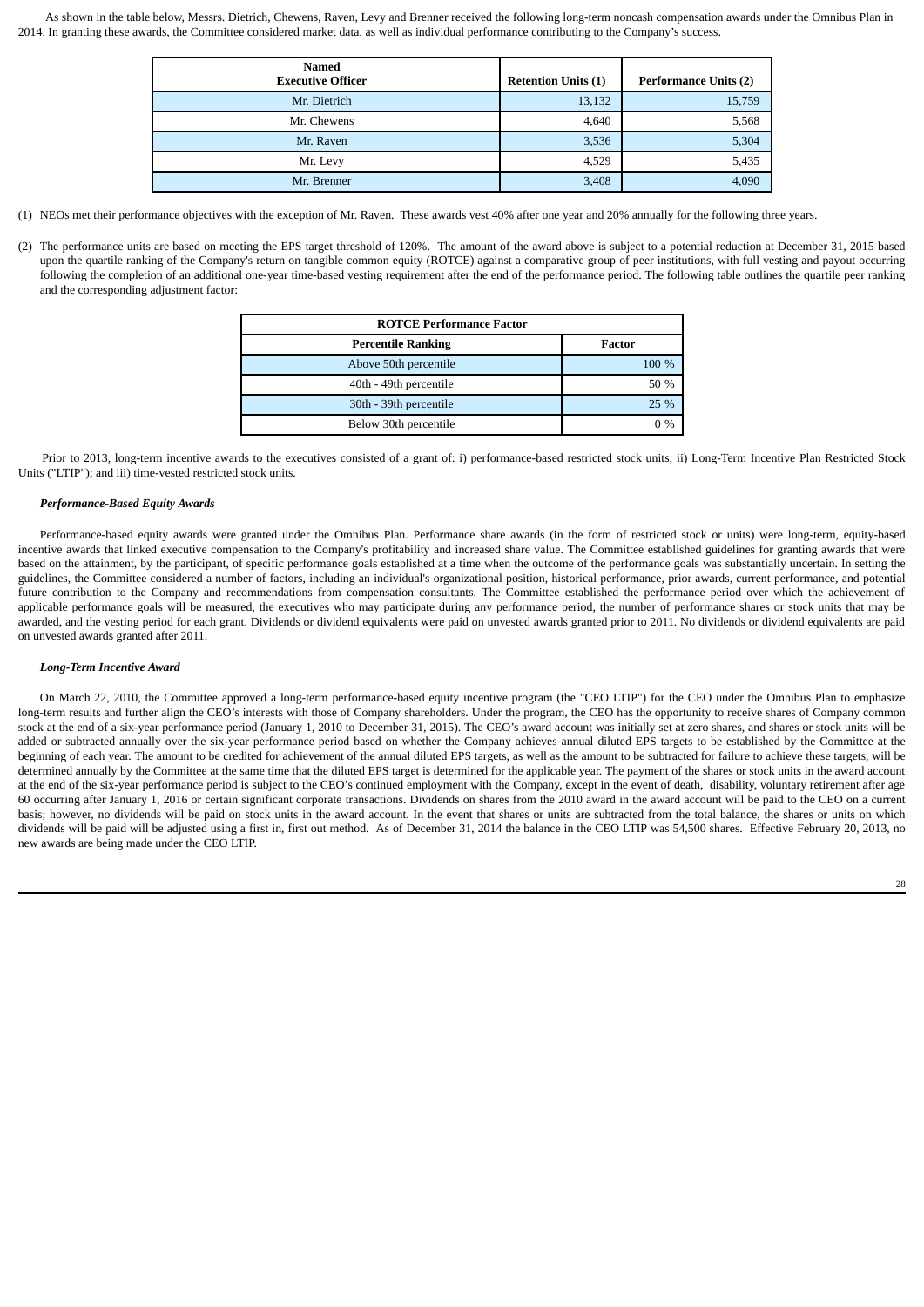On January 18, 2012, the Committee approved a long-term performance-based equity incentive program, or LTIP, for the NEOs, other than the CEO, under the Omnibus Plan, to emphasize long-term results and further align the NEOs' interests with those of Company shareholders. Under the LTIP, the NEOs have the opportunity to receive shares or stock units of Company common stock at the end of a performance period (January 1, 2012 through their Retirement Date). Retirement Date means the earlier of the date the NEO reaches Normal Retirement Age or qualifies for Early Retirement under the NBT Bancorp Inc. Defined Benefit Pension Plan (the "Pension Plan") (each as such term is defined in the Pension Plan). The NEO's award account was initially set at zero shares, and stock units will be added or subtracted annually over the performance period based on whether the Company achieves annual diluted EPS targets to be established by the Committee at the beginning of each year. Any amount to be credited for achievement of the annual diluted EPS targets, as well as any amount to be subtracted for failure to achieve these targets, will be determined annually by the Committee at the same time that the diluted EPS target is determined for the applicable year. The payment of the stock units in the award account at the end of the performance period is subject to the NEO's continued employment with the Company, except in the event of death, disability or certain significant corporate transactions. No dividends will be paid on stock units in the award account. Effective February 20, 2013, no new awards are being made under the LTIP.

# *Retention Awards*

The Company also granted time-vesting restricted stock units prior to 2014. The vesting was based on a service period of four years with 40% vesting in year one and 20% vesting in years two through four.

#### *Stock Options*

Stock options have been granted under the terms of the Omnibus Plan. The Committee approved the grant of non-tax qualified options to key management employees, including the NEOs. Options, when granted, are awarded with an exercise price equal to the fair market value on the NASDAQ Stock Market on the date of the grant. Options granted by the Committee under the Omnibus Plan vest at a rate of 40% after one year, and in equal 20% increments over the next three years. Reload options vest 100% on the second anniversary of the reload grant date. Options are forfeited if the holder does not exercise them within ten years of the grant date. As a matter of practice, the Company no longer awards options and no options have been granted since 2011 other than reloads pursuant to previously granted awards (prior to 2009).

# **Retirement Plans**

# *Defined Benefit Pension Plan*

The eligible NEOs participate in the Pension Plan, which is a noncontributory, tax-qualified defined benefit pension plan. The Pension Plan is available to all Company employees who have attained age 21 and have completed one year of service, as defined in the Pension Plan. The Pension Plan provides for 100% vesting after three years of qualified service. The Pension Plan has a cash balance feature, in which all of the eligible NEOs participate. The footnotes to the Pension Benefits Table on page 34, including the narrative discussion that follows such table, contain a detailed description of the defined benefit/cash balance pension plan, including a description of the eligibility, crediting, vesting, mortality, and other terms and assumptions used for the calculation of Pension Plan benefits. Beginning January 1, 2010, participants in the Pension Plan were eligible for additional discretionary contributions to the 401(k) & Employee Stock Ownership Plan (the "401(k) Plan & ESOP") in lieu of interest credits to the cash balance portion of the pension plan.

#### *Supplemental Retirement Benefits*

Certain NEOs participate in a SERP, which is principally designed to restore benefits that would have been paid to the NEO if certain federal tax limitations were not in effect, as well as to attract and retain qualified and experienced executive officers. Each SERP is embodied in an agreement between the Company and the respective NEO. The narrative that follows the Nonqualified Deferred Compensation table on page 39 contains a detailed description of each SERP including a description of the 2015 amendments.

#### *401(k) Plan & Employee Stock Ownership Plan ("ESOP")*

The 401(k) Plan & ESOP is a tax-qualified defined contribution retirement savings plan available to all Company employees who have attained age 21 and are either scheduled to complete one year of service or have completed one year of service, as defined by the 401(k) Plan & ESOP. Participants in the 401(k) Plan & ESOP may contribute up to the limit prescribed by the Internal Revenue Service on a before-tax basis. The Company matches 100% of the first 3% of pay contributed to the plan. Additionally, the Company can make discretionary contributions to the 401(k) Plan & ESOP based on its financial performance. All Company contributions to this retirement plan for 2013 were made in cash and vest at the rate of 20% per year with full vesting following five years of benefit service. Prior to 2013, Company contributions were made in Company stock. The NEOs participate in the 401(k) Plan & ESOP. Column (h) in the Summary Compensation Table on page 32 includes the dollar value of the stock contributed by the Company under the 401(k) Plan & ESOP to each of the NEOs prior to 2013. In addition, effective for plan years after December 31, 2009, the Company may make discretionary contributions to the 401(k) portion of the 401(k) Plan & ESOP to offset the elimination of interest credits to the Pension Plan, as described above.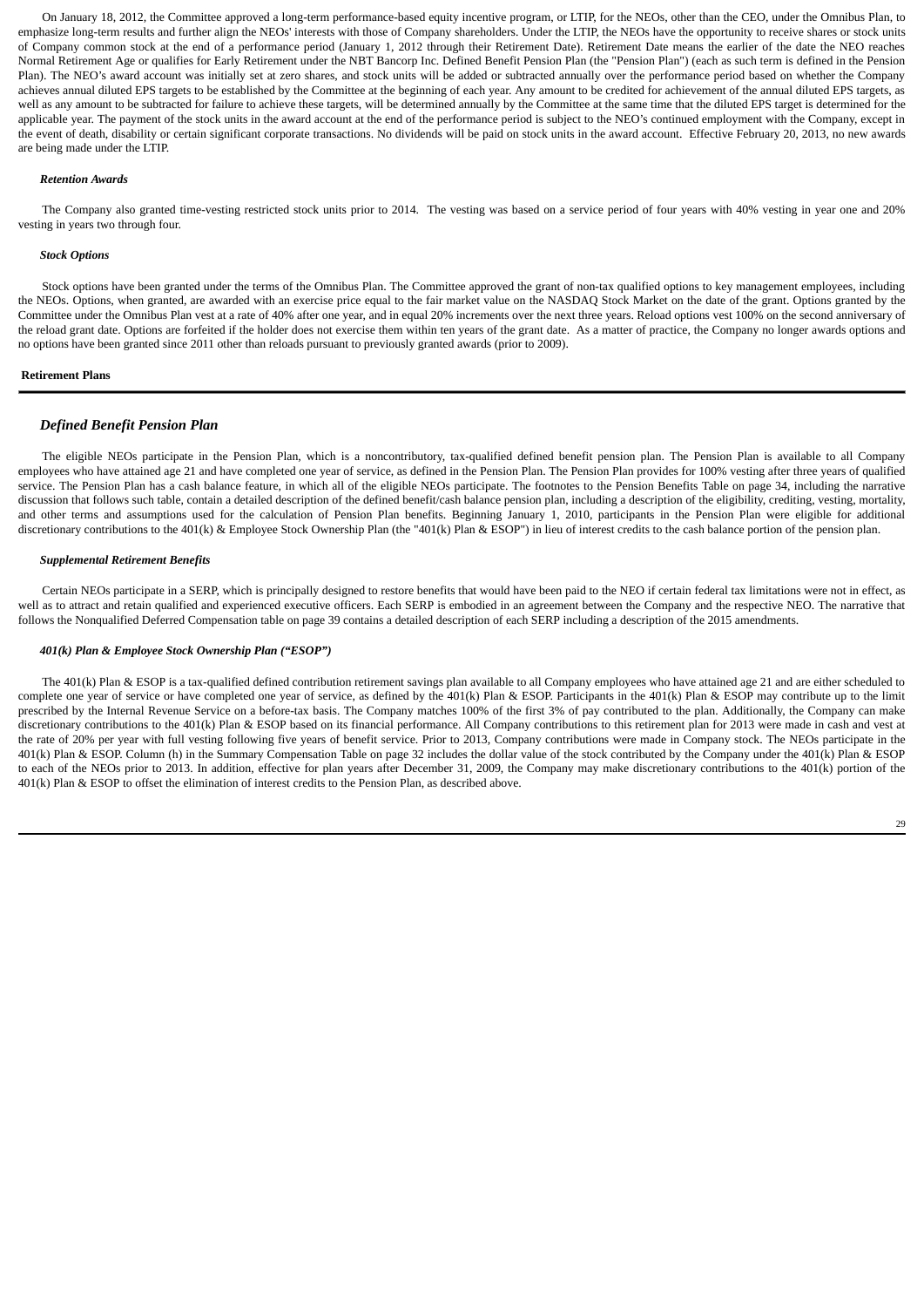# *Deferred Compensation Plan and Other Compensation Deferrals*

The Deferred Compensation Plan allows the NEOs, and such other key employees as the Committee may approve annually, to defer some or all of their salary, commissions and/or bonus, to a future date. The Deferred Compensation Plan also permits the Company to make discretionary contributions to the accounts of eligible employees. Eligible employees are generally those employees determined to be highly-compensated employees of the Company. In addition, the Omnibus Plan permits award recipients to defer receipt of vested equity awards to a future date. Certain NEOs elected to defer compensation or received discretionary contributions under this plan as detailed in the Nonqualified Deferred Compensation table on page 39.

# **Perquisites and Other Personal Benefits**

The Company provides NEOs with perquisites and other personal benefits that the Committee and the Company believe are reasonable and consistent with the Company's guiding compensation principles. These benefits enable the Company to attract and retain superior employees for key positions. During 2014, these benefits included the use of Company-owned automobiles, life and disability insurance, long-term care insurance, and for certain NEOs, club memberships. For the CEO, the Company also maintains a split-dollar bank-owned life insurance policy for the benefit of the Company and the CEO. Messrs. Dietrich, Chewens, Raven, Levy and Brenner each have the use of a Company-owned automobile. Any personal mileage incurred by the executive is taxed as additional compensation in accordance with IRS regulations. The Committee periodically reviews the levels of perquisites and other personal benefits provided to NEOs. The dollar amount of these benefits is reflected in column (i) in the Summary Compensation Table on page 32. The aggregate amounts of perquisites and other personal benefits paid to Messrs. Dietrich, Chewens, Raven, Levy and Brenner were determined to be less than the established reporting thresholds for detailed disclosure.

#### **Stock Ownership Guidelines**

To more directly align their interests with shareholders' interests, the Committee maintains stock ownership guidelines for the Board of Directors and the Company's executive management team, including the NEOs. The Committee modified the guidelines in 2014 to include retention requirements for restricted stock units and revised the NEOs required ownership levels to be based on a multiple of salary. The guidelines require directors to own 5,000 shares of Company stock. The NEOs share requirements are based upon a multiple of salary with the NEOs other than the CEO to own 1.5 times salary of Company stock, and the CEO to own 3 times salary of Company stock. Vested restricted stock units are included in an individual's ownership for purposes of compliance with guidelines. The executives must comply with the revised guidelines by the later of three years from the adoption of the modified policy (January 23, 2018) or five years from the date of promotion to the executive management team or election to the Board of Directors. Failure to meet the guidelines could, at the Committee's discretion, affect future equity-based awards. As of December 31, 2014, all NEOs and Directors were in compliance with the guidelines.

## **Hedging and Pledging Policies**

All directors and employees are prohibited from engaging in any speculative transaction designed to hedge or offset any decrease in the market value of the Company's securities, including hedging of the Company's common stock. Beginning in 2014, the Company also prohibits any pledging of Company securities in a margin account and restricts all other pledging of any Company securities by requiring directors and employees to obtain the prior approval of the Insider Trading Compliance Officer, CEO or General Counsel before entering into any such agreement.

# **Risk Assessment**

A formal risk assessment of the Company's incentive compensation plans is performed annually. A risk assessment matrix is used which considers and analyzes the following factors:

- Type of award and who was eligible for the award:
- Performance metrics associated with each plan;
- Conditions of payout;
- Party responsible for granting awards and assessing performance;
- Potential risk features in plan design;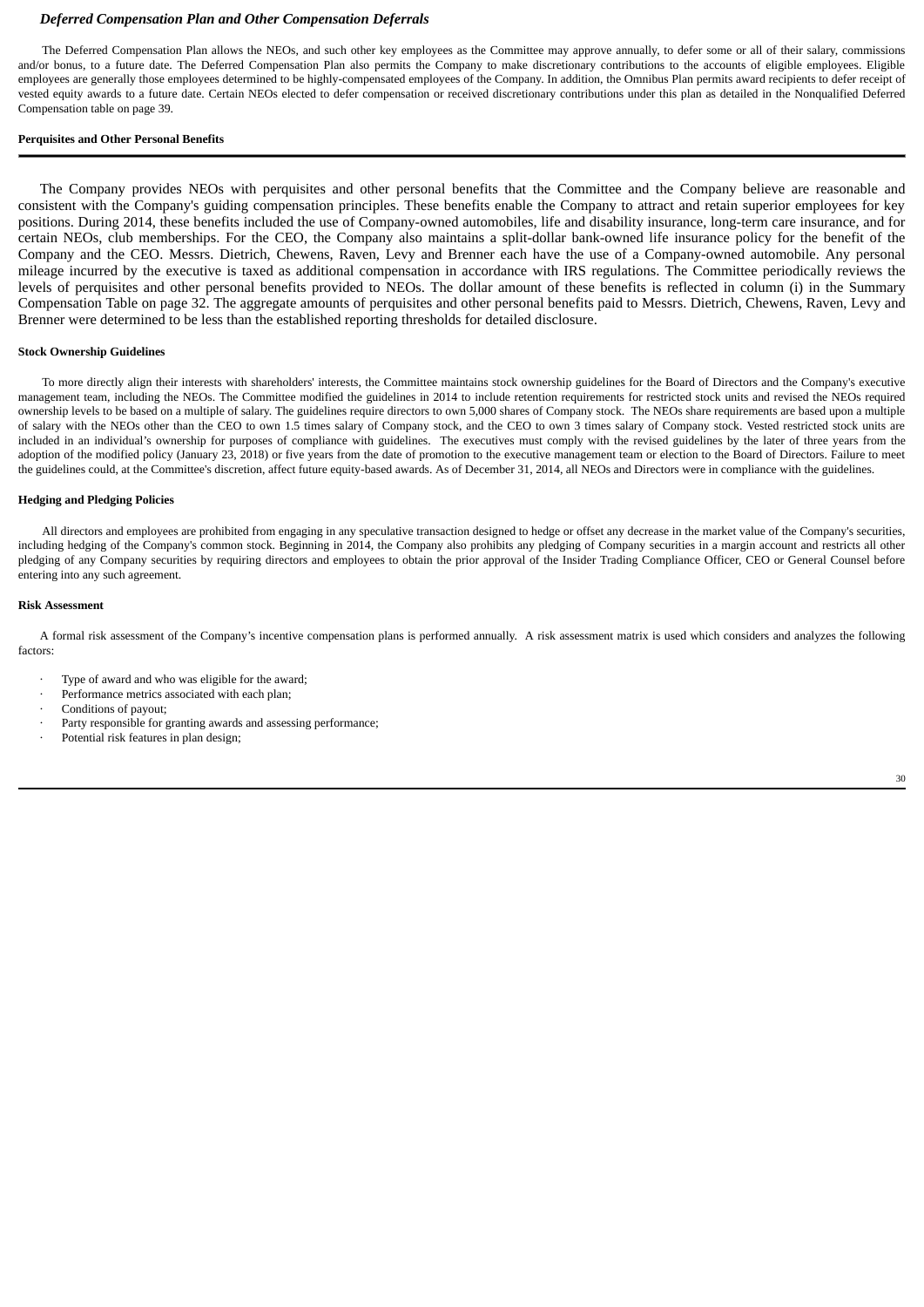- Major business risks that might be impacted by performance metrics;
- · Correlation of plan's performance metrics to the Company's overall business objectives;
- · Consideration of internal controls present to prevent the manipulation of the budgeting process or performance outcomes;
- Determination of the plan's risk level as low, reasonable or excessive;
- Plan provisions for risk mitigation; and
- Assessment of the plan's probability to result in adverse material risk.

The annual risk assessment is overseen by the Chief Risk Officer and reviewed annually by the Compensation Committee of the Board of Directors.

#### **Tax and Accounting Matters**

**Section 162(m).** Section 162(m) of the Internal Revenue Code generally disallows a tax deduction to a company for compensation in excess of one million dollars paid to a company's CEO, and to the next four highest paid officers of the company, unless the compensation qualifies as "performance-based compensation" or falls under certain other specified exceptions under Section 162(m). Generally, to qualify as performance-based compensation, the plan or arrangement must contain specific performance criteria, specific limits on awards and amounts and must have shareholder approval. Performance awards under the Omnibus Plan (and the specific arrangements thereunder providing for performance awards, such as the EICP) contain specific performance criteria and are intended to meet the performance-based compensation exception to the annual one million dollar limitation. However, while the Committee recognizes the importance of tax deductibility and endeavors to formulate its compensation program in a tax-effective manner, it also believes it is critical to balance tax deductibility with ensuring that the Company's programs are designed appropriately to recognize and reward executive performance, such that at times current tax deductibility limits may be exceeded.

Section 409A. Section 409A of the Internal Revenue Code generally provides that unless certain requirements are met, amounts deferred under a nonqualified deferred compensation plan are currently includible in an employee's gross income to the extent not subject to a substantial risk of forfeiture. Section 409A applies to most forms of deferred compensation, including but not limited to, nonqualified deferred compensation plans or arrangements, certain equity-based performance awards, and severance plans or individual severance arrangements contained within employment agreements. Generally, under Section 409A, any severance arrangement not in compliance with Section 409A covering an NEO pursuant to an employment or change in control agreement, which is effective upon termination of employment, any deferrals under a nonqualified deferred compensation plan that do not comply with Section 409A or any stock option award grants with an exercise price of less than fair market value on the date of grant may subject the NEO to: (i) current income inclusion of the relevant amounts; (ii) interest at the IRS underpayment rate; and (iii) an additional 20% excise tax. The Nonqualified Deferred Compensation Table on page 36 provides detailed information about the Company's nonqualified deferred compensation arrangements.

*Sections 4999 and 280G.* Section 4999 of the Internal Revenue Code imposes a 20% excise tax on certain "excess parachute payments" made to "disqualified individuals." Under Section 280G of the Internal Revenue Code, such excess parachute payments are also nondeductible to the Company. If payments that are contingent on a change of control to a disqualified individual (which terms include the NEOs) equal or exceed three times the individual's "base amount," they constitute "excess parachute payments" to the extent they exceed one times the individual's base amount.

The Company has entered into employment agreements with each of Messrs. Dietrich, Chewens, Raven, Levy and Brenner which provide for a cutback of change in control benefits in circumstances where the executive would not be better off on a net after-tax basis by at least \$50,000 by being paid the full change in control benefit. In circumstances where the executive will be better off by at least \$50,000 on a net after-tax basis by being paid the full change in control benefit owed, the executive will be responsible for the payment of all excise taxes. However, neither the Company nor NBT Bank will be permitted to claim a federal income tax deduction for the portion of the change in control benefit that constitutes an "excess parachute payment."

*Accounting Considerations.* The Committee is informed of the financial statement implications of the components of the compensation program for NEOs. However, a compensation component's contribution to the objectives of the Company's compensation program and its projected economic cost, which may or may not be reflected on the Company's financial statements, are the main elements of NEO compensation decisions.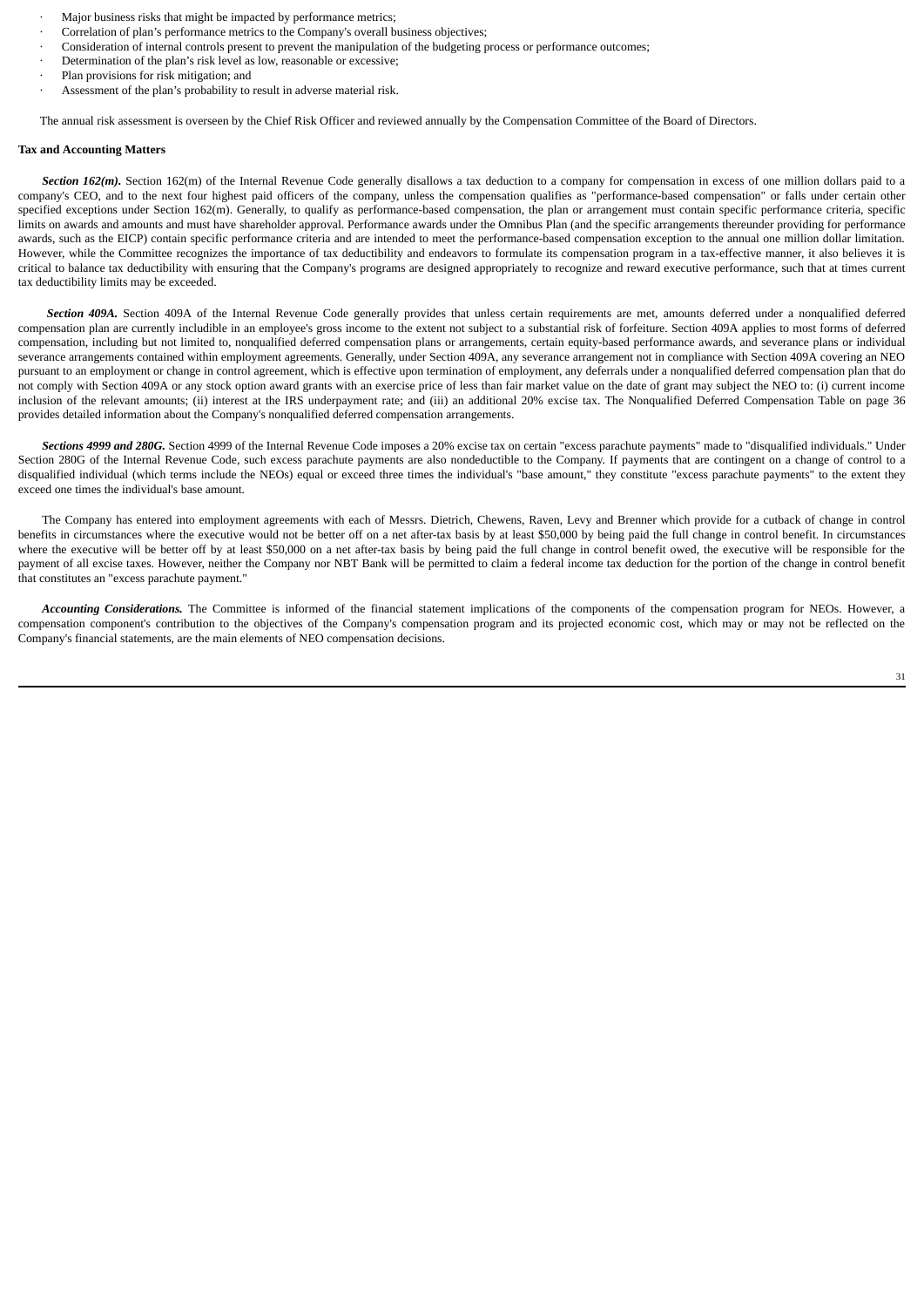The following table sets forth information regarding compensation earned by each of the NEOs for each of the last three completed fiscal years. The compensation received by each NEO was a combination of cash and equity compensation and long-term and short-term compensation. The Committee concluded that this mix reflects the compensation principles discussed in the Compensation Discussion and Analysis, as applied to each NEO's responsibilities and performance.

| <b>Summary Compensation Table</b>                                                |              |                                |                                                |                                   |                                                                             |                                                                                                                                        |                                            |            |  |
|----------------------------------------------------------------------------------|--------------|--------------------------------|------------------------------------------------|-----------------------------------|-----------------------------------------------------------------------------|----------------------------------------------------------------------------------------------------------------------------------------|--------------------------------------------|------------|--|
| <b>Name and Principal Position</b>                                               | Year         | <b>Salary</b><br>$($ \$ $)(1)$ | <b>Stock</b><br><b>Awards</b><br>$($ \$ $)(2)$ | Option<br><b>Awards</b><br>(3)(3) | <b>Non-Equity</b><br><b>Incentive Plan</b><br>Compensation<br>$($ \$) $(4)$ | Change in<br><b>Pension Value</b><br>and<br><b>Nonqualified</b><br><b>Deferred</b><br>Compensation<br><b>Earnings</b><br>$($ \$) $(5)$ | <b>All Other</b><br>Compensation<br>(5)(6) | Total (\$) |  |
| (a)                                                                              | (b)          | (c)                            | (e)                                            | (f)                               | (g)                                                                         | (h)                                                                                                                                    | (i)                                        | (j)        |  |
| Martin A. Dietrich                                                               | 2014         | 675,000                        | 681,854                                        | 7,171                             | 883,438                                                                     | 2,270,677                                                                                                                              | 83,589                                     | 4,601,729  |  |
| President and                                                                    | 2013         | 630,000                        | 567,456                                        |                                   | 567,000                                                                     |                                                                                                                                        | 72,614                                     | 1,837,070  |  |
| <b>Chief Executive Officer</b>                                                   | 2012         | 600,000                        | 664,873                                        | $\overline{\phantom{a}}$          | 600,000                                                                     | 1,572,143                                                                                                                              | 82,838                                     | 3,519,854  |  |
| Michael J. Chewens                                                               | 2014         | 433,600                        | 240,918                                        |                                   | 306,350                                                                     | 299,787                                                                                                                                | 29,096                                     | 1,309,751  |  |
| Senior Executive Vice President                                                  | 2013         | 416,850                        | 206,505                                        |                                   | 176,328                                                                     | 75,739                                                                                                                                 | 30,315                                     | 905,737    |  |
| and Chief Financial Officer                                                      | 2012         | 397,000                        | 229,277                                        |                                   | 186,590                                                                     | 209,865                                                                                                                                | 36,436                                     | 1,059,168  |  |
| David E. Raven                                                                   | 2014         | 413,100                        | 208,323                                        |                                   | 205,456                                                                     | 425,977                                                                                                                                | 22,807                                     | 1,275,663  |  |
| <b>Executive Vice President,</b><br>President<br>of Retail Banking and President | 2013<br>2012 | 404,940                        | 175,109                                        |                                   | 159,870                                                                     |                                                                                                                                        | 26,542                                     | 766,461    |  |
| of Pennsylvania                                                                  |              | 397,000                        | 229,277                                        | $\overline{\phantom{a}}$          | 176,427                                                                     | 293,551                                                                                                                                | 38,117                                     | 1,134,372  |  |
| Jeffrey M. Levy                                                                  | 2014         | 423,300                        | 235,159                                        | $\overline{a}$                    | 204,998                                                                     | 484,492                                                                                                                                | 27,487                                     | 1,375,436  |  |
| <b>Executive Vice President and</b>                                              | 2013         | 410,895                        | 203,613                                        |                                   | 165,118                                                                     | 72,160                                                                                                                                 | 48,587                                     | 900,373    |  |
| President of Commercial Banking                                                  | 2012         | 397,000                        | 229,277                                        |                                   | 176,657                                                                     | 379,304                                                                                                                                | 49,593                                     | 1,231,831  |  |
| Timothy L. Brenner (7)                                                           | 2014         | 321,400                        | 228,485                                        |                                   | 170,406                                                                     | 5,512                                                                                                                                  | 51,544                                     | 777,347    |  |
| <b>Executive Vice President</b>                                                  | 2013         | 309,000                        | 153,095                                        |                                   | 128,529                                                                     | 2,996                                                                                                                                  | 46,605                                     | 640,225    |  |
| and President of Wealth<br>Management                                            | 2012         | 300,000                        | 319,314                                        |                                   | 141,000                                                                     |                                                                                                                                        | 22,280                                     | 782,594    |  |

(1) Certain NEOs deferred a portion of their salary. The deferred portion of their 2014 salary is detailed in the Nonqualified Deferred Compensation table on page 36.

(2) The amounts in column (e) reflect the aggregate grant date fair value of the target performance awards and the annual non-performance equity award for the NEOs. The assumptions used to calculate the fair value of the 2014 stock awards are materially consistent with those used to calculate the 2014 stock expense, which are set forth in footnote 14 to the Company's audited consolidated financial statements contained in the Company's Form 10-K for the year ended December 31, 2014. The amount of the performancebased unit award below was determined at the end of the achievement period (December 31, 2014) based on reaching one level above the EPS target level defined in the award agreement. The performance-based award amount reflected as the "Actual Award" below is subject to a potential reduction at December 31, 2015 based upon the quartile ranking of the Company's return on tangible common equity against a comparative group of peer institutions, with full vesting and payout occurring following the completion of an additional one-year time-based vesting requirement after the end of the performance period. The maximum values for the performance-based restricted stock units and performance-based long-term awards issued under the Omnibus Plan and the actual awards approved in January 2014 were as follows:

| <b>Executive Long-Term Incentive and Retention Equity Awards</b> |                                |                            |                                                           |                            |  |  |  |  |  |
|------------------------------------------------------------------|--------------------------------|----------------------------|-----------------------------------------------------------|----------------------------|--|--|--|--|--|
| Executive                                                        | <b>Retention Stock Units</b>   |                            | <b>Performance-Based Restricted Stock</b><br><b>Units</b> |                            |  |  |  |  |  |
|                                                                  | <b>Maximum Award</b><br>$($ \$ | <b>Actual Award</b><br>(S) | <b>Maximum Award</b><br>$($)$                             | <b>Actual Award</b><br>(S) |  |  |  |  |  |
| Martin A. Dietrich                                               | 314,511                        | 314,511                    | 428,554                                                   | 367,343                    |  |  |  |  |  |
| Michael J. Chewens                                               | 111,128                        | 111,128                    | 151,422                                                   | 129,790                    |  |  |  |  |  |
| David E. Raven                                                   | 105,859                        | 84,687                     | 144,242                                                   | 123,636                    |  |  |  |  |  |
| Jeffrey M. Levy                                                  | 108,470                        | 108,470                    | 147,809                                                   | 126,689                    |  |  |  |  |  |
| Timothy L. Brenner                                               | 81,622                         | 81,622                     | 111,212                                                   | 95,338                     |  |  |  |  |  |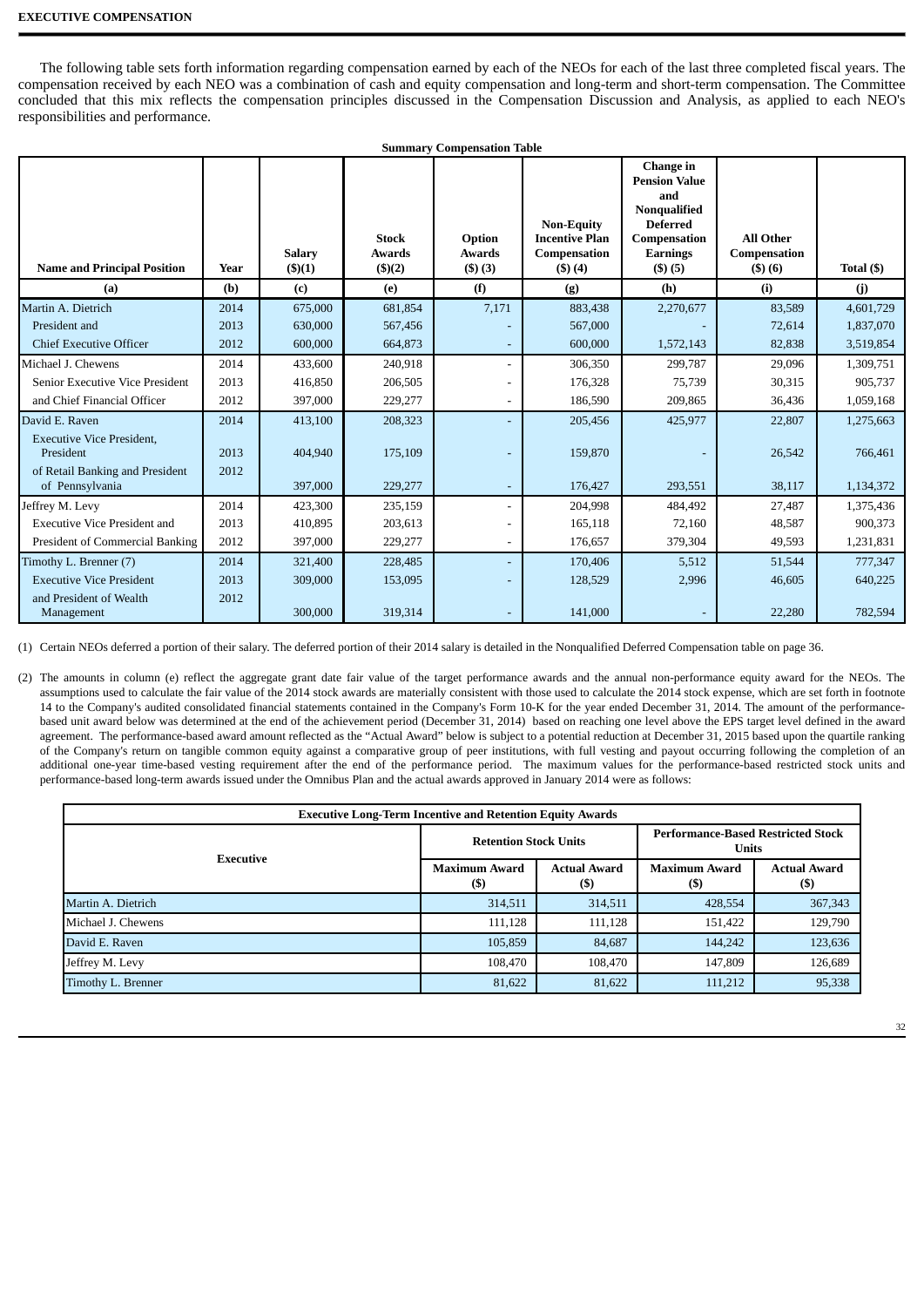- (3) The amounts in column (f) reflect the aggregate grant date fair value computed in accordance with FASB ASC Topic 718 for the fiscal year in which the option was reloaded.
- (4) The amounts in column (g) reflect cash awards to Messrs. Dietrich, Chewens, Levy, Raven and Brenner under the EICP in 2014, 2013 and 2012, which were paid in January of the following calendar year. Certain NEOs deferred a portion of the 2014, 2013 and 2012 awards. The deferred portion of the 2014 award is detailed in the Nonqualified Deferred Compensation table on page 39.
- (5) The amounts in column (h) reflect solely the actuarial increase in the present value of the NEOs benefits under all qualified and non-qualified pension plans established by the Company determined using interest rate and mortality rate assumptions consistent with those used in the Company's financial statements as set forth in footnote 13 to the Company's audited consolidated financial statements contained in the Company's Form 10-K for the year ended December 31, 2014, and includes amounts which the NEO may not currently be entitled to receive because such amounts are not vested. This resulted in negative amounts for each of Messrs. Dietrich and Raven for 2013 equal to \$76,774 and \$7,247, respectively, which are not included in the table above.
- (6) The amount shown in column (i) reflects the following items as applicable for each NEO for 2014:

| Compensation                                                                                |  | Dietrich    |  | Chewens |  | Raven       |  | Levy   |  | Brenner |
|---------------------------------------------------------------------------------------------|--|-------------|--|---------|--|-------------|--|--------|--|---------|
| Value of matching and discretionary contributions to the $401(k)$ Plan &<br><b>ESOP</b>     |  | 10,400      |  | 10.400  |  | 10,400      |  | 10.400 |  | 10,400  |
| Value of life and disability insurance premiums paid by the Company                         |  | 35,203      |  | 6.733   |  | 5,939       |  | 6.519  |  | 8,040   |
| Value of dividends on unvested equity awards                                                |  | 37,986      |  | 11.963  |  | 6.468       |  | 10.568 |  |         |
| Value of discretionary contributions to the Deferred Compensation<br>Plan earned in 2014(a) |  | $- - - - -$ |  | -----   |  | $- - - - -$ |  | -----  |  | 33,104  |

(a) The Compensation and Benefits Committee approved a discretionary contribution of 10% of Mr. Brenner's 2015 salary in January 2015 as a result of his 2014 performance in lieu of a SERP.

(7) Mr. Brenner began his employment with the Company on March 5, 2012.

33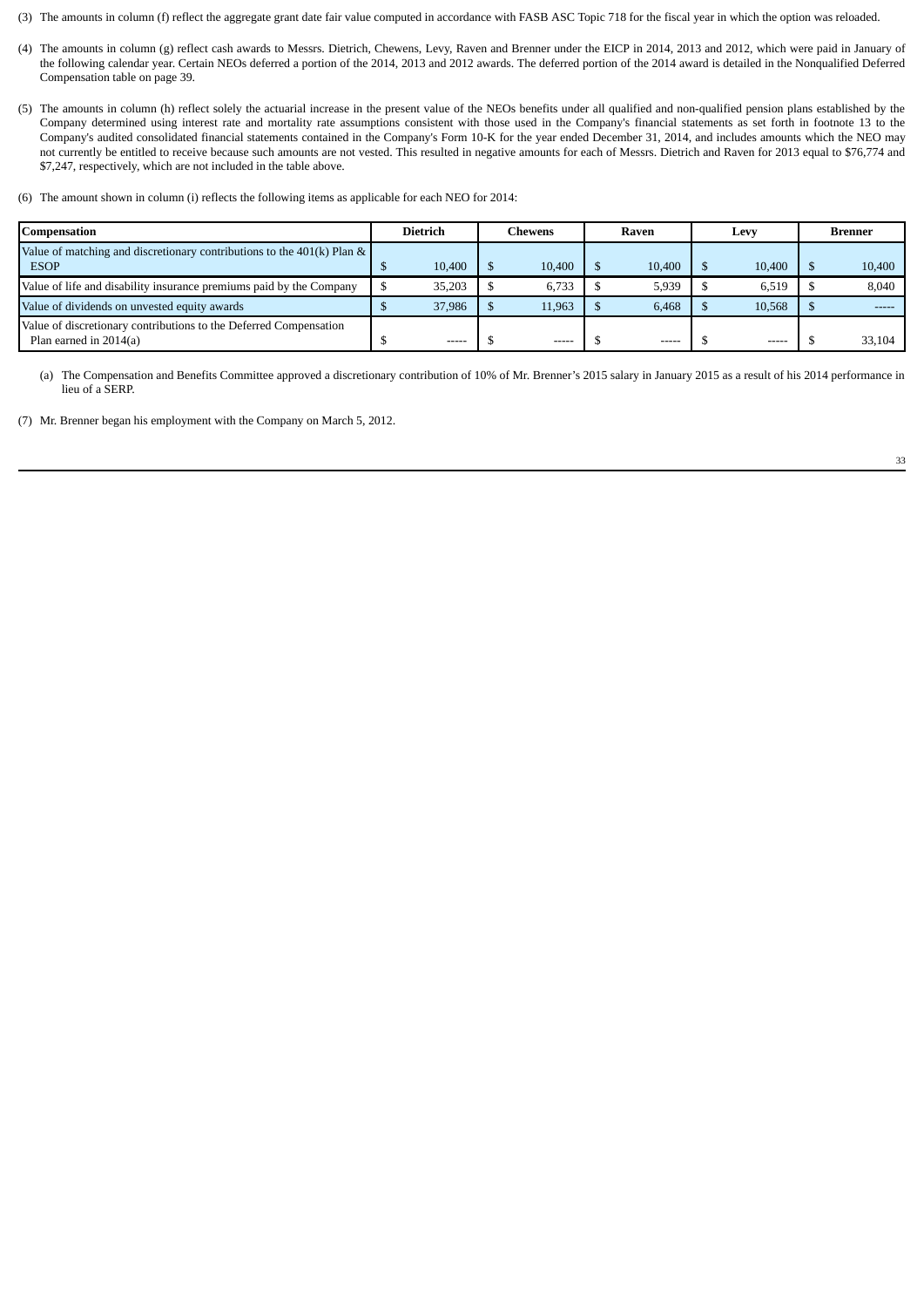# **Grants of Plan-Based Awards**

The following table provides information about plan-based awards to the NEOs under the Company's cash and equity incentive plans during 2014.

|                    |                      |                                                 |                            | <b>Equity Incentive Plan Awards (1)</b> | <b>Estimated Possible Payouts Under Non-</b><br><b>Estimated Future Payouts Under Equity</b><br><b>Incentive Plan Awards</b><br>(2) |                          |            |                            |                                                                                                                                       |                                                                 |
|--------------------|----------------------|-------------------------------------------------|----------------------------|-----------------------------------------|-------------------------------------------------------------------------------------------------------------------------------------|--------------------------|------------|----------------------------|---------------------------------------------------------------------------------------------------------------------------------------|-----------------------------------------------------------------|
| <b>Name</b>        | <b>Grant</b><br>Date | Date of<br>Committee<br>/Board<br><b>Action</b> | <b>Threshold</b><br>$($ \$ | Target (\$)                             | <b>Maximum</b><br>$($ \$                                                                                                            | <b>Threshold</b><br>(# ) | Target (#) | <b>Maximum</b><br>$^{(#)}$ | <b>All Other</b><br>Options &<br>Awards:<br><b>Number of</b><br><b>Securities</b><br><b>Underlying</b><br><b>Options</b><br>$(4)$ (3) | <b>Grant</b><br><b>Date Fair</b><br><b>Market</b><br>Value (\$) |
| (a)                | (b)                  | (c)                                             | (d)                        | (e)                                     | (f)                                                                                                                                 | (g)                      | (h)        | (i)                        | (j)                                                                                                                                   | (1)                                                             |
|                    | 1/22/2014            | 1/22/2014                                       | 303,750                    | 607,500                                 | 911,250                                                                                                                             | 10,506                   | 13,132     | 18,385                     |                                                                                                                                       | 367,342                                                         |
| Martin A. Dietrich | 1/22/2014            | 1/22/2014                                       |                            |                                         |                                                                                                                                     |                          |            |                            | 13,132                                                                                                                                | 314,512                                                         |
|                    | 10/29/2014<br>(4)    | 1/20/2005                                       |                            |                                         |                                                                                                                                     |                          |            |                            | 1,166                                                                                                                                 | 7,171                                                           |
| Michael J. Chewens | 1/22/2014            | 1/22/2014                                       | 91,923                     | 183,413                                 | 275,336                                                                                                                             | 3,712                    | 4,640      | 6,496                      |                                                                                                                                       | 129,790                                                         |
|                    | 1/22/2014            | 1/22/2014                                       |                            |                                         |                                                                                                                                     |                          |            |                            | 4,640                                                                                                                                 | 111,128                                                         |
| David E. Raven     | 1/22/2014            | 1/22/2014                                       | 87,577                     | 174,741                                 | 262,319                                                                                                                             | 3,536                    | 4,420      | 6,188                      |                                                                                                                                       | 123,636                                                         |
|                    | 1/22/2014            | 1/22/2014                                       |                            |                                         |                                                                                                                                     |                          |            |                            | 3,536                                                                                                                                 | 84,687                                                          |
| Jeffrey M. Levy    | 1/22/2014            | 1/22/2014                                       | 89,740                     | 179,056                                 | 268,796                                                                                                                             | 3,624                    | 4,529      | 6,341                      |                                                                                                                                       | 126,690                                                         |
|                    | 1/22/2014            | 1/22/2014                                       |                            |                                         |                                                                                                                                     |                          |            |                            | 4,529                                                                                                                                 | 108,469                                                         |
|                    | 1/22/2014            | 1/22/2014                                       | 68,137                     | 135,952                                 | 204,089                                                                                                                             | 2,726                    | 3,408      | 4,771                      |                                                                                                                                       | 95,338                                                          |
| Timothy L. Brenner | 1/22/2014            | 1/22/2014                                       |                            |                                         |                                                                                                                                     |                          |            |                            | 3,408                                                                                                                                 | 81,622                                                          |
|                    | 3/5/2014<br>(5)      | 3/5/2012                                        |                            |                                         |                                                                                                                                     |                          |            |                            | 2,500                                                                                                                                 | 51,525                                                          |

(1) Estimated Possible Payouts Under Non-Equity Incentive Plan Awards are a product of a percentage of base salary in accordance with the EICP, a detailed description of which appears on pages 24 and 25.

(2) Estimated Future Payouts Under Equity Incentive Plan Awards represent performance-based awards issued in accordance with the Omnibus Plan, a description of which can be found in the Compensation Discussion and Analysis narrative.

(3) The January 22, 2014 restricted stock unit awards were issued pursuant to the Omnibus Plan, a description of which can be found in the Compensation Discussion and Analysis narrative.

(4) Granted pursuant to a one-time reload feature including in options originally granted in 2005 and exercised on the grant date.

(5) The March10, 2014 restricted stock unit awards were issued pursuant to the Omnibus Plan, a description of which can be found in the Compensation Discussion and Analysis narrative.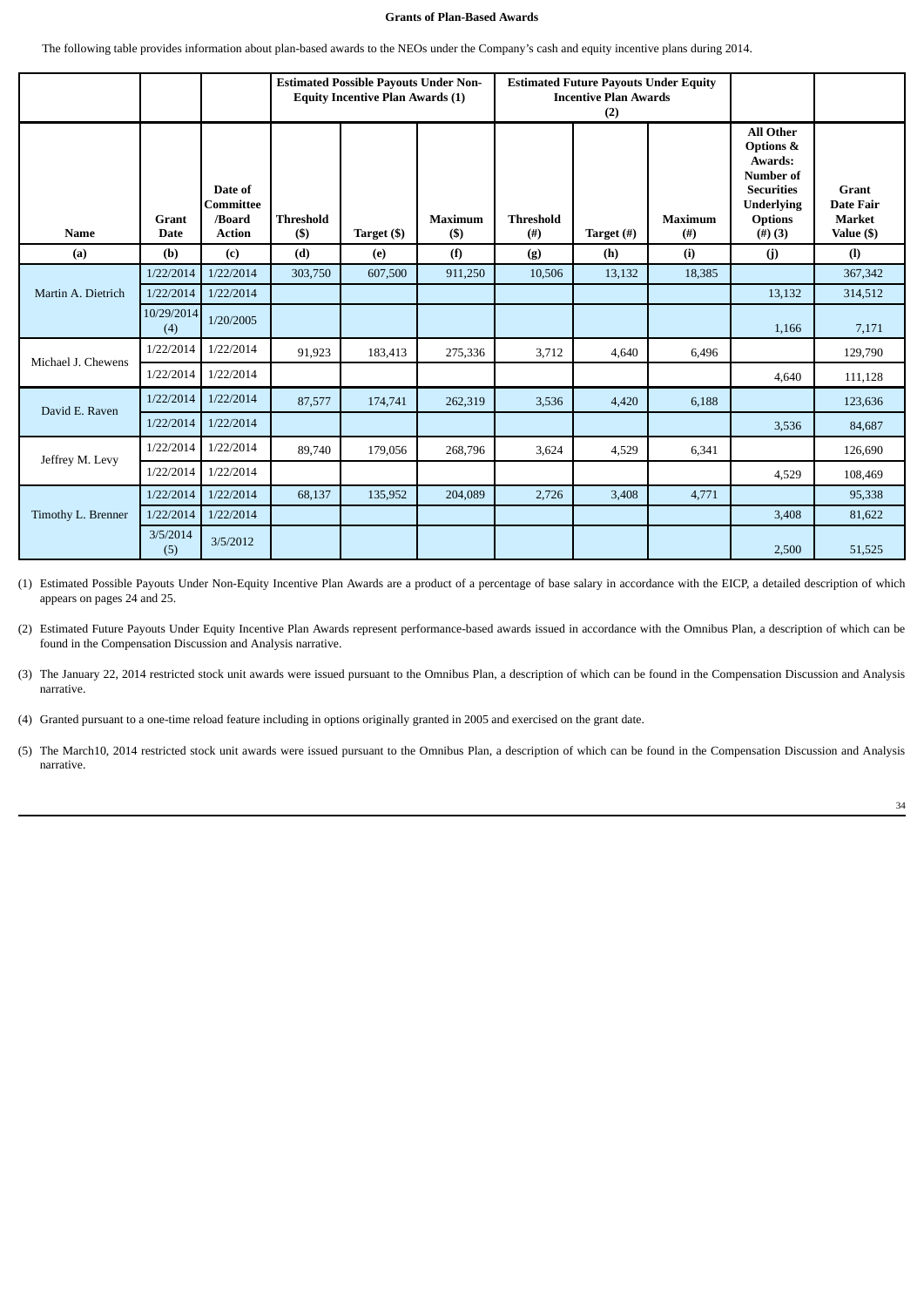# **Outstanding Equity Awards at Fiscal Year-End**

The following table provides information about outstanding equity awards under the Company's equity compensation plans at December 31, 2014, whether granted in 2014 or earlier, including awards that have been transferred other than for value.

|             |                   |                                                                                                                | <b>Option Awards</b>                                                                                             |                                               |                                            |                   |                                                                                                 | <b>Restricted Stock Awards</b>                                                                                                      |                                                                                                                                                                          |                                                                                                                                                                                                                 |
|-------------|-------------------|----------------------------------------------------------------------------------------------------------------|------------------------------------------------------------------------------------------------------------------|-----------------------------------------------|--------------------------------------------|-------------------|-------------------------------------------------------------------------------------------------|-------------------------------------------------------------------------------------------------------------------------------------|--------------------------------------------------------------------------------------------------------------------------------------------------------------------------|-----------------------------------------------------------------------------------------------------------------------------------------------------------------------------------------------------------------|
| <b>Name</b> | <b>Grant Date</b> | Number of<br><b>Securities</b><br><b>Underlying</b><br><b>Unexercised</b><br>Options (#)<br><b>Exercisable</b> | <b>Number of</b><br><b>Securities</b><br><b>Underlying</b><br><b>Unexercised</b><br>Options (#)<br>Unexercisable | Option<br><b>Exercise</b><br>Price<br>$($ \$) | Option<br><b>Expiration</b><br><b>Date</b> | <b>Grant Date</b> | Number of<br><b>Shares or Units</b><br>of Stock That<br><b>Have Not</b><br><b>Vested</b><br>(#) | Market<br>Value of<br><b>Shares</b> or<br><b>Units of</b><br><b>Stock That</b><br><b>Have Not</b><br><b>Vested</b><br>$($ \$) $(2)$ | <b>Equity Incentive</b><br><b>Plan Awards:</b><br>Number of<br><b>Unearned</b><br>Shares, Units or<br><b>Other Rights</b><br><b>That Have Not</b><br>Vested<br>$(4)$ (6) | <b>Equity</b><br><b>Incentive</b><br><b>Plan Awards:</b><br><b>Market</b> or<br><b>Payout Value</b><br>of Unearned<br><b>Shares</b> , Units<br>or Other<br><b>Rights that</b><br><b>Have Not</b><br>Vested (\$) |
| (a)         | (b)               | (c)                                                                                                            | (d)                                                                                                              | (e)                                           | (f)                                        | (g)               | (h)                                                                                             | (i)                                                                                                                                 | (j)                                                                                                                                                                      | $\left( \mathbf{k}\right)$                                                                                                                                                                                      |
|             | 10/29/2014        |                                                                                                                | 1,166(5)                                                                                                         | 25.3600                                       | 10/29/2024                                 | 1/22/2014         | 13,132 (9)                                                                                      | 344,978                                                                                                                             |                                                                                                                                                                          |                                                                                                                                                                                                                 |
|             | 11/18/2011        | 30,000(5)                                                                                                      |                                                                                                                  | 20.9400                                       | 11/18/2021                                 | 1/22/2014         |                                                                                                 |                                                                                                                                     | 15,759                                                                                                                                                                   | 413,989                                                                                                                                                                                                         |
|             | 1/15/2010         | 25,000(4)                                                                                                      |                                                                                                                  | 20.1900                                       | 1/15/2020                                  | 2/20/2013         | 9,065(9)                                                                                        | 238,138                                                                                                                             |                                                                                                                                                                          |                                                                                                                                                                                                                 |
|             | 1/15/2009         | 25,000(4)                                                                                                      |                                                                                                                  | 25.3800                                       | 1/15/2019                                  | 2/20/2013         |                                                                                                 |                                                                                                                                     | 15,108                                                                                                                                                                   | 396,887                                                                                                                                                                                                         |
|             | 1/15/2008         | 25,000(3)                                                                                                      |                                                                                                                  | 20.3617                                       | 1/15/2018                                  | 1/1/2012          | 11,500(8)                                                                                       | 302,105                                                                                                                             |                                                                                                                                                                          |                                                                                                                                                                                                                 |
| Martin A.   | 12/27/2007        | 12,641(5)                                                                                                      |                                                                                                                  | 24.5692                                       | 12/27/2017                                 | 1/1/2012          | 17,250(1)                                                                                       | 453,158                                                                                                                             |                                                                                                                                                                          |                                                                                                                                                                                                                 |
| Dietrich    | 1/1/2007          | 28,000(3)                                                                                                      |                                                                                                                  | 25.7620                                       | 1/1/2017                                   | 1/15/2012         | 2,500(9)                                                                                        | 65,675                                                                                                                              |                                                                                                                                                                          |                                                                                                                                                                                                                 |
|             | 1/1/2006          | 30,000(3)                                                                                                      |                                                                                                                  | 22.3520                                       | 1/1/2016                                   | 1/1/2011          | 23,000(8)                                                                                       | 604,210                                                                                                                             |                                                                                                                                                                          |                                                                                                                                                                                                                 |
|             | 8/1/2005          | 6,470(5)                                                                                                       |                                                                                                                  | 24.4458                                       | 8/1/2015                                   | 1/1/2011          | 24,150(1)                                                                                       | 634,421                                                                                                                             |                                                                                                                                                                          |                                                                                                                                                                                                                 |
|             |                   |                                                                                                                |                                                                                                                  |                                               |                                            | 1/15/2011         | 1,250(9)                                                                                        | 32,838                                                                                                                              |                                                                                                                                                                          |                                                                                                                                                                                                                 |
|             |                   |                                                                                                                |                                                                                                                  |                                               |                                            | 1/1/2010          | 20,000(8)                                                                                       | 525,400                                                                                                                             |                                                                                                                                                                          |                                                                                                                                                                                                                 |
|             |                   |                                                                                                                |                                                                                                                  |                                               |                                            | 1/1/2010          | 15,750(1)                                                                                       | 413,753                                                                                                                             |                                                                                                                                                                          |                                                                                                                                                                                                                 |
|             | 1/15/2009         | 18,000(4)                                                                                                      |                                                                                                                  | 25.3800                                       | 1/15/2019                                  | 1/22/2014         | 4,640(9)                                                                                        | 121,893                                                                                                                             |                                                                                                                                                                          |                                                                                                                                                                                                                 |
|             | 1/1/2007          | 20,000(3)                                                                                                      |                                                                                                                  | 25.7620                                       | 1/1/2017                                   | 1/22/2014         |                                                                                                 |                                                                                                                                     | 5,568                                                                                                                                                                    | 146,271                                                                                                                                                                                                         |
|             |                   |                                                                                                                |                                                                                                                  |                                               |                                            | 2/20/2013         | 3,299(9)                                                                                        | 86,665                                                                                                                              |                                                                                                                                                                          |                                                                                                                                                                                                                 |
|             |                   |                                                                                                                |                                                                                                                  |                                               |                                            | 2/20/2013         |                                                                                                 |                                                                                                                                     | 5,498(7)                                                                                                                                                                 | 144,432                                                                                                                                                                                                         |
| Michael J.  |                   |                                                                                                                |                                                                                                                  |                                               |                                            | 1/1/2012          | 1,000(10)                                                                                       | 26,270                                                                                                                              |                                                                                                                                                                          |                                                                                                                                                                                                                 |
| Chewens     |                   |                                                                                                                |                                                                                                                  |                                               |                                            | 1/1/2012          | 6,325(1)(7)                                                                                     | 166,158                                                                                                                             |                                                                                                                                                                          |                                                                                                                                                                                                                 |
|             |                   |                                                                                                                |                                                                                                                  |                                               |                                            | 1/15/2012         | 1,800(9)                                                                                        | 47,286                                                                                                                              |                                                                                                                                                                          |                                                                                                                                                                                                                 |
|             |                   |                                                                                                                |                                                                                                                  |                                               |                                            | 1/1/2011          | 8,855(1)(7)                                                                                     | 232,621                                                                                                                             |                                                                                                                                                                          |                                                                                                                                                                                                                 |
|             |                   |                                                                                                                |                                                                                                                  |                                               |                                            | 1/15/2011         | 900(9)                                                                                          | 23,643                                                                                                                              |                                                                                                                                                                          |                                                                                                                                                                                                                 |
|             |                   |                                                                                                                |                                                                                                                  |                                               |                                            | 1/1/2010          | 7,700(1)(7)                                                                                     | 202,279                                                                                                                             |                                                                                                                                                                          |                                                                                                                                                                                                                 |
|             | 1/15/2010         | 18,000(4)                                                                                                      |                                                                                                                  | 20.1900                                       | 1/15/2020                                  | 1/22/2014         | 3,536(9)                                                                                        | 92,891                                                                                                                              |                                                                                                                                                                          |                                                                                                                                                                                                                 |
|             | 1/15/2009         | 18,000(4)                                                                                                      |                                                                                                                  | 25.3800                                       | 1/15/2019                                  | 1/22/2014         |                                                                                                 |                                                                                                                                     | 5,304                                                                                                                                                                    | 139,336                                                                                                                                                                                                         |
|             | 1/15/2008         | 17,000(3)                                                                                                      |                                                                                                                  | 20.3617                                       | 1/15/2018                                  | 2/20/2013         | 2,404(9)                                                                                        | 63,153                                                                                                                              |                                                                                                                                                                          |                                                                                                                                                                                                                 |
|             | 1/1/2007          | 19,000(3)                                                                                                      |                                                                                                                  | 25.7620                                       | 1/1/2017                                   | 2/20/2013         |                                                                                                 |                                                                                                                                     | 5,341 $(7)$                                                                                                                                                              | 140,308                                                                                                                                                                                                         |
| David E.    |                   |                                                                                                                |                                                                                                                  |                                               |                                            | 1/1/2012          | 1,000(10)                                                                                       | 26,270                                                                                                                              |                                                                                                                                                                          |                                                                                                                                                                                                                 |
| Raven       |                   |                                                                                                                |                                                                                                                  |                                               |                                            | 1/1/2012          | 6,325(1)                                                                                        | 166,158                                                                                                                             |                                                                                                                                                                          |                                                                                                                                                                                                                 |
|             |                   |                                                                                                                |                                                                                                                  |                                               |                                            | 1/15/2012         | 1,800(9)                                                                                        | 47,286                                                                                                                              |                                                                                                                                                                          |                                                                                                                                                                                                                 |
|             |                   |                                                                                                                |                                                                                                                  |                                               |                                            | 1/1/2011          | 8,855(1)                                                                                        | 232,621                                                                                                                             |                                                                                                                                                                          |                                                                                                                                                                                                                 |
|             |                   |                                                                                                                |                                                                                                                  |                                               |                                            | 1/15/2011         | 900(9)                                                                                          | 23,643                                                                                                                              |                                                                                                                                                                          |                                                                                                                                                                                                                 |
|             |                   |                                                                                                                |                                                                                                                  |                                               |                                            | 1/1/2010          | 7,700(1)                                                                                        | 202,279                                                                                                                             |                                                                                                                                                                          |                                                                                                                                                                                                                 |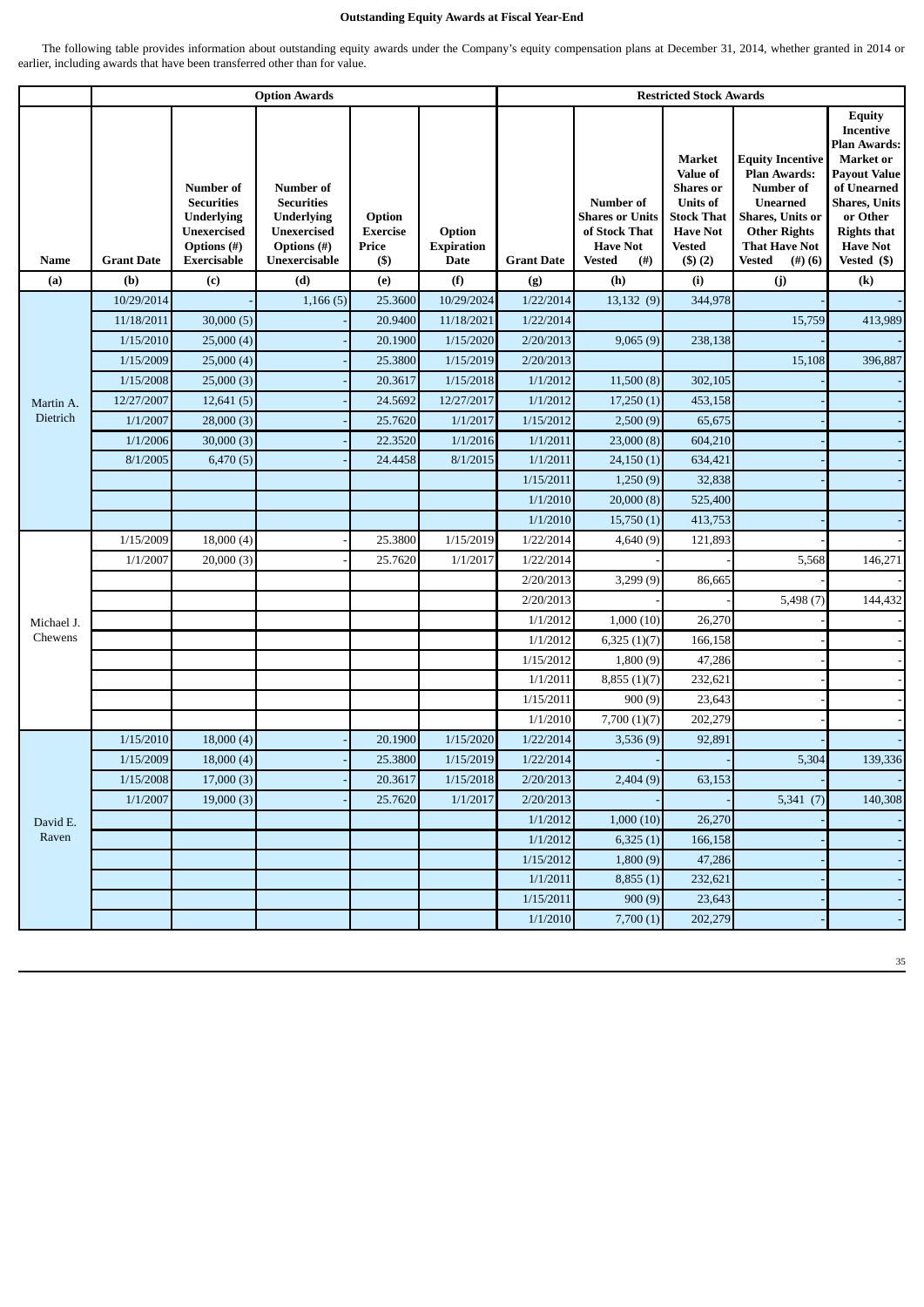#### **Outstanding Equity Awards at Fiscal Year End (continued)**

|                              | 1/15/2010 | 18,000(4) | 20.1900 | 1/15/2020 | 1/22/2014 | 4,529 (9)   | 118,977 |          |         |
|------------------------------|-----------|-----------|---------|-----------|-----------|-------------|---------|----------|---------|
|                              | 1/15/2009 | 13,000(4) | 25.3800 | 1/15/2019 | 1/22/2014 |             |         | 5,435(7) | 142,777 |
|                              | 1/15/2008 | 7,500(3)  | 20.3617 | 1/15/2018 | 2/20/2013 | 3,253(9)    | 85,456  |          |         |
|                              | 1/1/2007  | 9,000(3)  | 25.7620 | 1/1/2017  | 2/20/2013 |             |         | 5,421(7) | 142,410 |
| Jeffrey M.                   | 1/1/2006  | 5,000(3)  | 22.3520 | 1/1/2016  | 1/1/2012  | 1,000(10)   | 26,270  |          |         |
| Levy                         |           |           |         |           | 1/1/2012  | 6,325(1)    | 166,158 |          |         |
|                              |           |           |         |           | 1/15/2012 | 1,800(9)    | 47,286  |          |         |
|                              |           |           |         |           | 1/1/2011  | 8,855(1)(7) | 232,621 |          |         |
|                              |           |           |         |           | 1/15/2011 | 900(9)      | 23,643  |          |         |
|                              |           |           |         |           | 1/1/2010  | 7,700(1)(7) | 202,279 |          |         |
|                              |           |           |         |           | 1/22/2014 | 3,408 (9)   | 89,528  |          |         |
|                              |           |           |         |           | 1/22/2014 |             |         | 4,090    | 107,444 |
|                              |           |           |         |           | 3/5/2014  | 2,500(1)    | 65,675  |          |         |
|                              |           |           |         |           | 2/20/2013 | 2,446(9)    | 64,256  |          |         |
| Timothy L.<br><b>Brenner</b> |           |           |         |           | 2/20/2013 |             |         | 4,076    | 107,077 |
|                              |           |           |         |           | 3/15/2012 | 1,000(10)   | 26,270  |          |         |
|                              |           |           |         |           | 3/15/2012 | 6,325(1)    | 166,158 |          |         |
|                              |           |           |         |           | 3/15/2012 | 1,800(9)    | 47,286  |          |         |
|                              |           |           |         |           | 3/15/2012 | 5,000(1)    | 131,350 |          |         |

(1) Restricted stock or unit awards vest 100% five years after the date of its grant excluding Mr. Brenner who awards vest 100% four years after the date of its grant.

(2) The market values of these shares are based on the closing market price of the Company's common stock on the NASDAQ Stock Market of \$26.27 on December 31, 2014.

(3) Options were issued pursuant to the NBT Bancorp Inc. 1993 Stock Option Plan and each grant vests 40% after one year, 20% annually for the following three years.

(4) Options were issued pursuant to the Omnibus Plan and each grant vests 40% after one year, 20% annually for the following three years.

- (5) Reload options granted upon cash exercise of initial option grant, issued pursuant to the 1993 Stock Option Plan. Each reload grant vests 100% two years after the date of its grant. The 11/18/2011 and 10/29/2014 reloaded options were issued pursuant to the Omnibus Plan.
- (6) These awards were earned during 2013 and 2014 based on performance approved in January 2014 and January 2015. Performance based Incentive Plan awards vest 100% three years after the date of its grant and are subject to clawback through December 31, 2014 and December 31, 2015.
- (7) The executive has deferred this award.
- (8) Long-Term Incentive Plan awards vest in full on January 1, 2016.
- (9) Restricted stock unit awards vest 40% after one year, and 20% annually for the following three years.
- (10)Long-Term Incentive Plan awards vest in full upon NEO's retirement subject to four years of service and reaching age 55.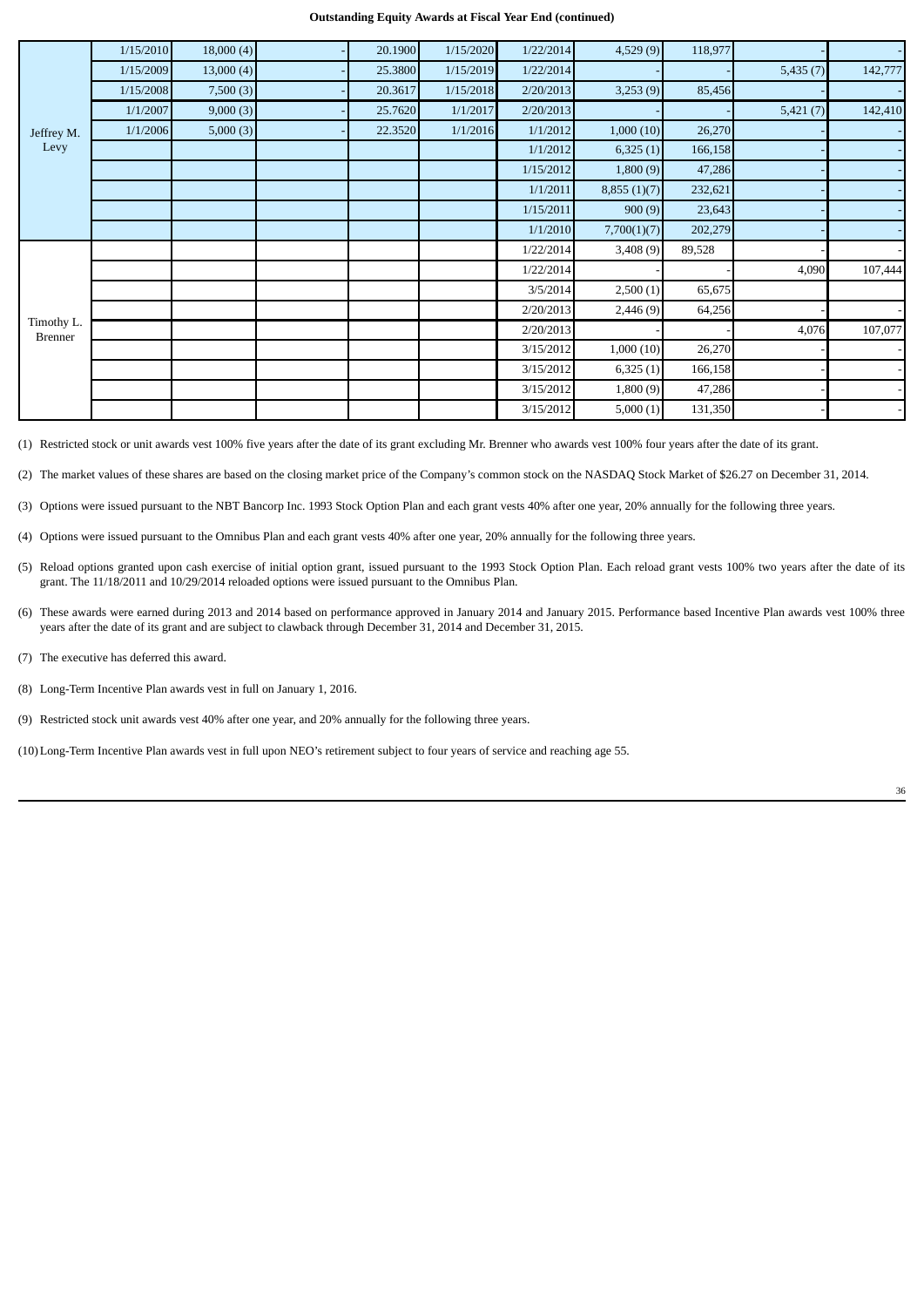## **Option Exercises and Stock Vested**

The following table provides information about stock options exercised and restricted shares vested for each NEO during 2014.

|                    | <b>Option Awards</b>                                      |                                                       | <b>Restricted Stock Awards</b>                                                  |                                                      |
|--------------------|-----------------------------------------------------------|-------------------------------------------------------|---------------------------------------------------------------------------------|------------------------------------------------------|
| Name               | Number of<br>Shares<br><b>Acquired</b><br>on Exercise (#) | <b>Value Realized</b><br>on Exercise<br>$($ \$ $)(1)$ | <b>Number of</b><br><b>Shares</b><br><b>Acquired</b><br>on Vesting<br>$(4)$ (2) | <b>Value Realized</b><br>on Vesting<br>$($ \$) $(3)$ |
| (a)                | (b)                                                       | (c)                                                   | (d)                                                                             | (e)                                                  |
| Martin A. Dietrich | 22,423                                                    | 46,846                                                | 16,043                                                                          | 408,594                                              |
| Michael J. Chewens | 43,107                                                    | 103,925                                               | 8,499                                                                           | 216,885                                              |
| David E. Raven     | 36,289                                                    | 109,385                                               | 7,902                                                                           | 201,906                                              |
| Jeffrey M. Levy    | 20,000                                                    | 48,894                                                | 8,168                                                                           | 208,337                                              |
| Timothy L. Brenner |                                                           |                                                       | 2,530                                                                           | 62,587                                               |

(1) The "Value Realized on Exercise" is equal to the difference between the option exercise price and the fair market value on the National Market System of NASDAQ on the date of exercise.

<sup>(2)</sup> For Mr. Levy this amount includes 2,966 restricted stock units, the receipt of which was deferred under the terms of the Deferred Compensation Plan and the Omnibus Plan.

<sup>(3)</sup> The "Value Realized on Vesting" is equal to the per share market value of the underlying shares on the vesting date multiplied by the number of shares acquired on vesting. For Mr. Levy this amount includes \$76,819 respectively attributed to restricted stock units, the receipt of which was deferred under the terms of the Deferred Compensation Plan and the Omnibus Plan.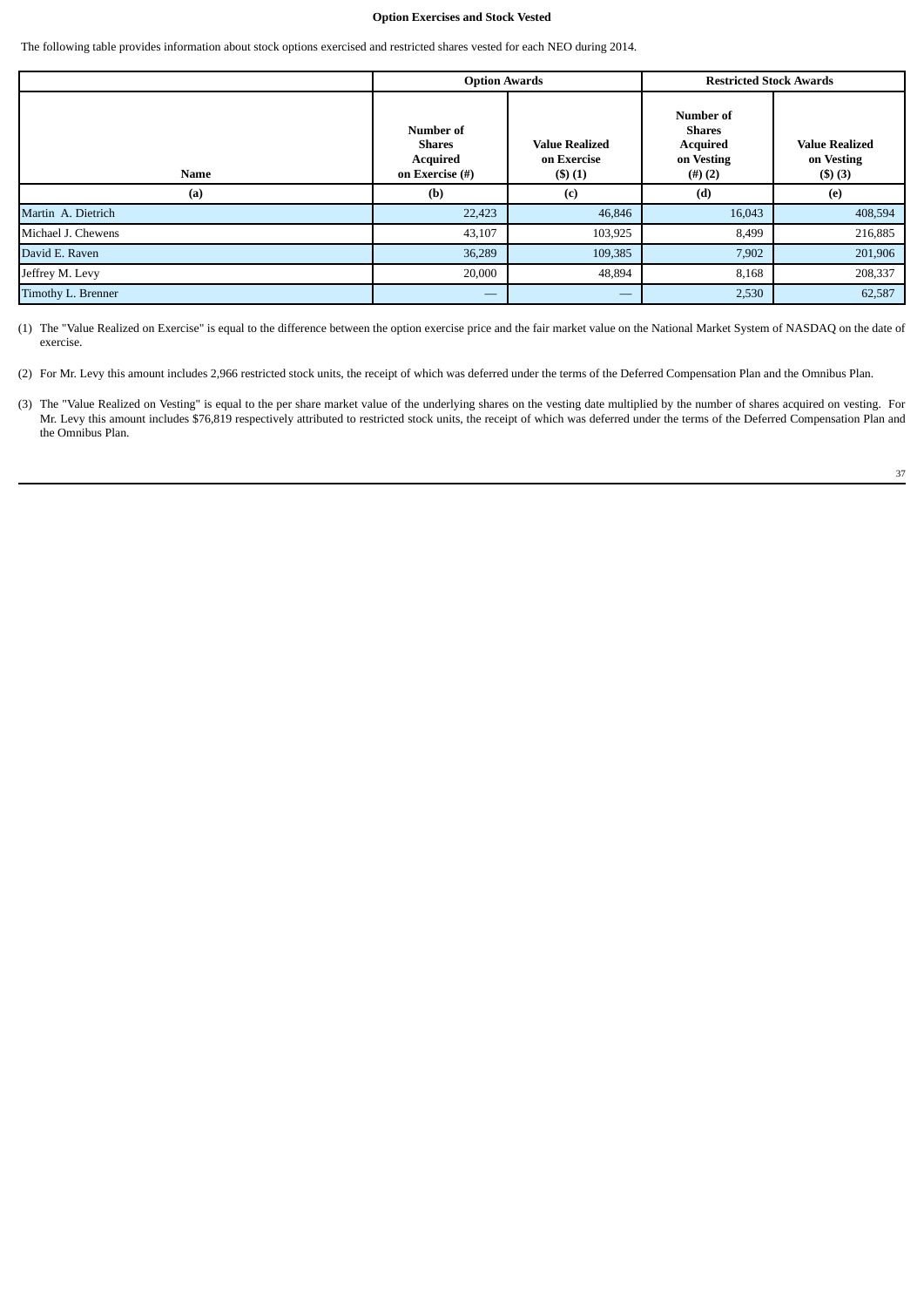## **Pension Benefits Table**

The following table includes information about each NEO's benefits under the Company's Pension Plan and each NEO's SERP. Mr. Brenner does not have a SERP with the Company.

| Name               | <b>Plan Name</b>                      | <b>Number of Years</b><br><b>Credited Service</b><br>$^{(#)}$ | <b>Present Value of</b><br><b>Accumulated Benefit</b><br>(3)(1) |
|--------------------|---------------------------------------|---------------------------------------------------------------|-----------------------------------------------------------------|
| (a)                | (b)                                   | (c)                                                           | (d)                                                             |
| Martin A. Dietrich | NBT Bancorp Inc. Defined Benefit Plan | 29.25                                                         | 1,941,640                                                       |
|                    | <b>Dietrich SERP</b>                  | 14.00                                                         | 6,900,191                                                       |
| Michael J. Chewens | NBT Bancorp Inc. Defined Benefit Plan | 19.00                                                         | 1,190,908                                                       |
|                    | <b>Chewens SERP</b>                   | 14.00                                                         | 704,253                                                         |
| David E. Raven     | NBT Bancorp Inc. Defined Benefit Plan | 17.00                                                         | 756,980                                                         |
|                    | <b>Raven SERP</b>                     | 11.00                                                         | 895,433                                                         |
| Jeffrey M. Levy    | NBT Bancorp Inc. Defined Benefit Plan | 9.00                                                          | 227,649                                                         |
|                    | Levy SERP                             | 5.00                                                          | 1,051,800                                                       |
| Timothy L. Brenner | NBT Bancorp Inc. Defined Benefit Plan | 2.00                                                          | 8,508                                                           |

- (1) The above amounts were computed using the following significant assumptions:
	- Mortality for Defined Benefit Plan Benefits The sex-distinct RP-2014 mortality tables for annuitants and non-annuitants with projected mortality improvements using scale MP-2014 on a generational basis.
	- Mortality for SERP Benefits The sex-distinct RP-2014 white collar mortality tables for annuitants and non-annuitants with projected mortality improvements using scale MP-2014 on a generational basis.
	- Discount Rate 4.23% for Defined Benefit Plan Benefits, 4.19% for SERP benefits.
	- Salary Increases -3.00% for Defined Benefit Plan Benefits, 3.75% for SERP benefits.
	- Interest Rate Credit for determining projected cash balance account earned as of December 31, 2009 3.04%.
	- Interest rates to annuitize cash balance accounts The three segment interest rates for November 2014 (1.40%, 3.88%, and 4.96%) under IRC Section 417(e). Segment 1 is applied to benefit payments expected to be made in the first 5 years, segment 2 is applied to benefit payments expected to be made in the next 15 years and segment 3 is applied thereafter.
	- Mortality to annuitize cash balance accounts The 2015 commissioner's standard mortality table, which is a 50/50 blend of the sex-distinct combined annuitant/nonannuitant mortality tables prescribed by the Internal Revenue Service for determining the "Funding Target Liability" for 2015.
	- Assumed Retirement Age Retirement rates for ages 55-66 for Defined Benefit Plan Benefits, on or about age 62 for Dietrich SERP, Chewens SERP, Raven SERP, and Levy SERP.
	- Credited service under the Defined Benefit Plan is based on date of participation, not date of hire; the first year of service is excluded. Credited service under each SERP is earned from the effective date of the agreement.
	- ESOP Balance and 401(k) Balance Expected Rate of Return 8.00% per year.
	- Increase in Internal Revenue Code Limits 2.25% per year.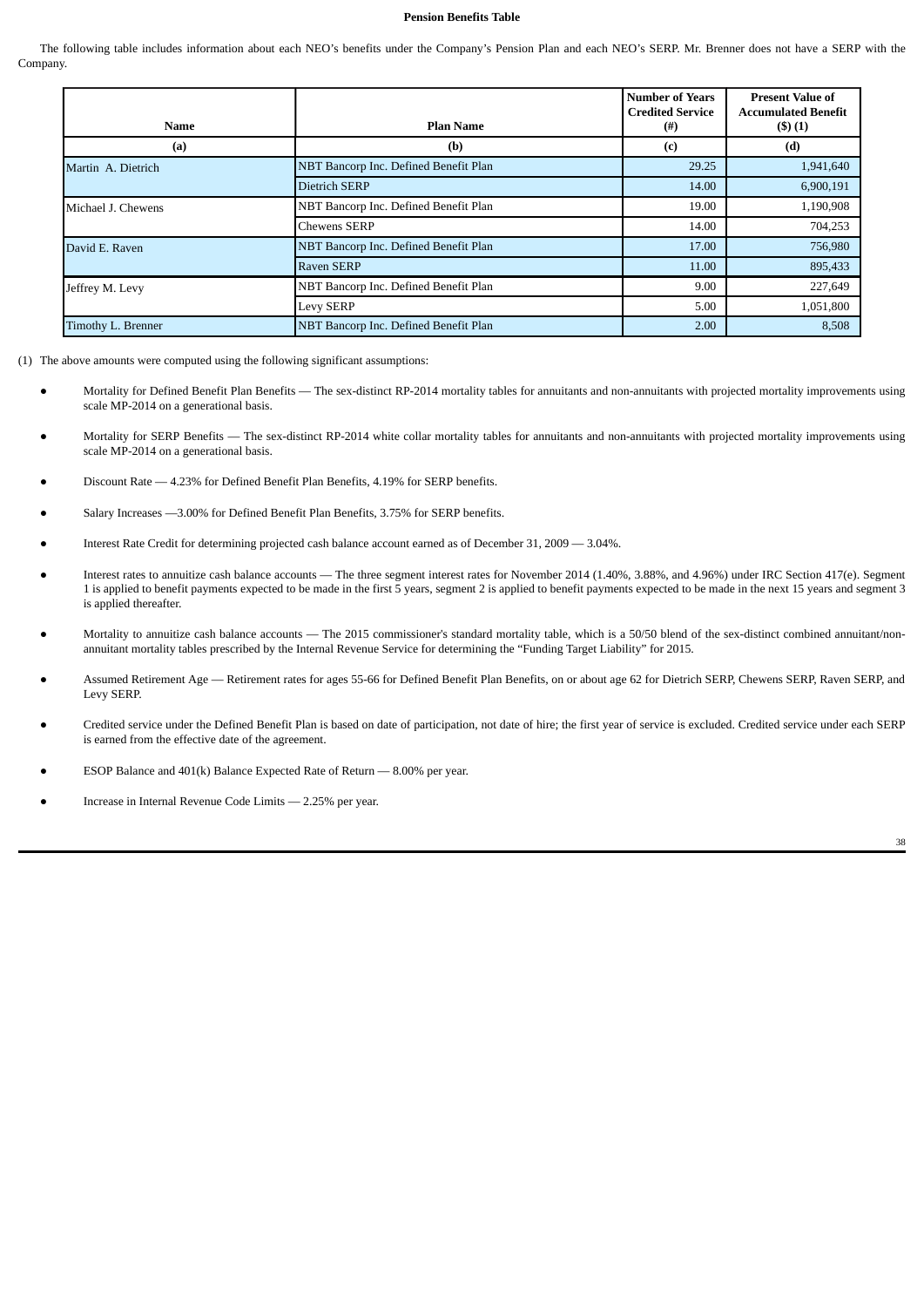The NEOs participate in the Pension Plan. The Pension Plan is a noncontributory, tax-qualified defined benefit pension plan. Eligible employees are those who have attained age 21 and have completed one year of service in which the employee worked at least 1,000 hours. The Pension Plan provides for 100% vesting after three years of qualified service. Benefits payable as an annuity at age 65 are reduced 3% per year for early retirement. Early retirement eligibility is age 55 with 3 years of service. Mr. Dietrich and Mr. Brenner are the only NEOs who are eligible for early retirement as of December 31, 2014. Mr. Dietrich, Mr. Chewens, Mr. Raven, Mr. Levy and Mr. Brenner are 100% vested as of December 31, 2014. The Pension Plan, as amended and restated effective January 1, 2009, has received favorable determination from the Internal Revenue Service that it is qualified under Section 401(a) of the Internal Revenue Code with such letter being effective March 31, 2012. The Pension Plan was converted to a defined benefit plan with a cash balance feature, effective January 1, 2000. Prior to that date, the Pension Plan was a traditional defined benefit pension plan. Each active participant in the Pension Plan as of January 1, 2000 was given a one-time irrevocable election to continue participating in the traditional defined benefit plan design or to begin participating in the new cash balance plan design. All employees who became participants after January 1, 2000 automatically participated in the cash balance plan design. Each of our eligible NEOs participates in the cash balance plan design.

Under the cash balance plan design, hypothetical account balances are established for each participant and pension benefits are generally stated as the lump sum amount in that hypothetical account. Notwithstanding the preceding sentence, since a cash balance plan is a defined benefit plan, the annual retirement benefit payable at normal retirement (age 65) is an annuity, which is the actuarial equivalent of the participant's account balance under the cash balance plan. However, participants may elect, with the consent of their spouses if they are married, to have the benefits distributed as a lump sum rather than an annuity.

In 2014, benefits under the Pension Plan are computed using a cash balance methodology for participants who converted (as described hereafter) that provides for pay-based credits to the participants' hypothetical accounts equal to 5% to 22% (depending on age and other factors) on the first \$260,000 of annual eligible compensation. Eligible compensation under the Pension Plan is defined as fixed basic annual salary or wages, commissions, overtime, cash bonuses, and any amount contributed by the Company at the direction of the participant pursuant to a salary reduction agreement and excludible from the participant's gross income under the Internal Revenue Code, but excluding any other form of remuneration, regardless of the manner calculated or paid, such as amounts realized from the exercise of stock options, severance pay or the Company's cost for any public or private benefit plan, including the Pension Plan. In addition to the pay-based service credits, annual interest credits are made to the participant's account balance based on the average annual yield on 30-year U.S. Treasury securities for the November of the prior year. The Pension Plan was amended effective December 31, 2009, such that future pay-based credits will not receive interest credits within the cash balance plan. The interest credits on future pay- based credits will be made as discretionary Company contributions to the 401(k) Plan & ESOP. Hypothetical account balances as of December 31, 2009 will continue to receive annual interest credits as described above. The Pension Plan has been amended, effective March 1, 2013, to reduce the future annual pay-based credits for most cash balance design participants from 5% to 2.50% per year. The amendment also freezes benefit accruals as of March 1, 2013 for all participants who as of January 1, 2000 elected to continue participating in the traditional defined benefit plan design; their future benefit accruals will be under the cash balance design with annual pay-based credits of 2.50%. For 2014, the pay-based credits for Messrs. Dietrich, Chewens, Raven, Levy and Brenner were 22%, 19%, 19%, 19% and 2.50%, respectively. The Company's contributions to the Pension Plan in 2014 for Messrs. Dietrich, Chewens, Raven, Levy and Brenner were \$57,200, \$49,400, \$49,400 \$49,400 and \$6,500, respectively. There were no payments made to NEOs under the Pension Plan or SERPs during 2014.

#### **Nonqualified Deferred Compensation**

The following table includes information about the activity in, amounts earned, and balances of, each NEO's SERP and account under the Deferred Compensation Plan.

| Name                  | <b>Executive</b><br><b>Contributions</b><br>in 2014<br>$($ \$) $(1)$ $(2)$ | Company<br><b>Contributions</b><br>in 2014<br>\$)(3)(5) | Aggregate<br><b>Earnings</b><br>in 2014<br>(3)(4) | Aggregate<br><b>Withdrawals</b><br><b>Distributions</b><br>$($ \$ | Aggregate<br><b>Balance</b> at<br>December 31,<br>2014<br>$($ \$ |  |
|-----------------------|----------------------------------------------------------------------------|---------------------------------------------------------|---------------------------------------------------|-------------------------------------------------------------------|------------------------------------------------------------------|--|
| (a)                   | (b)                                                                        | (c)                                                     | (d)                                               | (e)                                                               | (f)                                                              |  |
| Martin<br>A. Dietrich | \$<br>–                                                                    | 1,310,884<br>\$                                         | 809,150<br>\$                                     | $\boldsymbol{\mathsf{S}}$<br>(60, 827)                            | 7,088,494<br>\$                                                  |  |
| Michael<br>Chewens    | 172,184                                                                    | 174,421                                                 | 148,431                                           |                                                                   | 2,292,152                                                        |  |
| David<br>E. Raven     | 15,987                                                                     | 319,127                                                 | 27,478                                            |                                                                   | 1,001,446                                                        |  |
| Jeffrey<br>M. Levy    | 101,587                                                                    | 321,196                                                 | 112,317                                           | (47, 816)                                                         | 1,235,019                                                        |  |
| Timothy<br>L. Brenner |                                                                            | 33,104                                                  | 5,668                                             |                                                                   | 103,988                                                          |  |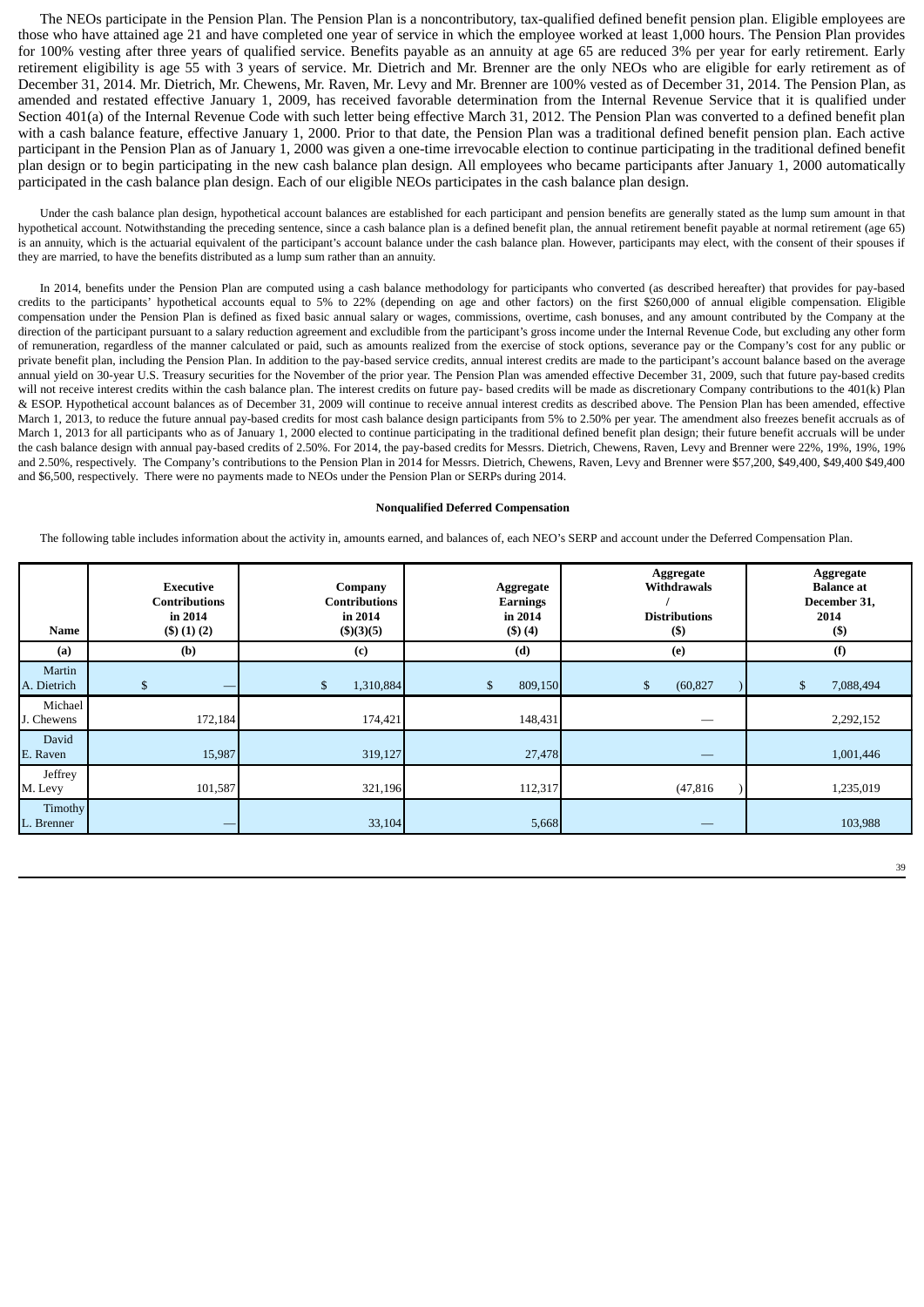- (1) Each of Messrs. Chewens, Raven, and Levy contributed \$172,184, \$15,987, and \$24,768, respectively to the Deferred Compensation Plan, each of which was reported as nonequity incentive plan compensation earnings in the Summary Compensation Table on page 29.
- (2) Includes \$76,819 for Mr. Levy, attributable to restricted stock units that vested in 2014 but which were deferred.
- (3) The Summary Compensation Table includes registrant discretionary contributions earned in 2014 and reflected under the caption All Other Compensation in the Summary Compensation Table.
- (4) The aggregate earnings are from the SERP and Deferred Compensation Plan. The earnings from the Deferred Compensation Plan are due to market value increases on the investments in the Deferred Compensation Plan, which are not an expense to the Company.
- (5) Includes discretionary contribution amounts earned in 2014 (even if not contributed by the Company until 2015).

#### **Supplemental Retirement Benefits**

Section 415 of the Internal Revenue Code places certain limitations on pension benefits that may be paid from the trusts of tax-qualified plans, such as the Pension Plan. Because of these limitations and in order to provide certain executives with adequate retirement income, the Company has entered into supplemental retirement agreements which provide retirement benefits to the named executives in the manner discussed below. It should be noted that where applicable, the amounts payable under the Supplemental Retirement Agreements, as discussed in the following section, are offset by payments made under the Pension Plan, the annuitized employer portion of the Company's 401(k) Plan & ESOP and Social Security.

The Company has entered into agreements with Messrs. Dietrich, Chewens, Raven and Levy to provide each executive with supplemental retirement benefits. Messrs. Dietrich's, Chewens', and Raven's agreements were revised most recently on November 5, 2009. Mr. Levy's agreement was executed on January 1, 2010. Each SERP provides the executive with an annual supplemental benefit at normal retirement, including (a) the annual benefit payable to the executive under the Pension Plan, (b) the annual benefit that could be provided by contributions by the Company and NBT Bank (other than the executive's elective deferrals) to the Company's 401(k) Plan & ESOP and the earnings on those amounts if these contributions and earnings were converted to a benefit payable under the agreement using the actuarial assumptions provided under the agreement, (c) his Social Security benefit and (d) the SERP, which will be equal to the greater of (1) a percentage (60% for Mr. Dietrich and 50% for Messrs. Chewens, Raven, and Levy) of the executive's final average compensation (i.e., average annual base salary, commissions, bonuses and elective deferrals without regard to any Internal Revenue Code limitations on compensation applicable to tax qualified plans) or (2) the sum of the annual amount of the executive's benefit under the Pension Plan, calculated without giving effect to limitations and restrictions imposed by the Internal Revenue Code plus the annual benefit that could be provided by contributions by the Company and NBT Bank (other than the executive's elective deferrals) to the Company's 401(k) Plan & ESOP and the earnings on those amounts, calculated by disregarding the limitations and restrictions imposed by the Internal Revenue Code and using the actuarial assumptions set out in the Pension Plan, with the exception of a different salary scale assumption and a white collar adjustment to the mortality tables. Messrs. Chewens', Raven's and Levy's agreements were amended on March 10, 2015 to freeze the benefit computed under (d) above to be equal to the value of the Projected Benefit Obligation associated with that piece of the SERP at December 31, 2014. This frozen amount will not increase in future years and will be payable in five equal annual installments to the NEO at retirement.

Reduced amounts will be payable under each SERP in the event the NEO takes early retirement. If the NEO dies leaving a surviving spouse, his spouse will be entitled to an annual benefit for life equal to the annual survivor annuity benefit under the Pension Plan, calculated without giving effect to limitations and restrictions imposed by the Internal Revenue Code, reduced by the surviving spouse benefit actually payable under such plan, plus a lump sum amount equal to contributions by the Company and NBT Bank (other than the executive's elective deferrals) to the Company's 401(k) Plan & ESOP, calculated by disregarding the limitations and restrictions imposed by the Internal Revenue Code, reduced by the amounts actually contributed to the Company's 401(k) Plan & ESOP, plus the earnings on such net amount. If the executive dies after attaining a certain age (age 58 for Mr. Dietrich and age 60 for Messrs. Chewens, Raven, and Levy) and after he has retired, but before payment of benefits has commenced, the surviving spouse will receive an annual benefit equal to the excess, if any, of (1) the monthly amount the surviving spouse is entitled to under the Pension Plan, calculated without giving effect to limitations and restrictions imposed by the Internal Revenue Code, over (2) the monthly amount actually payable to the surviving spouse under the Pension Plan plus the monthly amount that is the actuarial equivalent of any supplemental retirement benefit payable to the surviving spouse. Except in the case of early retirement or death, payment of benefits will commence upon the first day of the month after the executive attains a certain age (age 60 for Mr. Dietrich and age 62 for Messrs. Chewens, Raven, and Levy). Assuming Mr. Dietrich is currently 60 years old and retiring, Messrs. Chewens, Raven, and Levy are currently 62 years old and retiring, satisfaction of applicable SERP conditions, and that each executive's 2014 compensation was his final average compensation as defined by the SERP, the estimated aggregate annual retirement benefit under the SERP, the Company's cash balance pension plan, the annuitized employer portion of the Company's 401(k) Plan & ESOP and social security to be paid to Messrs. Dietrich, Chewens, Raven, and Levy would be \$745,200, \$367,214, \$331,229, and \$247,684, respectively. The Social Security portion of these amounts is assumed to commence at the Normal Social Security Retirement Age for each executive. The SERP for Messrs. Dietrich, Chewens, Raven, and Levy will at all times be unfunded except that, in the event of a change in control, the Company will be required to transfer to a grantor trust an amount sufficient to cover all potential liabilities under the SERP.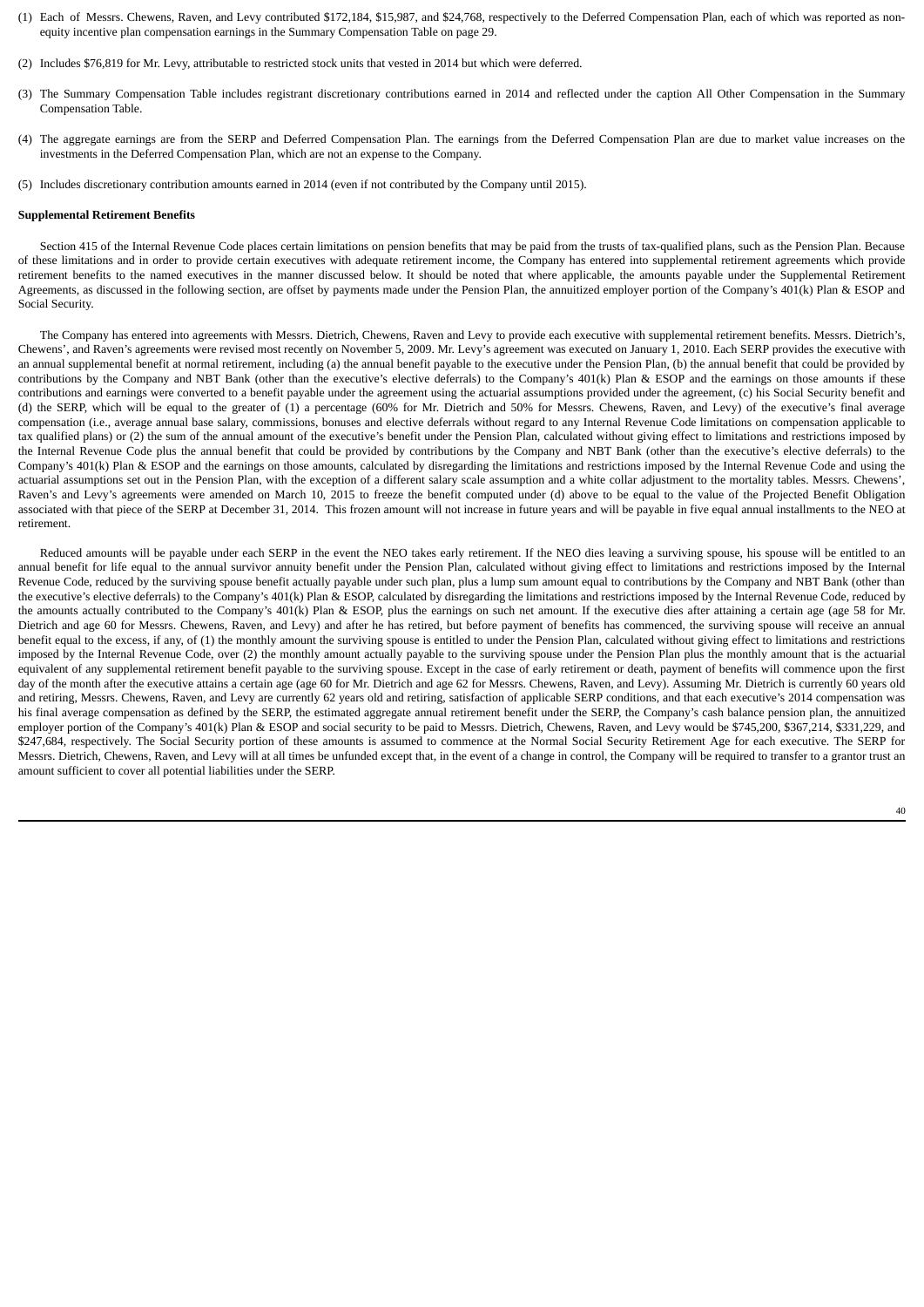#### **Deferred Compensation Plan**

The Deferred Compensation Plan allows the NEOs, and such other executives as are selected annually, to defer some or all of their salary, commissions and/or bonus, to a future date. Eligible employees are generally those employees determined to be highly- compensated employees of the Company. The Deferred Compensation Plan provisions allow for a minimum annual deferral election of \$1,000, a maximum of 100% of salary, commissions and/or bonus. Deferral of these payments lowers each participant's compensation for income tax purposes for the year of deferral and allows accumulation of earnings on that deferred compensation on a tax-deferred basis. Participants are required to elect a time of distribution, either a specific date or at time of separation from employment, and a form of distribution, either a lump sum or annual installments for a period of either five or ten years following the elected time of distribution. The terms and conditions for the deferral of compensation are subject to the provisions of Section 409A of the Internal Revenue Code.

# **Potential Payments Upon Termination or Change in Control**

The following table and related footnotes describe and quantify the amount of post-termination payments that would be payable to each NEO in the event of termination of such NEO's employment as of December 31, 2014, under various employment related scenarios pursuant to the employment agreements, change in control agreements and equity award agreements entered into with each NEO utilizing a per share stock price of \$26.27, the closing market price of the Company's common stock on such date. Due to the number of factors that affect the nature and amount of any benefits provided upon the events discussed below, any actual amounts paid or distributed may be different from those presented in the following table. Factors that could affect these amounts include the timing during the year of any such event, the Company's stock price and the NEO's age.

On March 10, 2015, the Company modified the NEO's conditions for payment upon change in control to be both a change in control event and the executive's termination (double trigger) and the severance payment formula was modified from maximum bonus to an average bonus in the three previous calendar years. These changes are not reflected in the following disclosure because they were made in 2015 and the following table addresses termination as of December 31, 2014.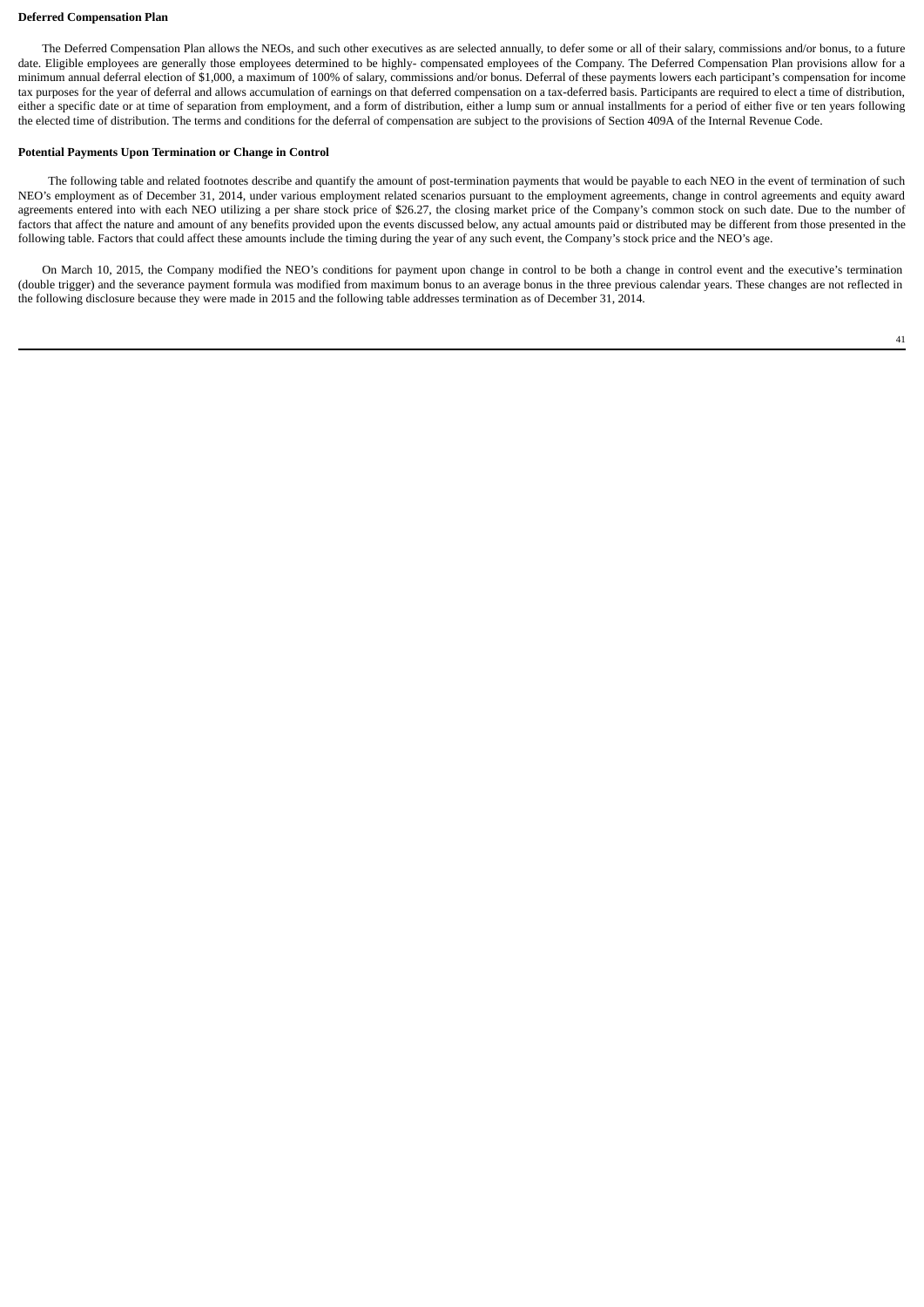# **Potential Payments Upon Termination or Change in Control Table**

|                    |                                                              | Retirement   | Death        | <b>Disability</b> | <b>By NBT</b><br>w/o Cause | <b>By NBT</b><br>with<br>Cause | By Exec.<br>w/o Good<br>Reason | By Exec.<br>with Good<br>Reason | Change in<br>Control |
|--------------------|--------------------------------------------------------------|--------------|--------------|-------------------|----------------------------|--------------------------------|--------------------------------|---------------------------------|----------------------|
| Name               | <b>Benefit</b>                                               | (5)          | (5)(1)       | (S)               | (5)                        | (5)                            | (5)                            | (5)                             | (5)(2)               |
| Martin A. Dietrich | Accrued Unpaid Salary & Vacation                             | 33,750       | 33,750       | 33,750            | 33,750                     | 33,750                         | 33,750                         | 33,750                          | 33,750               |
|                    | Severance (3)                                                |              |              |                   | 2,004,558(4)               |                                |                                | 2,004,558                       | 4,695,008(5)         |
|                    | <b>SERP</b>                                                  | 8,073,760    | 1,693,980    | 8,073,760         | 8,073,760                  |                                | 8,073,760                      | 8,073,760                       | 11,124,857(6)        |
|                    | <b>Stock Options</b>                                         | 1,061        | 1,061        | 1,061             |                            |                                |                                |                                 | 1,061                |
|                    | <b>Restricted Stock</b>                                      | 2,993,834    | 4,425,552    | 4,425,552         | 2,312,207                  | $\overline{\phantom{0}}$       |                                | 2,312,207                       | 4,425,552            |
|                    | <b>Jealth &amp; Welfare</b>                                  | 11,678       | 4,000,000(7) | 203,400(8)        |                            |                                |                                |                                 | 81,548(9)            |
|                    | Sub-Total                                                    | 11,114,083   | 10,154,343   | 12,737,523        | 12,424,275                 | 33,750                         | 8,107,510                      | 12,424,275                      | 20,361,776           |
|                    | Cutback of Change in Control Benefits, if<br>applicable (10) |              |              |                   |                            |                                |                                |                                 |                      |
|                    | <b>Total</b>                                                 | 1,11,114,083 | 10,154,343   | 12,737,523        | 12,424,275                 | 33,750                         | 8,107,510                      | 12,424,275                      | 20,361,776           |
| Michael J. Chewens | Accrued Unpaid Salary & Vacation                             | 21,680       | 21,680       | 21,680            | 21,680                     | 21,680                         | 21,680                         | 21,680                          | 21,680               |
|                    | Deferred Compensation (11)                                   | 1,443,127    | 1,457,844    | 1,457,844         | 1,443,127                  | 1,443,127                      | 1,443,127                      | 1,443,127                       | 1,443,127            |
|                    | Severance (3)                                                |              |              |                   | 1,287,688 (12)             |                                |                                | 1,287,688                       | 2,098,320 (13)       |
|                    | <b>SERP</b>                                                  | 620,909      | 620,909      | 620,909           | 620,909                    |                                | 620,909                        | 620,909                         | 697,144(6)           |
|                    | <b>Restricted Stock</b>                                      |              | 1,197,518    | 1,197,518         | 891,761                    |                                |                                | 891,761                         | 1,197,518            |
|                    | Health & Welfare                                             |              |              | 464,004(8)        |                            |                                |                                |                                 | 52,385(9)            |
|                    | Sub-Total                                                    | 2,085,716    | 3,297,951    | 3,761,955         | 4,265,165                  | 1,464,807                      | 2,085,716                      | 4,265,165                       | 5,510,174            |
|                    | Cutback of Change in Control Benefits, if<br>applicable (10) |              |              |                   |                            |                                |                                |                                 | 857,323              |
|                    | <b>Total</b>                                                 | 2,085,716    | 3,297,951    | 3,761,955         | 4,265,165                  | 1,464,807                      | 2,085,716                      | 4,265,165                       | 4,652,851            |
| David E. Raven     | <b>Accrued Unpaid Salary &amp; Vacation</b>                  | 20,655       | 20,655       | 20,655            | 20,655                     | 20,655                         | 20,655                         | 20,655                          | 20,655               |
|                    | Deferred Compensation (11)                                   | 104,943      | 106,013      | 106,013           | 104,943                    | 104,943                        | 104,943                        | 104,943                         | 104.943              |
|                    | Severance (3)                                                |              |              |                   | 1,226,789 (14)             |                                |                                | 1,226,789                       | 1,999,114 (15)       |
|                    | <b>SERP</b>                                                  | 607,232      | 607,232      | 607,232           | 607,232                    |                                | 607,232                        | 607,232                         | 886,394 (6)          |
|                    | <b>Restricted Stock</b>                                      |              | 1,133,945    | 1,133,945         | 880,702                    |                                |                                | 880,702                         | 1,133,945            |
|                    | Health & Welfare                                             |              |              | 400,565(8)        |                            |                                |                                |                                 | 47,072 (9)           |
|                    | Sub-Total                                                    | 732,830      | 1,867,845    | 2,268,410         | 2,840,321                  | 125,598                        | 732,830                        | 2,840,321                       | 4,192,123            |
|                    | Cutback of Chang -in Control Benefits, if<br>applicable (10) |              |              |                   |                            |                                |                                |                                 | 595,726              |
|                    | <b>Total</b>                                                 | 732,830      | 1,867,845    | 2,268,410         | 2,840,321                  | 125,598                        | 732,830                        | 2,840,321                       | 3,596,397            |
| Jeffrey M. Levy    | Accrued Unpaid Salary & Vacation                             | 21,165       | 21,165       | 21,165            | 21,165                     | 21,165                         | 21,165                         | 21,165                          | 21,165               |
|                    | Deferred Compensation                                        |              | 62,903       | 62,903            |                            |                                |                                |                                 |                      |
|                    | Severance (3)                                                |              |              |                   | 1,257,080 (16)             |                                |                                | 1,257,080                       | 2,048,475 (17)       |
|                    | SERP                                                         | 360,111      | 360,111      | 360,111           | 360,111                    |                                | 360,111                        | 360,111                         | 1,041,182(6)         |
|                    | <b>Restricted Stock</b>                                      |              | 1,187,877    | 1,187,877         | 886,245                    |                                |                                | 886,245                         | 1,187,877            |
|                    | Health & Welfare                                             |              |              | 400,565(8)        |                            |                                |                                |                                 | 47,113(9)            |
|                    | Sub-Total                                                    | 381,276      | 1,632,056    | 2,032,621         | 2,524,601                  | 21,165                         | 381,276                        | 2,524,601                       | 4,345,812            |
|                    | Cutback of Change-in Control Benefits, if<br>applicable (10) |              |              |                   |                            |                                |                                |                                 |                      |
|                    | <b>Total</b>                                                 | 381,276      | 1,632,056    | 2,032,621         | 2,524,601                  | 21,165                         | 381,276                        | 2,524,601                       | 4,345,812            |
| Timothy L. Brenner | Accrued Unpaid Salary & Vacation                             | 11,125       | 11,125       | 11,125            | 11,125                     | 11,125                         | 11,125                         | 11,125                          | 11,125               |
|                    | Deferred Compensation (11)                                   | 39,244       | 39,644       | 39,644            | 39,244                     | 39,244                         | 39,244                         | 39,244                          | 39,244               |
|                    | Severance (3)                                                |              |              |                   | 318,155 (18)               |                                |                                | 318,155                         | 1,040,368 (19)       |
|                    | <b>Restricted Stock</b>                                      | 516,310      | 805,044      | 805,044           | 380,679                    |                                |                                | 380,679                         | 805,044              |
|                    | Health & Welfare                                             |              |              | 251,253(8)        |                            |                                |                                |                                 | 1,419(9)             |
|                    | Sub-Total                                                    | 566,679      | 855,813      | 1,107,066         | 749,203                    | 50,369                         | 50,369                         | 749,203                         | 1,897,200            |
|                    | Cutback of Change-in Control Benefits, if<br>applicable (10) |              |              |                   |                            |                                |                                |                                 | 204,604              |
|                    | <b>Total</b>                                                 | 566,679      | 855,813      | 1,107,066         | 749,203                    | 50,369                         | 50,369                         | 749,203                         | 1,692,596            |

(1) The Company pays the premiums on up to \$500,000 face amount life insurance policies insuring the life of the NEO (with beneficiaries designated by the named executives). The values shown in the table do not reflect the death benefit payable to the NEO's beneficiaries by the Company's insurer. The premiums associated with the life insurance policies for the year 2014 and paid by the Company on behalf of the NEO are included in the Summary Compensation Table under the column "All Other Compensation, " and detailed in footnote 6 to that table.

(2) Change in control benefit will only be payable in the following scenarios: (1) the executive is terminated without cause within 24 months following a change in control; (2) the executive terminates employment for good reason within 24 months following a change in control; or (3) the executive terminates employment without good reason within 12 months following a change in control.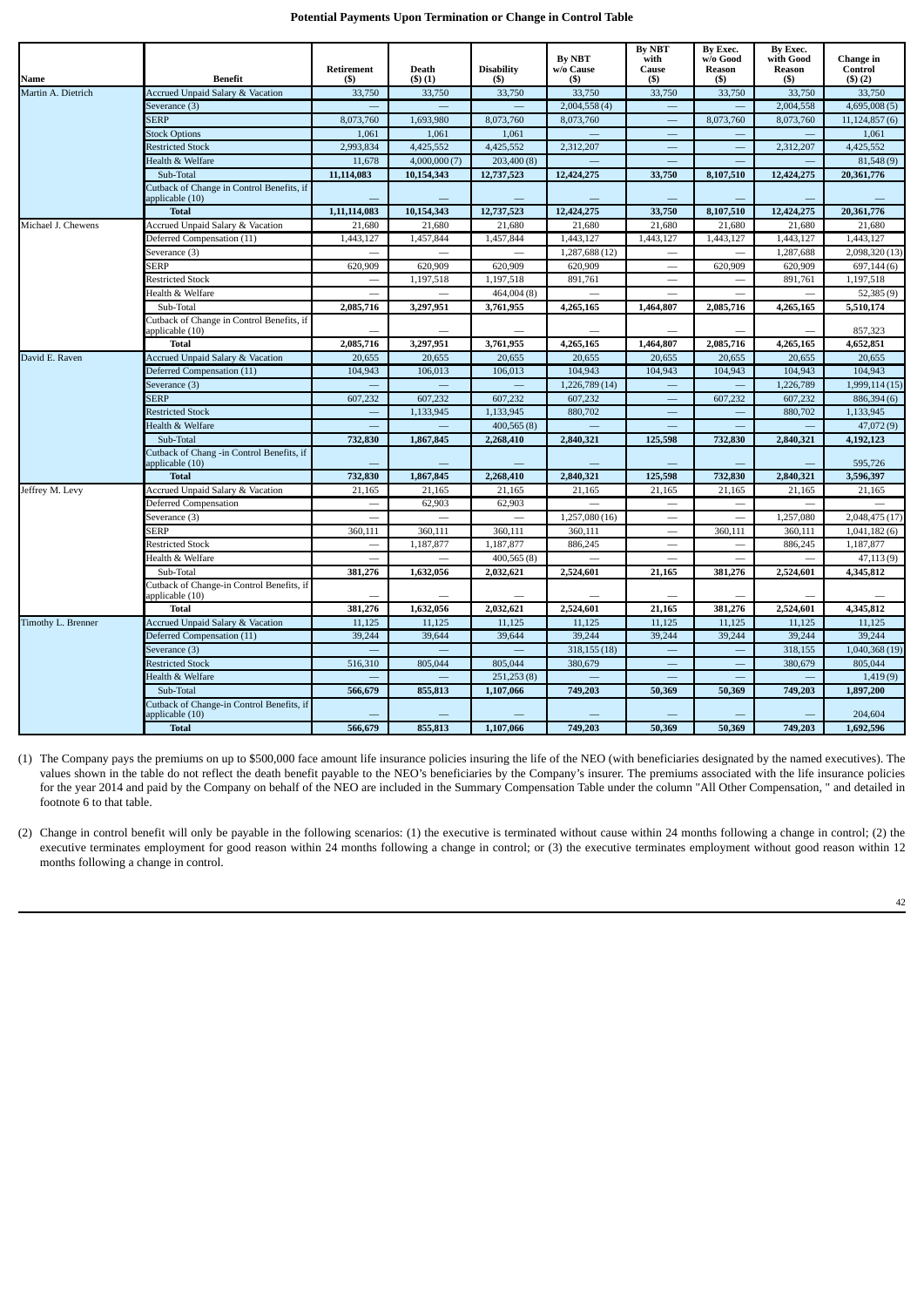- (3) Severance under a change in control situation is computed for the NEO by the following formula: 2.99 (or 2.0 for Mr. Brenner) multiplied by the sum of their annualized salary for the calendar year in which the change in control of the Company occurred, the maximum bonus that could have been paid to them for such calendar year if all applicable targets and objectives had been achieved, or if no formal bonus program is in effect, the largest bonus amount paid to the executive during any one of the three preceding years.
- (4) As of 12/31/2014, Mr. Dietrich is entitled to three years of salary continuation, at \$675,000 per year, discounted for six months using the 120% of the semi-annual Applicable Federal Rate for December 2014, equal to 2.05%, to reflect the mandatory six-month waiting period pursuant to Section 409A of the Internal Revenue Code.
- (5) Mr. Dietrich is entitled to a benefit under the severance formula, as referenced in footnote (3) above, which is \$4,742,888, based on 2014 amounts of \$675,000 for salary and \$911,250 for maximum bonus. This total is then discounted for six months using the 120% of the semi-annual Applicable Federal Rate for December 2014, equal to 2.05%, to reflect the mandatory six-month waiting period pursuant to Section 409A of the Internal Revenue Code. This results in the severance amount of \$4,695,008 shown in the table.
- (6) Under their change in control agreements as in effect on December 31, 2014 Messrs. Dietrich, Chewens, Raven, and Levy are entitled to receive the supplemental benefit feature under each SERP. This benefit would normally not become vested until at least age 58 (Dietrich) or 60 (Chewens/Raven/Levy) but will become immediately and fully vested following a change in control of the Company. Messrs. Chewens', Raven's and Levy's agreements were amended on March10, 2015 to freeze the supplemental benefit feature under each SERP to be equal to the value of the Projected Benefit Obligation associated with that piece of the SERP at December 31, 2014, as computed under Accounting Standards Codification 715-30. This frozen amount, equal to \$83,344, \$288,201 and \$691,689 respectively for Messrs. Chewens, Raven and Levy, will not increase in future years and will be payable in five equal annual installments to the NEO at retirement. The amendment has been reflected in the amounts shown in the table. This supplemental benefit is assumed to be paid as an annuity beginning at age 60 for Mr. Dietrich and in five equal installments at age 62, per the March 10, 2015 amendment, for Messrs. Chewens, Raven, and Levy.
- (7) Represents portion of split-dollar life insurance proceeds payable to Mr. Dietrich's beneficiary upon his death.
- (8) Represents the actuarial net present value as of December 31, 2014, of the payments Messrs. Dietrich, Chewens, Raven, Levy, and Brenner are entitled to under their Executive Long Term Disability plans as well as Mr. Chewens' benefits under his supplemental disability policy. In addition to utilizing the RP2014 Male Disability Mortality Tables with projected mortality improvements using Scale MP2014 on a generational basis, the following assumptions were used to calculate the present value: (i) payments would be made until age 65; (ii) discount rate of 4.30%; and (iii) annual cost of living adjustment of 0% (3% for Mr. Chewens' supplemental disability policy).
- (9) Under their change in control agreements Messrs. Dietrich, Chewens, Raven, Levy, and Brenner are entitled to continuation of all non-cash employee benefit plans, programs or arrangements, for three years (two years for Mr. Brenner) following their termination following a change in control of the Company, unless a longer or shorter period is dictated by the terms of the plan or by law. The figure in this row represents the present value of continued medical insurance coverage for 36 months (24 months for Mr. Brenner) all at the cost of the Company (generally, 18 months maximum under COBRA, plus the balance of 18 months of medical coverage under a conversion policy—using assumptions mandated by GAAP; 18 months dental and vision coverage under the Company's self-insured plans; plus continued premium payment on portable life insurance policies).
- (10)The Company had previously entered into change in control agreements with each of Messrs. Dietrich, Chewens, Raven, Levy, and Brenner. In January 2013, the Company amended the aforementioned change in control agreements to eliminate the excise tax indemnification payments and provide for a cutback of change in control benefits in circumstances where the executive would not be better off on a net after-tax basis by at least \$50,000 by being paid the full change in control benefit. In circumstances where the executive will be better off by at least \$50,000 on a net-after tax basis by being paid the full change in control benefit owed, the executive will be responsible for the payment of all excise taxes. However, in such circumstances, neither the Company nor NBT Bank will be permitted to claim a federal income tax deduction for the portion of the change in control benefit that constitutes an "excess parachute payment." The amounts shown for Messrs. Dietrich and Levy do not reflect any benefit cutbacks, as they are better off on a net after-tax basis by more than \$50,000 if paid the full amount. The amounts shown for Messrs. Chewens, Raven, and Brenner reflect a benefit cutback in their severance payments, as they are not better off on a net after-tax basis by more than \$50,000 if paid the full amount owed. After reflection of the benefit cutback, an excise tax would not apply to the change in control benefits for Messrs. Chewens, Raven, and Brenner and all amounts payable to these individuals would therefore not be rendered nondeductible for purposes of federal income taxes as an excess parachute payment.
- (11) For termination other than death or disability, Mr. Chewens', Mr. Raven's and Mr. Brenner's deferred compensation payments are payable in a lump sum or annual installments, based on their election, following separation of service. These amounts were discounted for six months using 120% of the semi-annual Applicable Federal Rate for December 2014, equal to 2.05%, to reflect the mandatory six-month waiting period pursuant to Internal Revenue Code Section 409A.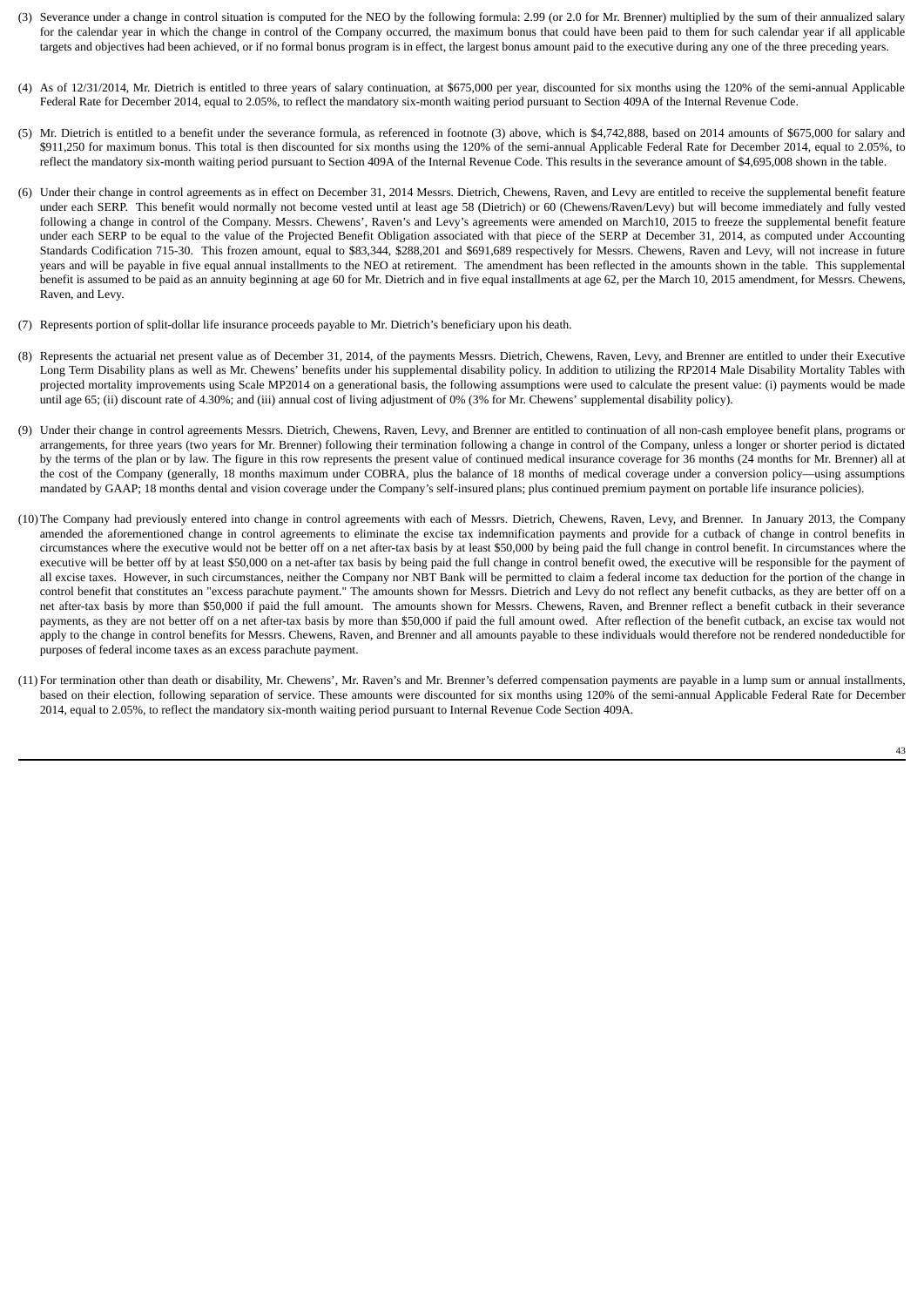- (12)As of 12/31/2014, Mr. Chewens is entitled to three years of salary continuation, at \$433,600, discounted for six months using 120% of the semi-annual Applicable Federal Rate for December 2014, equal to 2.05%, to reflect the mandatory six-month waiting period pursuant to Section 409A of the Internal Revenue Code.
- (13)Mr. Chewens is entitled to a benefit using the severance formula, as referenced in footnote (3) above, which is \$2,119,719, based on 2014 amounts of \$433,600 for salary and \$275,336 for maximum bonus. This total is then discounted for six months using the 120% of the semi-annual Applicable Federal Rate for December 2014, equal to 2.05%, to reflect the mandatory six-month waiting period pursuant to Section 409A of the Internal Revenue Code. This results in the severance amount of \$2,098,320 shown in the table.
- (14)As of 12/31/2014, Mr. Raven is entitled to three years of salary continuation, at \$413,100, discounted for six months using the 120% of the semi-annual Applicable Federal Rate for December 2014, equal to 2.05%, to reflect the mandatory six-month waiting period pursuant to Section 409A of the Internal Revenue Code.
- (15)Mr. Raven is entitled to a benefit using the severance formula, as referenced in footnote (3) above, which is \$2,019,501, based on 2014 amounts of \$413,100 for salary and \$262,319 for maximum bonus. This total is then discounted for six months using the 120% of the semi-annual Applicable Federal Rate for December 2014, equal to 2.05%, to reflect the mandatory six-month waiting period pursuant to Section 409A of the Internal Revenue Code. This results in the severance amount of \$1,999,114 shown in the table.
- (16)As of 12/31/2014, Mr. Levy is entitled to three years of salary continuation, at \$423,300, discounted for six months using the 120% of the semi-annual Applicable Federal Rate for December 2014, equal to 2.05%, to reflect the mandatory six-month waiting period pursuant to Section 409A of the Internal Revenue Code.
- (17)Mr. Levy is entitled to a benefit using the severance formula, as referenced in footnote (3) above, which is \$2,069,366, based on 2014 amounts of \$423,300 for salary and \$268,796 for maximum bonus. This total is then discounted for six months using the 120% of the semi-annual Applicable Federal Rate for December 2014, equal to 2.05%, to reflect the mandatory six-month waiting period pursuant to Section 409A of the Internal Revenue Code. This results in the severance amount of \$2,048,475 shown in the table.
- (18)As of 12/31/2014, Mr. Brenner is entitled to 1 year of salary continuation, at \$321,400, discounted for six months using the 120% of the semi-annual Applicable Federal Rate for December 2014, equal to 2.05%, to reflect the mandatory six-month waiting period pursuant to Section 409A of the Internal Revenue Code.
- (19)Mr. Brenner is entitled to a benefit using the severance formula, as referenced in footnote (3) above, which is \$1,050,978, based on 2014 amounts of \$321,400 for salary and \$204,089 for maximum bonus. This total is then discounted for six months using the 120% of the semi-annual Applicable Federal Rate for December 2014, equal to 2.05%, to reflect the mandatory six-month waiting period pursuant to Section 409A of the Internal Revenue Code. This results in the severance amount of \$1,040,368 shown in the table.

In addition to the payments outlined above, pursuant to the employment agreements entered into with Messrs. Dietrich, Chewens, Raven, and Levy if any of the NEO are terminated "without cause" (as defined in each such respective parties' employment agreement) or if any such executive terminates his employment for "good reason" (as defined in each such respective parties' employment agreement) and if, within 18 months following the termination date, the executive should sell his principal residence, then the executive shall be reimbursed for (i) any shortfall between the net proceeds on the sale of his principal residence and the purchase price plus improvements, including reasonable transaction costs incurred in connection with such purchase and sale, and (ii) an amount necessary to pay all federal, state and local income taxes resulting from any reimbursement. The foregoing benefit shall also be made available to each of Messrs. Dietrich, Chewens, Raven, and Levy pursuant to their respective change in control agreements if (a) within 24 months from the date of occurrence of any event constituting a change in control of the Company such executive's employment with the Company is terminated (i) by the Company for "disability" (as defined therein), (ii) by the Company "without cause" (as defined therein), or (iii) by the executive with "good reason" (as defined therein), or (b) within 12 months from the date of occurrence of any event constituting a change in control of the Company the executive terminates his employment either with or without good reason. On March 10, 2015 this benefit was eliminated.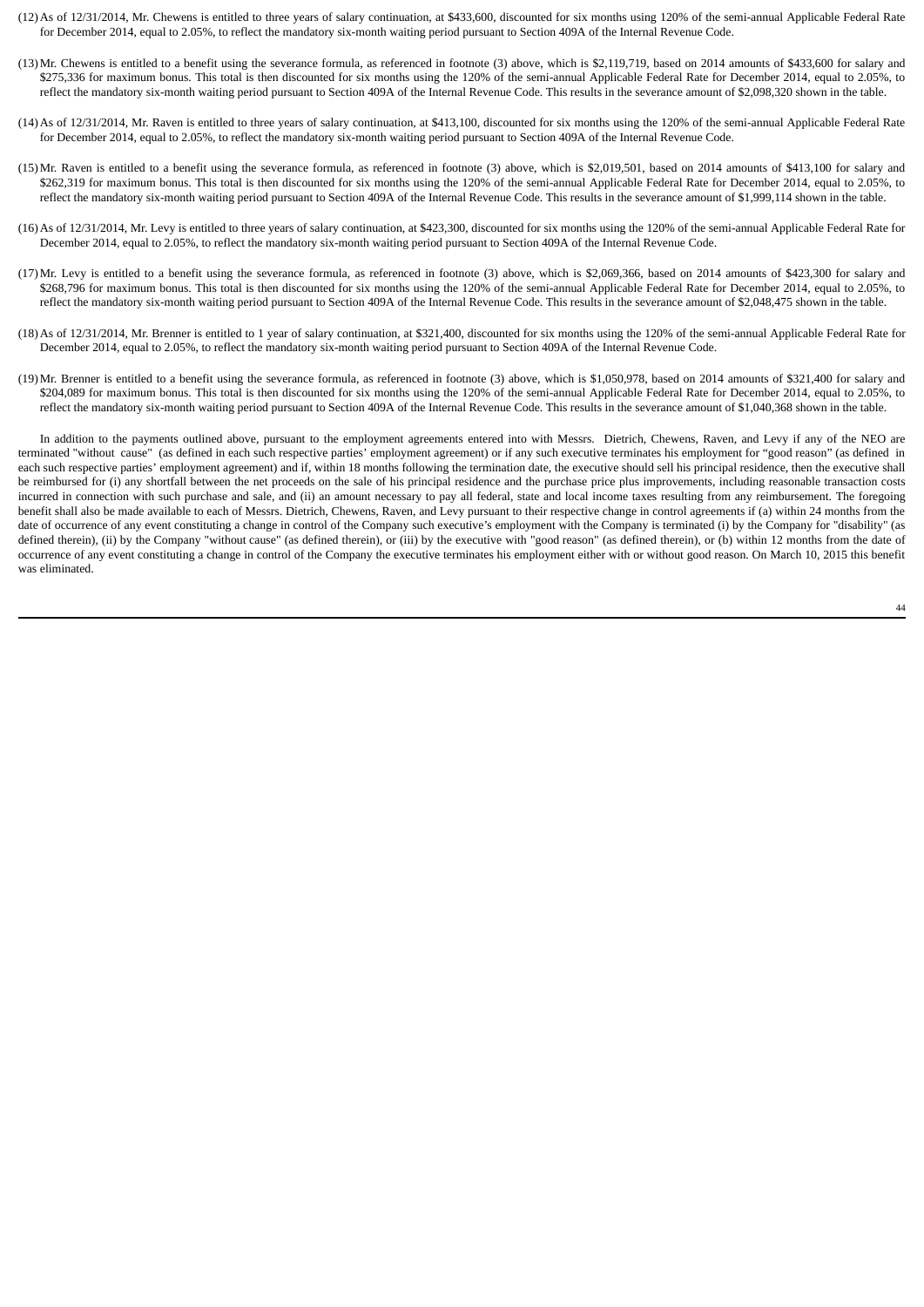# **Employment Agreements**

As of December 31, 2014, the Company had existing employment agreements with Messrs. Dietrich, Chewens, Raven, Levy and Brenner, each of which has been superseded by a new employment agreement as described below. The original employment agreements terminate upon the earlier occurrence of the executive's death, disability, discharge for "cause", resignation, termination "without cause" (as such terms are defined in the employment agreements) or January 1, 2015 in the case of each NEO other than Mr. Brenner and May 1, 2015 in the case of Mr. Brenner. Each original agreement also provides for automatic one-year extensions occurring annually on the date of termination.

In March of 2015, the Company amended and combined each of the NEOs' employment agreements to include change of control provisions and eliminated the existing separate change in control agreements (discussed below). These new employment agreements are for an initial term extending to March 10, 2018 with annual renewals to occur on March 10, 2016 and each anniversary thereafter unless notice is given to the contrary by either party.

Upon termination of his respective original agreement, Messrs. Dietrich, Chewens, Raven, Levy and Brenner are each entitled to receive accrued and unpaid salary, accrued rights under NBT's employee plans and arrangements, unpaid expense reimbursements, and the cash equivalent of accrued annual vacation. If the executive's employment is terminated by the Company other than for "cause" (as defined in the agreements), or by the executive for "good reason" (as defined in the agreements), then, upon execution of a separation agreement and release, the executive will be entitled to receive (i) his base salary on a monthly basis for a period of between one to three years following the termination date, depending on the date the executive's employment was terminated, and (ii) a relocation payment if Messrs. Dietrich, Chewens, Raven and Levy relocates within 18 months after termination of employment from the Norwich, Binghamton, Scranton or Albany area, respectively, such relocation payment to include a make-whole payment and related gross-up tax payment if he sells his primary residence at a loss.

Under the March 2015 agreements, the cash severance amounts referenced above will be three years for each of Messrs. Dietrich, Chewens, Raven and Levy with two years for Mr. Brenner. No relocation payments are available under the March 2015 agreements.

Each executive has also agreed that for one year after the termination of his agreement, he will not directly or indirectly compete with the Company or NBT Bank. Under the agreements, during the term of their employment, the executives may not disclose confidential information about the Company or its subsidiaries to any other person or entity. Each executive has also agreed that for a period of one year following the Termination Date (as defined in agreements), he shall not become an officer, employee, consultant, director or trustee of any savings bank, savings and loan association, savings and loan holding company, bank or bank holding company, where such position entails providing services to such company in any city, town or county where the Company or NBT Bank or their affiliates has an office, where the executive's position or service for such company is competitive with or similar to the executive's position or service with the Company or NBT Bank. The agreements also require that, if the Company prepares an accounting restatement due to the material noncompliance of the Company, as a result of misconduct, with regard to any financial reporting under the securities laws, and the executive is subject to automatic forfeiture under the Sarbanes-Oxley Act of 2002, and he knowingly engaged in misconduct, was grossly negligent in engaging in the misconduct, knowingly failed to prevent the misconduct or was grossly negligent in failing to prevent the misconduct, the executive shall reimburse the Company for the amount of any payment earned or accrued during the 12-month period following the first public issuance or filing with the SEC of the financial document that contained such material noncompliance. In addition, if the Company is required to prepare an accounting restatement, the executive will forfeit any payments made based on the achievement of pre-established performance goals that are later determined, as a result of the accounting restatement, not to have been achieved (the "Clawback Clause").

Under the original change in control agreements, if any of the executives are terminated due to a change in control covered by his change in control agreement (discussed later), his severance payments will be determined under such change in control agreement. Under the March 2015 agreements, such benefits will also be paid under the employment agreement (these change in control benefits are discussed below). The employment agreements provide that in the event the executive becomes entitled to severance payments under the employment agreement, and if at this time the executive is a key employee with the Company for purposes of Section 409A of the Internal Revenue Code, then the Company will defer commencement of the executive's severance payments until six months after his employment with the Company ends.

#### **Change in Control Agreements and Benefits**

In March 2015, the Company combined the terms of the change in control agreements with those of the employment agreements. At the same time, the Company modified the conditions for payment upon a change in control to require both a change in control event and the executive's termination "without cause" or for "good reason" (i.e. double trigger) and the severance payment formula was modified from a computation using maximum bonus to a computation using the average bonus in the three previous calendar years with the bonus component of severance being paid in installments rather than a lump sum.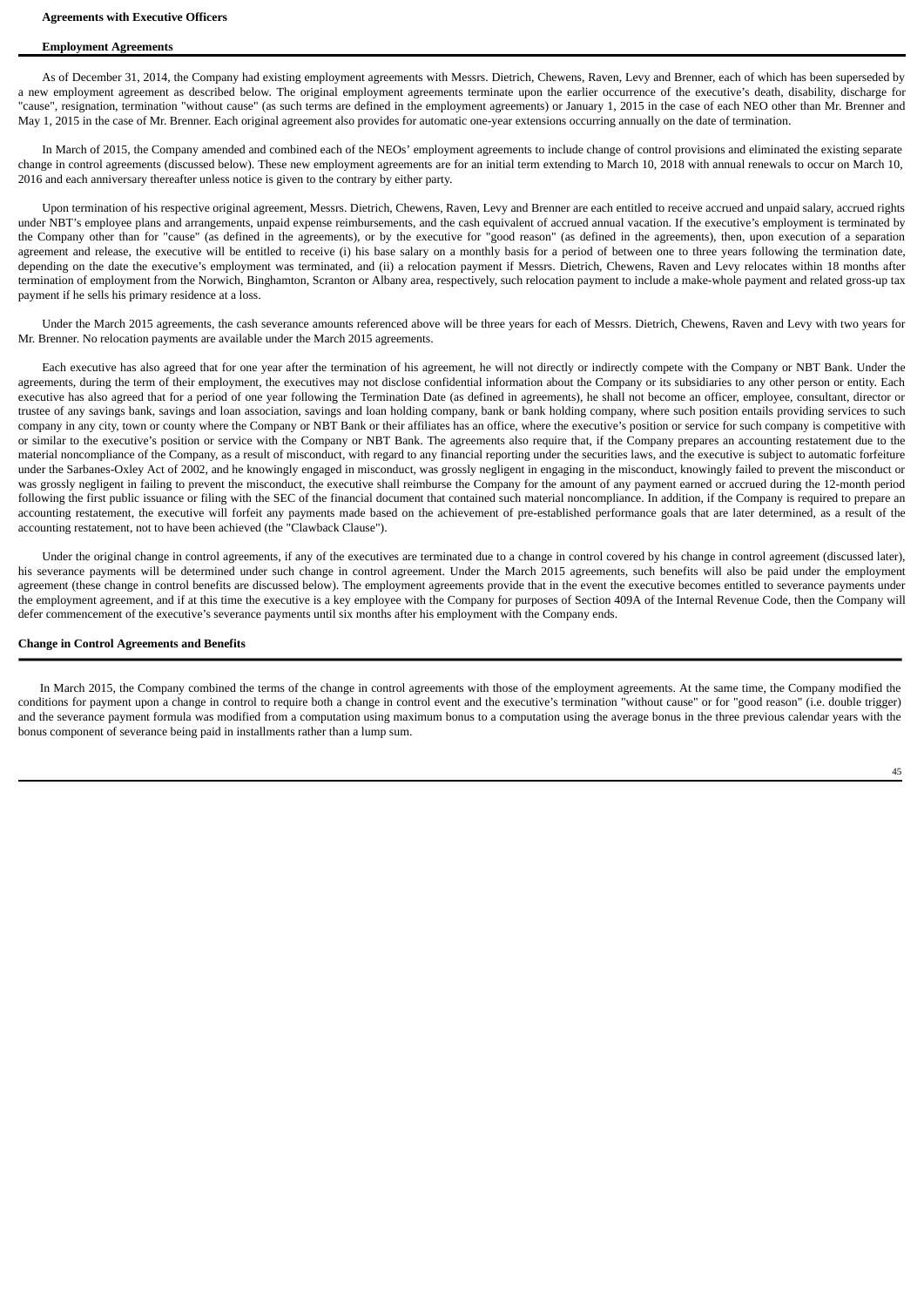The Company's original change in control agreements and March 2015 employment agreements are with each of Messrs. Dietrich, Chewens, Raven, Levy and Brenner. The original change in control agreements provided in general that, if within 24 months from the date of a change in control of the Company or NBT Bank, as defined in the agreements, employment is terminated without cause or by the executive with good reason, or if within 12 months of such change in control, the executive resigns, irrespective of the existence of good reason, then each executive will be entitled to receive 2.99 (or 2.0 for Mr. Brenner) multiplied by the sum of their annualized salary for the calendar year in which the change in control of the Company occurred, the maximum bonus that could have been paid to them for such calendar year if all applicable targets and objectives had been achieved, or if no formal bonus program is in effect, the largest bonus amount paid to the executive during any one of the three preceding years. The agreements also include a Clawback Clause in substantially the same form as described above in connection with the employment agreements. The agreements do not provide for the right to receive a gross-up payment to compensate for the imposition of any excise taxes under Section 4999 of the Internal Revenue Code under certain circumstances. Furthermore, while the agreements allow for any executive's benefit under any SERP to be fully vested, no additional service credits or increased compensation formulas are utilized for purposes of calculating his severance amount.

The agreements provide that in the event the executive becomes entitled to severance payments under the change in control agreement, and if at that time the executive is a key employee with the Company for purposes of Section 409A of the Internal Revenue Code, then the Company will defer commencement of the executive's severance payments until six months after his employment with the Company ends.

Generally, these agreements provide that a change in control of the Company shall be deemed to have occurred if: (i) a person acquires beneficial ownership of 30% or more of the combined voting power of the Company's voting securities; (ii) during any period of two consecutive years, individuals who at the beginning of such period constitute the board of directors cease for any reason to constitute at least a majority thereof, unless the election, or the nomination for election by Company shareholders, of each new director was approved by a vote of at least two-thirds of the directors then still in office who were directors at the beginning of the period; or (iii) there shall be consummated (x) any consolidation or merger of the Company in which the Company is not the continuing or surviving corporation or pursuant to which voting securities would be converted into cash, securities, or other property, other than a merger of the Company in which the holders of voting securities immediately prior to the merger have the same proportionate ownership of common stock of the surviving corporation immediately after the merger, or (y) any sale, lease, exchange, or other transfer (in one transaction or a series of related transactions) of all, or substantially all of the assets of the Company, provided that any such consolidation, merger, sale, lease, exchange or other transfer consummated at the insistence of an appropriate banking regulatory agency shall not constitute a change in control of the Company; or (iv) the shareholders of the Company approve the Company's liquidation or dissolution.

The material change in control terms and benefits available under the March 2015 employment agreements (discussed above) generally are the same except as noted above.

#### **Compensation Committee Interlocks and Insider Participation**

The members of the Compensation and Benefits Committee are: John C. Mitchell (Chair), Patricia T. Civil, Timothy E. Delaney, Michael M. Murphy, Lowell A. Seifter and Paul M. Solomon. There are no interlocking relationships involving Compensation and Benefits Committee members or NEOs of the Company that require disclosure in this Proxy Statement under the Exchange Act or the rules promulgated by the SEC thereunder.

NBT Bank has made loans to members of the Compensation and Benefits Committee. All such loans were made in the ordinary course of business, on substantially the same terms, including interest rates and collateral where applicable, as those prevailing at the time for comparable transactions with borrowers who are not related to NBT Bank, and did not involve more than normal risk of collectability or present other unfavorable features.

# **Certain Relationships and Related Party Transactions**

NBT Bank has made loans to directors and executive officers in the ordinary course of business, on substantially the same terms, including interest rates and collateral where applicable, as those prevailing at the time for comparable transactions with borrowers who are not related to NBT Bank, and did not involve more than normal risk of collectability or present other unfavorable features.

During the period from January 1, 2014 through December 31, 2014, NBT Insurance Agency, LLC (formerly Mang Insurance Agency, LLC) received \$1,147,167 in commissions from Preferred Mutual Insurance Company, of which Director Robert A. Wadsworth was chairman of the board of directors.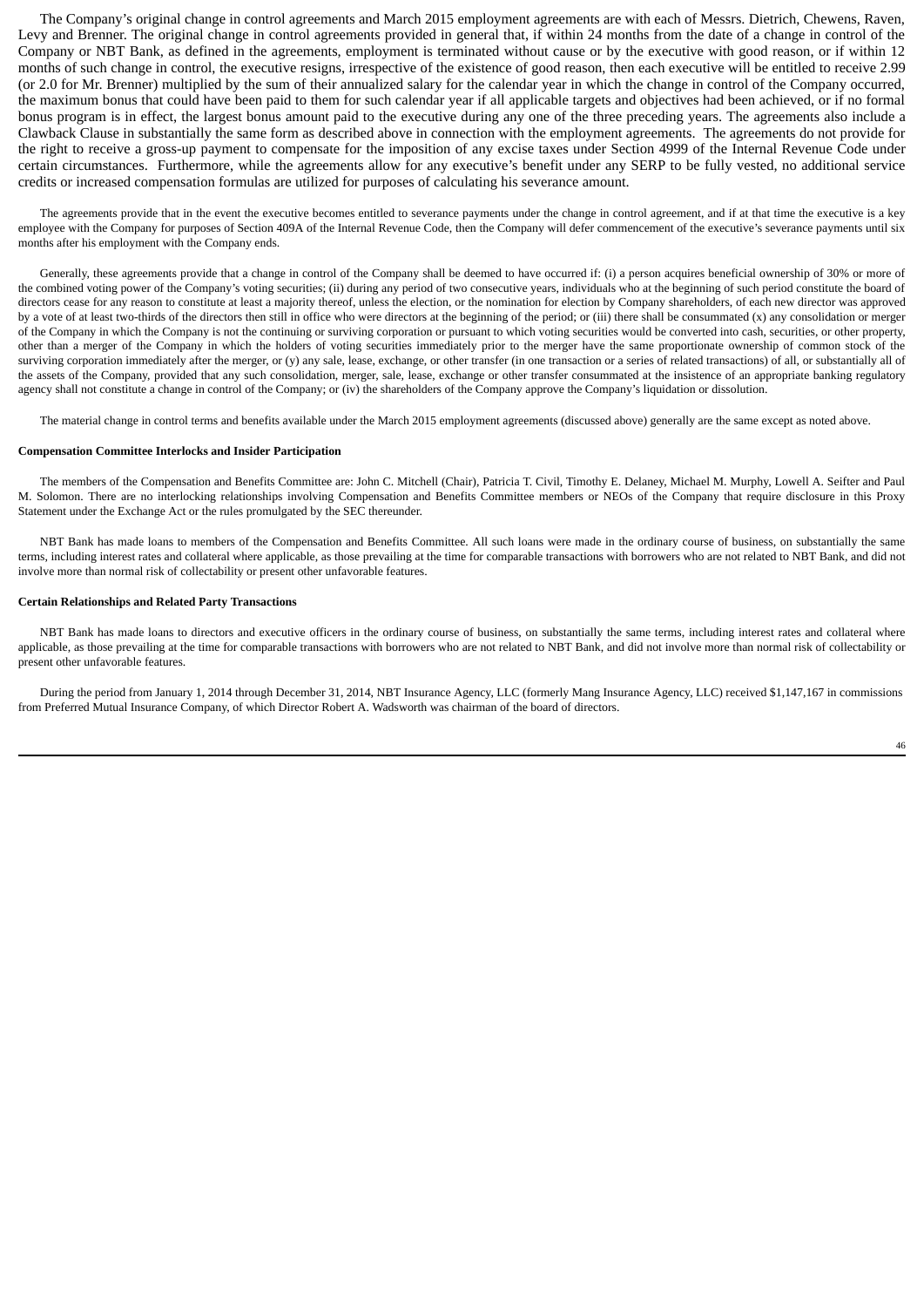#### **Policies and Procedures Regarding Transactions with Related Persons**

Pursuant to its Charter, the Audit and Risk Management Committee is responsible for reviewing potential conflict of interest situations. Pursuant to the Company's Code of Business Conduct and Ethics, any transactions between the Company and a director, employee, or an immediate family member must adhere to the requirements set forth in Regulation O promulgated by the Board of Governors of the Federal Reserve System. The Company's Loan Policy Manual covers Regulation O and states that no extension of credit or commitment to extend credit may be made to an insider unless it is made on substantially the same terms and conditions, including interest rates and collateral, as other comparable loans made to persons not affected by the policy and who are not employed by NBT Bank, and further, the loan may not involve more than normal risk of repayment. The policy also requires that loans made to insiders of more than \$500,000 be pre-approved by the Board of Directors. A summary report of all insider loans outstanding and committed is also presented to the Board of Directors on a regular basis.

## **Compensation and Benefits Committee Report**

The Compensation and Benefits Committee has reviewed and discussed with the Company's management the Compensation Discussion and Analysis contained in this Proxy Statement. Based upon this review and discussion, the Committee recommended to the Company's Board of Directors the inclusion of the Compensation Discussion and Analysis in this Proxy Statement.

> Compensation and Benefits Committee of NBT Bancorp Inc. John C. Mitchell (Chair) Patricia T. Civil Timothy E. Delaney

Michael M. Murphy Lowell A. Seifter, Esq. Paul M. Solomon

## **Audit and Risk Management Committee Report**

Our Audit and Risk Management Committee is comprised of five directors who are not officers or employees of NBT. Each of the members of the Audit and Risk Management Committee is an independent director as defined by the SEC rules and Rule 5605 of the NASDAQ Stock Market. The Audit and Risk Management Committee held five meetings during 2014. The meetings were designed to facilitate and encourage private communication between the Audit and Risk Management Committee, the chief risk officer, the director of internal audit and our independent registered public accounting firm, KPMG LLP.

Our Audit and Risk Management Committee acts under a written charter adopted and approved by our Board, a copy of which is available on the Company's website at www.nbtbancorp.com/bncp/corporategov.html and assists the Board in fulfilling its responsibility for oversight of the quality and integrity of the accounting, auditing, and financial reporting practices of the Company. The Company's management has responsibility for establishing and maintaining adequate internal controls, preparing the financial statements and the public reporting process. KPMG LLP, the Company's independent registered public accounting firm for 2014, is responsible for expressing opinions on these financial statements and on the Company's internal control over financial reporting based on their integrated audits performed in accordance with the standards of the Public Company Accounting Oversight Board (United States) ("PCAOB"). The Committee reviews internal and external audits of the Company and the adequacy of the Company's accounting, financial, and compliance controls, oversees major policies with respect to risk assessment and management, and selects the Company's independent registered public accounting firm.

The Audit and Risk Management Committee has performed the procedures specified in the charter regarding the preparation and review of our consolidated financial statements as of and for the year ended December 31, 2014. Among the procedures performed, the Audit and Risk Management Committee has:

- Reviewed and discussed the audited consolidated financial statements for the year ended December 31, 2014 with NBT management and KPMG LLP, our independent registered public accounting firm;
- Discussed with KPMG LLP the matters required to be discussed by Auditing Standard No. 16, "Communications with Audit Committees" issued by the Public Company Accounting Oversight Board; and
- Received the written disclosures and the letter from KPMG LLP required by relevant professional and regulatory standards and discussed with KPMG LLP its independence.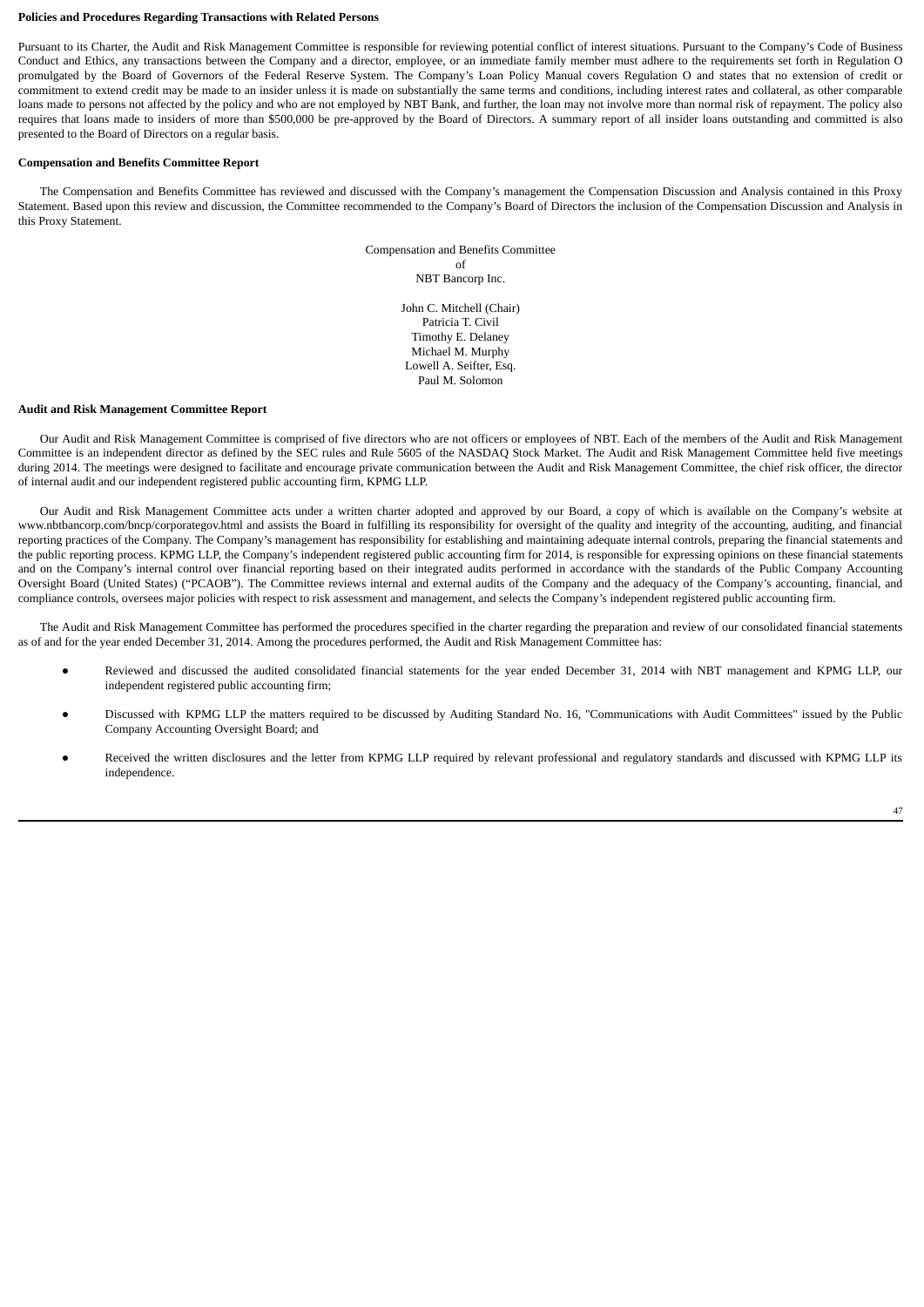The Audit and Risk Management Committee reviews its performance on an annual basis pursuant to its Committee Charter, as well as reviewing the performance of KPMG LLP as the Company's independent registered public accounting firm.

On the basis of its review as specified in the charter and discussions referred to in this section of the Proxy Statement, the Audit and Risk Management Committee has recommended to our Board that the audited consolidated financial statements be included in our Annual Report Form 10-K for the year ended December 31, 2014 for filing with the SEC.

> Audit and Risk Management Committee of NBT Bancorp Inc.

> > Patricia T. Civil (Chair) Timothy E. Delaney Michael M. Murphy Lowell A. Seifter, Esq. Robert A. Wadsworth

> > > 48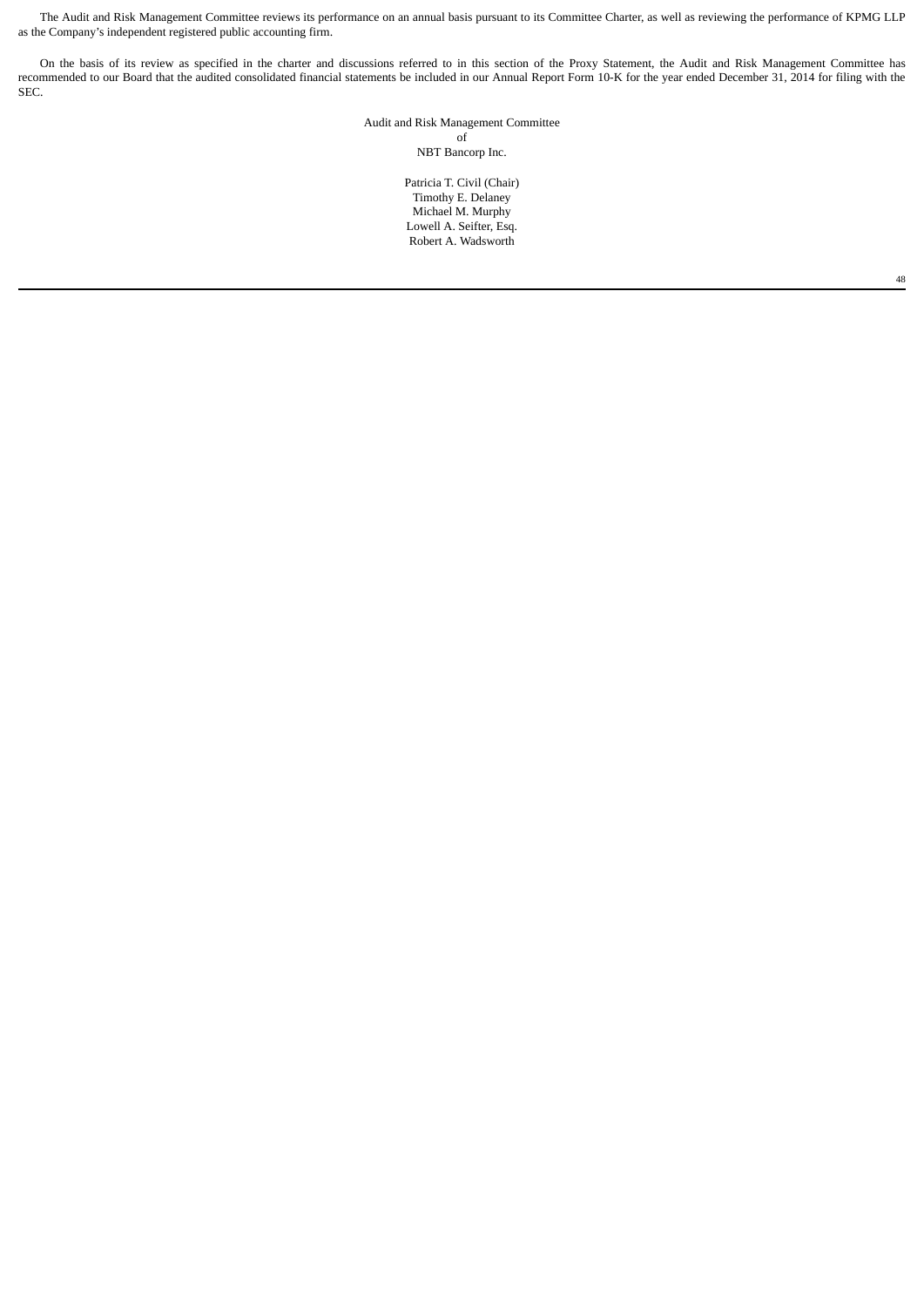**PROPOSAL 2 DECLASSIFICATION OF BOARD; REMOVAL OF DIRECTORS WITHOUT CAUSE**

Our Board has determined, after careful consideration, that it is in the best interests of the Company and its shareholders to amend our Certificate of Incorporation, as amended (the "Certificate"), and our Bylaws, as amended and restated (the "Bylaws" and, together with the Certificate, the "Governing Documents"), to provide for the phased-in declassification of the Board culminating in the annual election of all directors. In conjunction with the Board's proposal to declassify the Board, the Board is also proposing to amend the Bylaws to provide shareholders with the ability to remove directors not subject to classification without cause. Under Delaware corporate law, if a company has a classified board, shareholders' ability to remove directors without cause may be limited. However, if a Delaware corporation does not have a classified board, Delaware corporate law specifies that the holders of a majority of shares entitled to vote at an election of directors are entitled to remove directors with or without cause. The text of the proposed amendments to the Certificate and Bylaws is attached as Annexes A and B, respectively, to these proxy materials.

Our current classified board structure has been in place since it was approved by the shareholders in 1986. Provision (e) of Article Eleventh of the Certificate and Section 3 of Article III of the Bylaws provide that the Board be divided into three classes of approximately equal size, composed of directors each serving terms of office of three years. Under this system, approximately one-third of the directors stand for election each year, and the entire Board can be replaced in the course of three annual meetings.

Historically, the Board felt that the Board's classified structure was advantageous in that it allowed for, among other things, continuity and stability in the pursuit of our business. The current trend in corporate governance, however, is leading away from classified boards in favor of appointing all directors annually. After the Board carefully reviewed all available information and weighed the various considerations, including the recommendation of the Nominating and Corporate Governance Committee, it determined that the phasedin declassification of the Board over a three-year period was in the best interests of the Company and our shareholders.

The Board is now submitting a proposal to amend and restate the Governing Documents to phase out the classification of the Board, to provide instead for the annual election of directors, and to make such other conforming and technical changes to the Governing Documents as may be necessary or appropriate. Specifically, if this Proposal 2 is approved by our shareholders, the Governing Documents would provide for the annual election of directors beginning with the nominees to be elected at the 2015 annual meeting, provided however, that any director elected to a three-year term prior to the 2015 annual meeting may complete the term to which he or she has been elected and would thereafter be eligible, if nominated, for re-election for one-year terms at each annual meeting of shareholders. Beginning with the 2017 annual meeting, the declassification of the Board would be complete and all directors would be subject to annual election to one-year terms. In conjunction with its proposal to amend and restate the Governing Documents to phase out the classification of the Board, the Board is also proposing that the Bylaws be amended to permit shareholders to remove directors not subject to classification with or without cause, as under Delaware law shareholders' ability to remove directors without cause may only be restricted if the corporation's board is classified. The Board recommends that our shareholders vote to amend the Certificate and the Bylaws to eliminate the Board's classified structure, provide for the annual election of all directors and permit shareholders to remove **directors with or without cause.**

If the proposed amendments are passed by our shareholders, they will become effective when the Company files the amendment with the Secretary of State of the State of Delaware and amends its Bylaws, which we intend to do promptly following the annual meeting. If our shareholders do not approve the proposed amendments, the Board will remain classified and shareholders will only be able to remove directors for cause.

The general description of the proposed amendments to the Certificate and to the Bylaws set forth above is qualified in its entirety by reference to the text of the proposed amendments to the Certificate and Bylaws, which are attached as Annexes A and B, respectively, to these proxy materials. Additions to the Certificate and the Bylaws are indicated by underlining and deletions are indicated by strike-outs.

*Vote Required***.** This proposal must be approved by the affirmative vote of the holders of 80% of our common stock having voting power with respect to such amendment, and such vote must include the affirmative vote of the holders of 80% of our common stock excluding shares held by any 5% or greater shareholders and their affiliates. While the affirmative vote of the holders of only 66 2/3% of our common stock is required to amend the provisions of the Bylaws relating to classification of the Board and a majority of the total number of issued and outstanding shares of the Company's common stock entitled to vote at the 2015 annual meeting is required to amend the provisions of our Bylaws relating to removal of directors not subject to classification, the higher shareholder approval level required to amend the Certificate applies to this proposal so that the Certificate and the Bylaws remain consistent one way or the other.

**The Board of Directors unanimously recommends shareholders vote** "**FOR**" **Proposal 2.**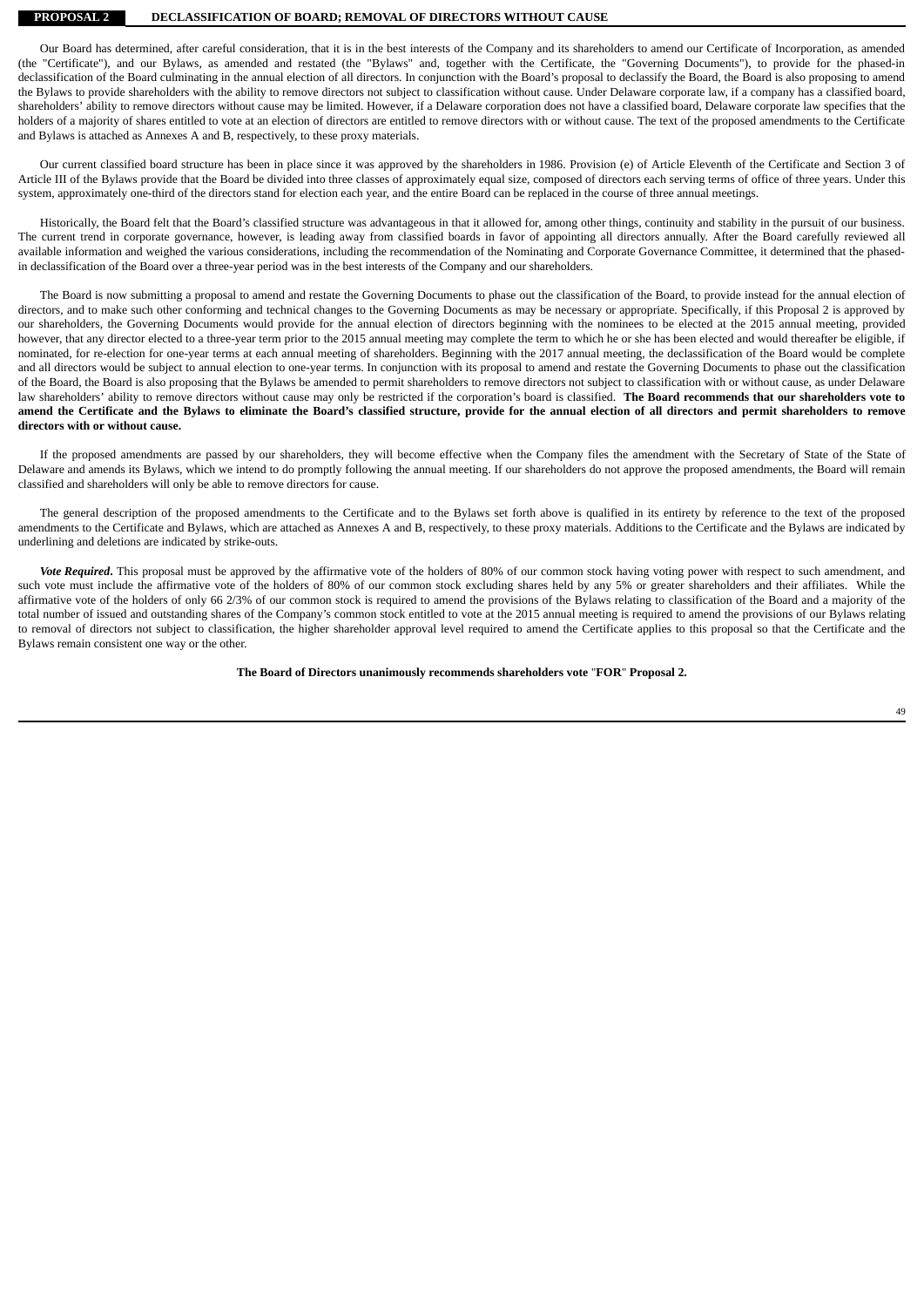#### **PROPOSAL 3 RATIFICATION OF APPOINTMENT OF INDEPENDENT AUDITORS**

# **Independent Registered Public Accounting Firm**

Our Audit and Risk Management Committee has appointed KPMG LLP as our independent registered public accounting firm to audit our consolidated financial statements for the fiscal year ending December 31, 2015. KPMG LLP has served as our independent registered public accounting firm since 1987. We expect representatives of KPMG LLP to be present at our annual meeting. Those representatives will have an opportunity to make a statement if they desire to do so and will also be available to respond to appropriate questions.

Although shareholder ratification of the appointment of the Company's independent registered public accounting firm is not required by our Bylaws or otherwise, we are submitting the selection of KPMG LLP to our shareholders for ratification to permit shareholders to participate in this important corporate decision. If not ratified, the Audit and Risk Management Committee will reconsider the selection.

# The Board of Directors unanimously recommends that shareholders vote "FOR" the ratification of the appointment of KPMG LLP as the Company's independent **registered public accounting firm.**

#### **Audit Fees and Non-Audit Fees**

The following table presents fees for professional audit services rendered by KPMG LLP for the audit of NBT's annual consolidated financial statements and the effectiveness of internal control over financial reporting for the fiscal years ended December 31, 2014 and 2013, and fees billed for other services provided by KPMG LLP. Prior to any new engagement representing a permissible audit or non-audit activity, approval of the Audit and Risk Management Committee is required.

|                        | 2014 |                          | 2013 |                          |
|------------------------|------|--------------------------|------|--------------------------|
|                        |      |                          |      |                          |
| Audit Fees (1)         |      | 763,000                  |      | 811,500                  |
| Audit Related Fees (2) | ╜    | 43,000                   | S    | 56,000                   |
| Tax Fees (3)           | Φ    | 145,735                  |      | 69,925                   |
| All Other Fees (4)     |      | $\overline{\phantom{0}}$ |      | $\overline{\phantom{a}}$ |
| <b>Total Fees</b>      |      | 951,735                  | D    | 937,425                  |

- (1) Audit Fees consist of fees billed for professional services rendered for the audit of NBT's consolidated annual financial statements and review of the interim consolidated financial statements included in quarterly reports and services that are normally provided by KPMG LLP in connection with statutory and regulatory filings or engagements including \$161,500 in 2013, related to Alliance Financial Corporation acquisitions. Audit Fees also include activities related to internal control reporting under Section 404 of the Sarbanes-Oxley Act.
- (2) Audit Related Fees consist of fees billed for assurance and related services that are reasonably related to the performance of the audit or review of NBT's consolidated financial statements and are not reported under "Audit Fees. " This category includes fees for employee benefit plan audits.
- (3) Tax Fees consist of fees billed for professional services rendered for review of tax returns, examination assistance and other tax compliance work. In 2014, Tax Fees also included preparation of tax returns.
- (4) All Other Fees consist of fees billed for services not included in Audit Fees, Audit Related Fees or Tax Fees.

#### **Audit and Risk Management Committee Review**

Our Audit and Risk Management Committee concluded that KPMG LLP's provision of the non-audit services summarized in the preceding section is compatible with maintaining KPMG LLP's independence.

# **Audit and Risk Management Committee Pre-Approval Requirements**

The Audit and Risk Management Committee has adopted a policy regarding the pre-approval of audit and permitted non-audit services to be performed by KPMG LLP. Annually, the Audit and Risk Management Committee will consider and approve the provision of audit and non-audit services by KPMG LLP that are not prohibited by law. In addition, the Audit and Risk Management Committee will, as necessary, consider and approve the provision of additional audit and non-audit services by KPMG LLP which are not encompassed by the Audit and Risk Management Committee's annual pre-approval. All audit and non-audit services performed by KPMG LLP during fiscal 2014 were pre-approved pursuant to the procedures outlined above, and none of the engagements pre-approved by the Committee during 2014 made use of the de minimis exception to pre-approval contained in the applicable rules of the SEC.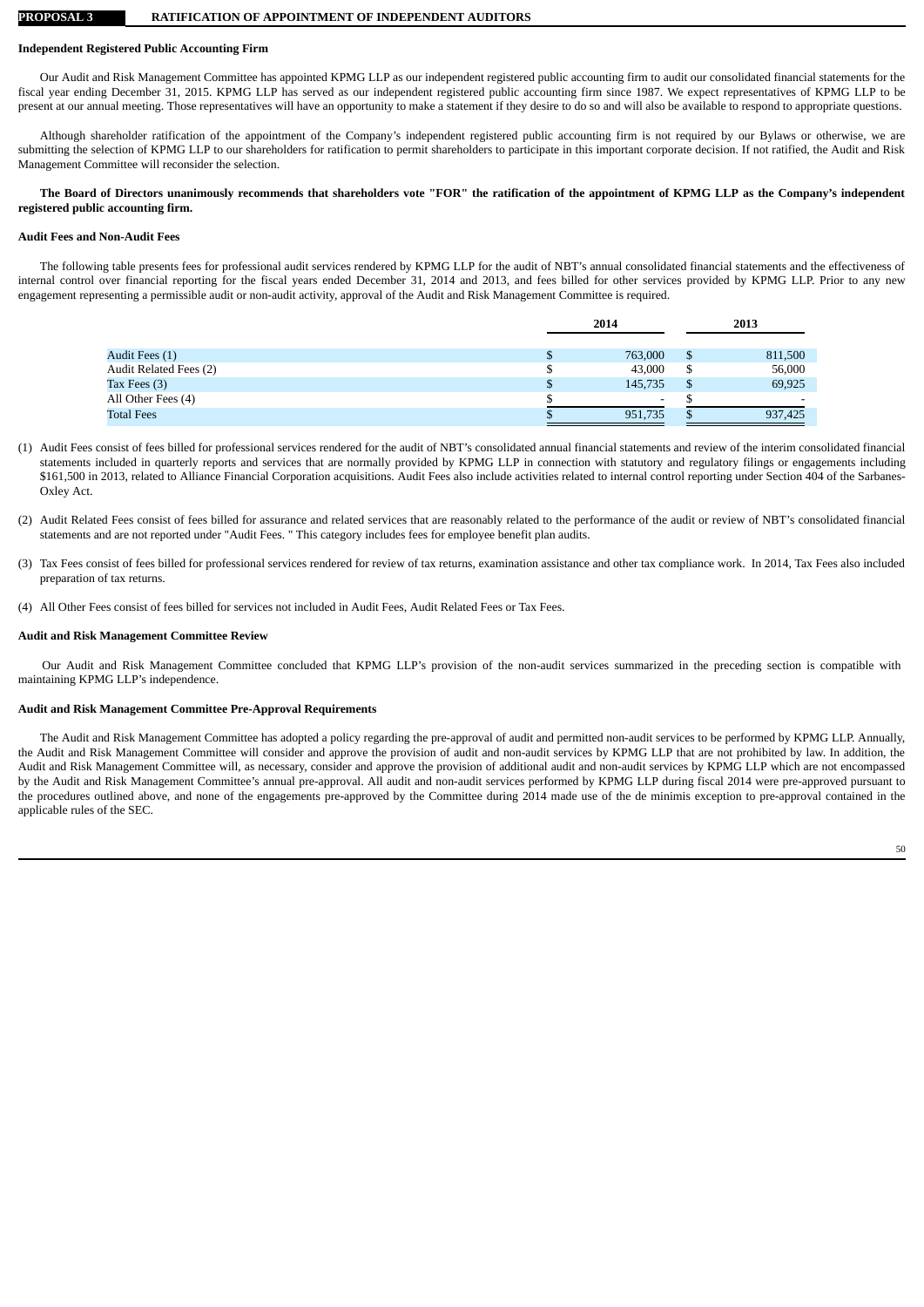# **Shareholder Proposals for the 2016 Annual Meeting**

# *Shareholder Proposals for Inclusion in Next Year's Proxy Statement*

Shareholder proposals submitted pursuant to Rule 14a-8 of the Exchange Act for inclusion in our proxy statement for the 2016 annual meeting of shareholders must be received by the Company by December 4, 2015. Each proposal must comply with the requirements as to form and substance established by the SEC for such a proposal to be included in the Proxy Statement and form of proxy. SEC rules set forth standards as to what shareholder proposals corporations must include in a proxy statement for an annual meeting.

#### *Other Shareholder Proposals for Presentation at Next Year's Annual Meeting*

The Company's Bylaws establish an advance notice procedure with regard to any proposal that is not submitted for inclusion in next year's proxy statement, but is instead sought to be presented directly at the 2016 annual meeting. Written notice of such shareholder proposal for the next annual meeting of our shareholders must be received by our President at our principal executive offices not later than January 5, 2016 and must not have been received earlier than December 4, 2015 in order to be considered timely, and must contain specified information concerning the matters proposed to be brought before such meeting and concerning the shareholder proposing such matter. If a shareholder fails to meet these deadlines and fails to satisfy the requirements of Rule 14a-4 under the Exchange Act, the Company may exercise discretionary voting authority under proxies it solicits to vote on any such proposal as it determines appropriate.

# **Important Notice Regarding Delivery of Shareholder Documents**

Only one copy of this Proxy Statement and the Company's 2014 Annual Report may be sent to an address shared by more than one shareholder. This practice, known as "householding," is designed to reduce the Company's printing and mailing costs. If any shareholder residing at such an address wishes to receive a separate copy of this Proxy Statement or the Company's 2014 Annual Report, he or she may contact the Company's Shareholder Relations Department at NBT Bancorp Inc., 20 Mohawk Street, Canajoharie, New York 13317, or by telephone at (800) 628-2265, option 7. Any such shareholder may also contact the Shareholder Relations Department using the above contact information if he or she would like to receive separate Proxy Statements and Annual Reports in the future. If you are receiving multiple copies of Proxy Statements and Annual Reports, you may request householding in the future by contacting the Shareholder Relations Department using the above contact information.

#### **Other Matters**

As of the date of this Proxy Statement, our Board knows of no matters that will be presented for consideration at our meeting other than as described in this Proxy Statement. If any other matters should properly come before our meeting and be voted upon, the enclosed proxies will be deemed to confer discretionary authority on the individuals named as proxies to vote the shares represented by those proxies as to those matters. The persons named as proxies intend to vote in accordance with the determination of the majority vote of our Board.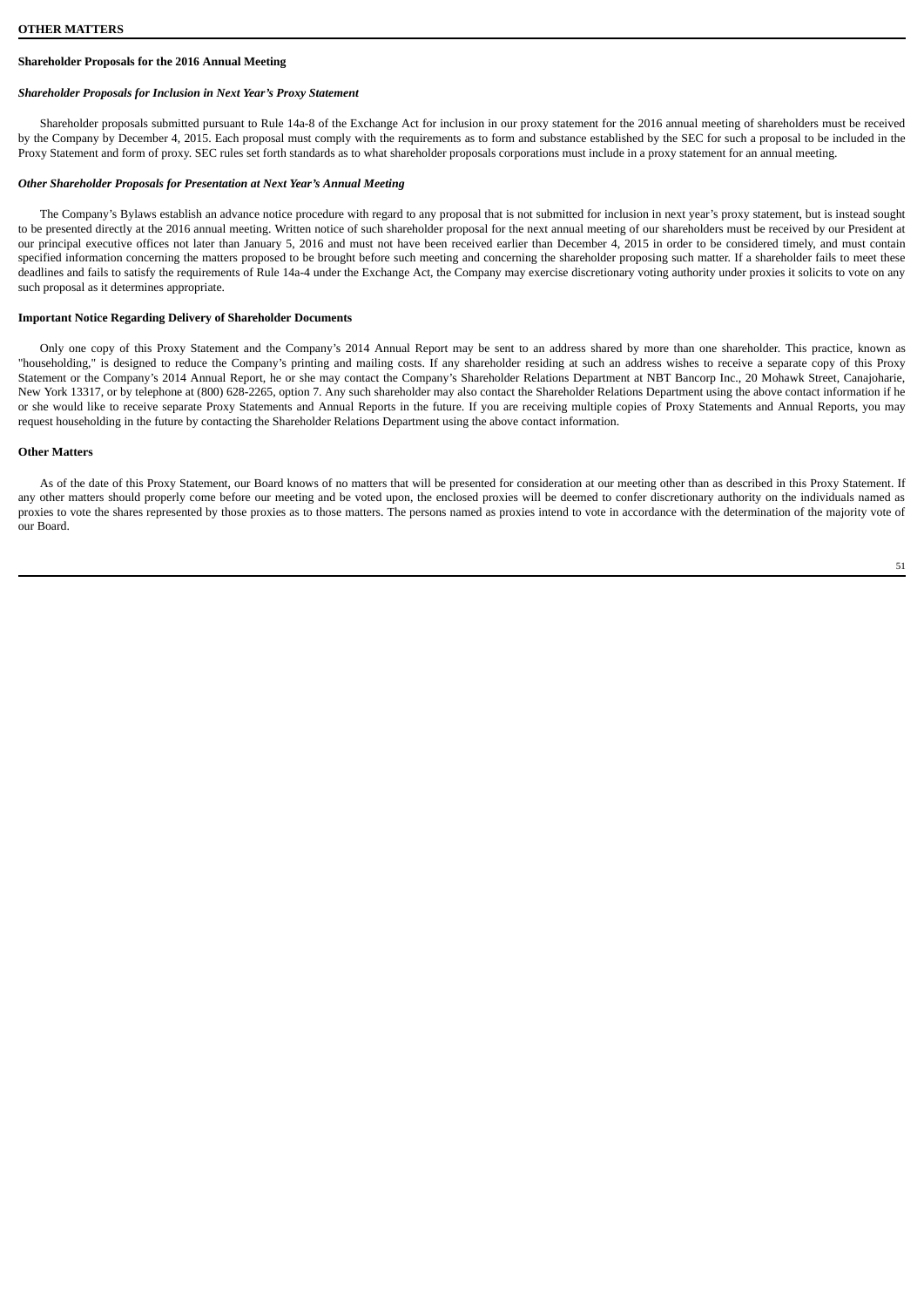# **Annex A**

## ELEVENTH

(a) The affirmative vote of the holders of not less than eighty percent (80%) of the total voting power of all outstanding shares entitled to vote in the election of any particular Class of Directors (as defined in Section (e) of this Article ELEVENTH) and held by disinterested shareholders (as defined below) shall be required for the approval or authorization of any "Business Combination," as defined and set forth below:

(e) The Board of Directors of the Corporation shall be divided into three classes: Class 1, Class 2 and Class 3, which shall be as nearly equal as possible. Each Directors shall serve for a term ending on the date of the third Annual Meeting of Shareowners following the Annual Meeting at which such Director was elected; provided, however, that each initial Director in Class 1 shall hold office until the Annual Meeting of Shareowners in 1987; each initial Director in Class 2 shall hold office until the Annual Meeting of Shareowners in 1988; and each initial Director in Class 3 shall hold office until the Annual Meeting of Shareowners in 1989. Such initial Directors for each of the three Classes of Directors shall be as follows: Class 1 - John M. Kolbas and Paul O. Stillman; Class 2 - Donald E. Stone, Darryl R. Gregson and Paul R. Enggaard; Class 3 - Everett A. Gilmour, J. K. Weinman and Thomas J. Mirabito Each Director who is nominated to serve as a director as of the date of the 2015 annual meeting of shareholders shall, if elected, hold office until the 2016 annual meeting of shareholders. Each Director who was serving as a Director of the 2015 annual meeting of shareholders and who was not nominated at such meeting shall hold office until the expiration of the term for which he or she has been elected and until his or her successor shall be elected and shall qualify, subject, however, to prior resignation, removal from office or death. At each annual meeting of shareholders after the date of the 2015 annual meeting of shareholders, each Director who does not have a continuing term as provided in the foregoing sentence (and each Director for whom a continuing term has expired) shall if nominated and elected hold office until the annual meeting next succeeding his or her election and until his or her successor shall be elected and shall qualify, subject, however, to prior resignation, removal from office or death. In the event of any increase or decrease in the authorized number of Directors, (1) each Director then serving as such shall nevertheless continue as a Director of the Class of which he is a member until the expiration of his current term, or his earlier resignation, removal from office or death, and (2) the newly created or eliminated directorships resulting from such increase or decrease shall be appointed by the Board of Directors among the three Classes of Directors so as to maintain such Classes as nearly equal as possible. Notwithstanding any of the foregoing provisions of this Article Eleventh, each Director shall serve until his successor is or her current term and until his or her successor shall be elected and qualified or until shall qualify, subject, however, to his earlier resignation, removal from office or death. Any Director elected or appointed to fill a newly created directorship resulting from an increase in the authorized number of directors or a vacancy shall hold office until the annual meeting next succeeding his or her election or appointment and until his or her successor shall be elected and shall quality, subject, however, to prior resignation, removal from office or death.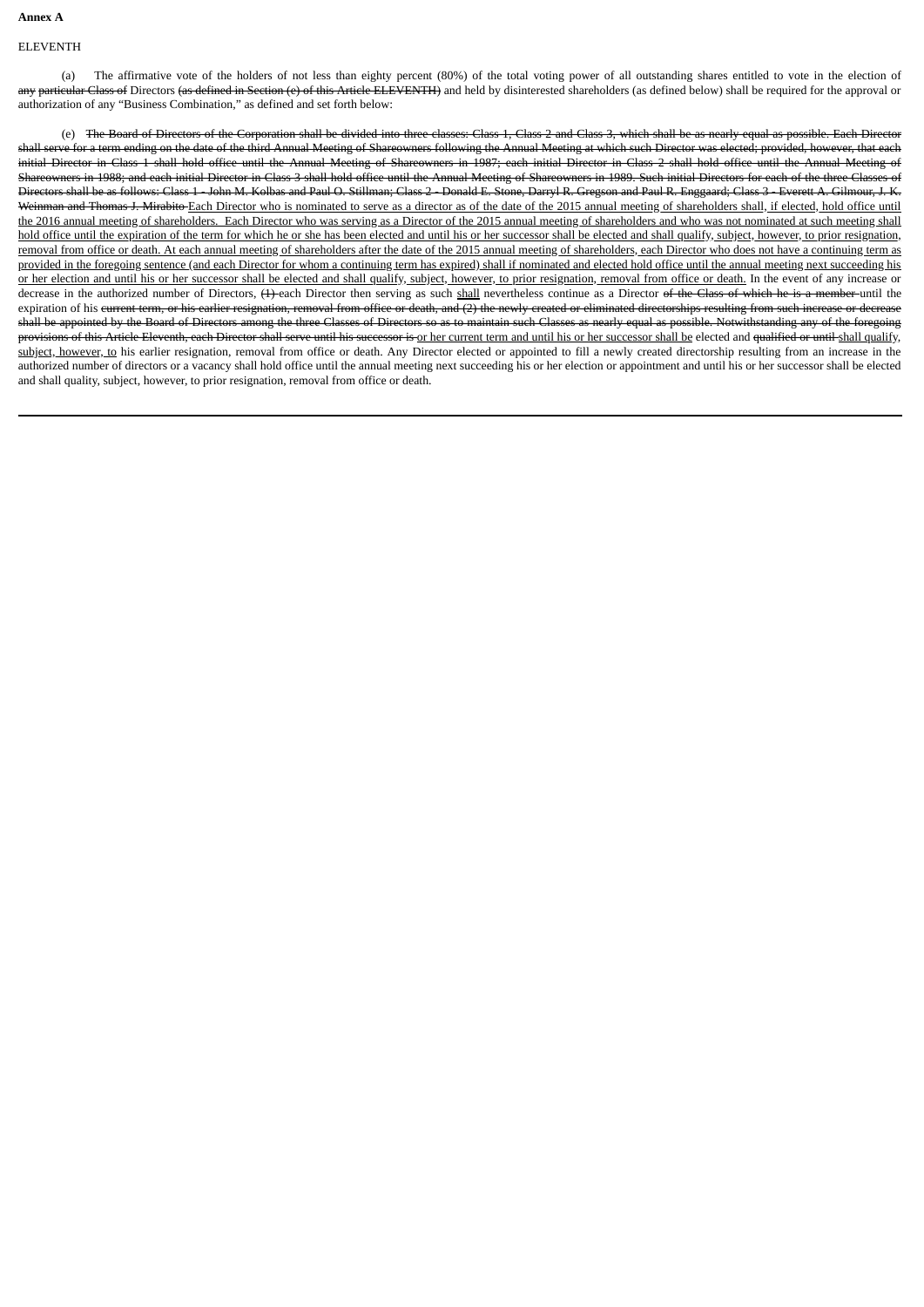# ARTICLE III. DIRECTORS

Section 3. Classification of Board Terms. The Board of Directors shall be divided into three classes: Class 1, Class 2 and Class 3, which shall be as nearly equal in number as possible. Each director shall serve for a term ending on the date of the third Annual Meeting of Shareowners following the Annual Meeting at which such director was elected; provided, however, that each initial director in Class 1 shall hold office until the Annual Meeting of Shareowners in 1987; each initial director in Class 2 shall hold office until the .<br>Annual Meeting of Shareowners in 1988; and each initial director in Class 3 shall hold office until the Annual Meeting of Shareowners in 1989. Each director who is nominated to serve as a director as of the date of the 2015 annual meeting of stockholders of the Corporation shall, if elected, hold office until the 2016 annual meeting of stockholders. Each director who was serving as a director as of the date of the 2015 annual meeting of stockholders and who was not nominated at such meeting shall hold office until the expiration of the term for which he or she has been elected and until his or her successor shall be elected and shall qualify, subject, however, to prior resignation, removal from office or death. At each annual meeting of stockholders after the date of the 2015 annual meeting of stockholders of the Corporation, each director who does not have a continuing term as provided in the foregoing sentence (and each director for whom a continuing term has expired) shall, if nominated and elected, hold office until the annual meeting next succeeding his or her election and until his or her successor shall be elected and shall qualify, subject, however, to prior resignation, removal from office or death**.**

In the event of any increase or decrease in the authorized number of directors,  $(1)$  each director then serving as such shall nevertheless continue as a director of the class of which he is a member until the expiration of his current term, or his earlier resignation, removal from office or death, and (2) the newly created or eliminated directorships resulting from such increase or decrease shall be apportioned by the Board of Directors among the three classes of directors so as to maintain such classes as nearly equal as possible. Notwithstanding any of the foregoing provisions of this Section 2, each director shall serve until his successor is elected and qualified or until his earlier and until his successor shall be elected and shall qualify, subject, however, to prior resignation, removal from office or death. Any director elected or appointed to fill a newly created directorship resulting from an increase in the authorized number of directors or a vacancy shall hold office until the annual meeting next succeeding his or her election or appointment and until his or her successor shall be elected and shall qualify, subject, however, to prior resignation, removal from office or death.

This Article III, Section 3, shall not be altered, amended or repealed by the stockholders except by an affirmative vote of at least sixty-six and two-thirds percent (66-2/3%) of the total number of issued and outstanding shares of Common Stock of the Corporation entitled to vote thereon.

Section 5. Removal of Directors. Any director who was serving as a director as of the date of the 2015 annual meeting of stockholders, who was not nominated at such meeting and whose term continued beyond such meeting may be removed at any time prior to the expiration of the director's term, but only for cause, by the affirmative vote of a majority in voting power of the stockholders of record entitled to elect a successor, and present in person or by proxy at a special meeting of such stockholders for which express notice of the intention to transact such business was given and at which a quorum shall be present. Each director who does not have a continuing term as provided in the foregoing sentence (and each director for whom a continuing term has expired) may be removed with or without cause, by the affirmative vote of the holders of a majority of the shares then entitled to vote at an election of directors.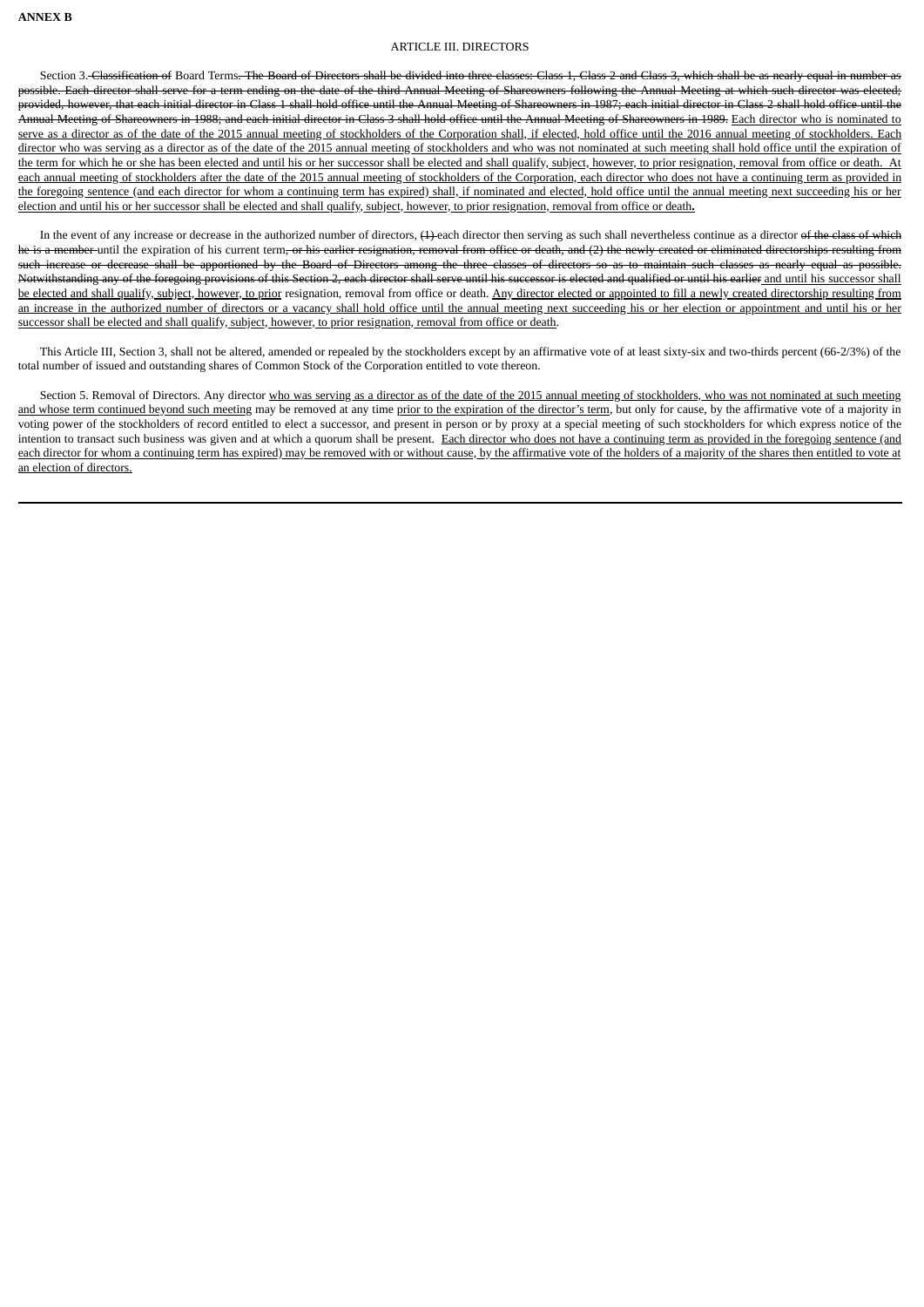

# **VOTE BY INTERNET - www.proxyvote.com**

Use the Internet to transmit your voting instructions and for electronic delivery of information up until 11:59 p.m. Eastern Time, on May 4, 2015. Have your proxy card in hand when you access the website and follow the instructions to obtain your records and to create an electronic voting instruction form.

# **ELECTRONIC DELIVERY OF FUTURE PROXY MATERIALS**

If you would like to reduce the costs incurred by our company in mailing proxy materials, you can consent to receiving all future proxy statements, proxy cards and annual reports electronically via e-mail or the Internet. To sign up for electronic delivery, please follow the instructions above to vote using the Internet and, when prompted, indicate that you agree to receive or access proxy materials electronically in future years.

# **VOTE BY PHONE - 1-800-690-6903**

Use any touch-tone telephone to transmit your voting instructions up until 11:59 p.m. Eastern Time on May 4, 2015. Have your proxy card in hand when you call and then follow the instructions.

# **VOTE BY MAIL**

Mark, sign and date your proxy card and return it in the postage-paid envelope we have provided or return it to Vote Processing, c/o Broadridge, 51 Mercedes Way, Edgewood, NY 11717.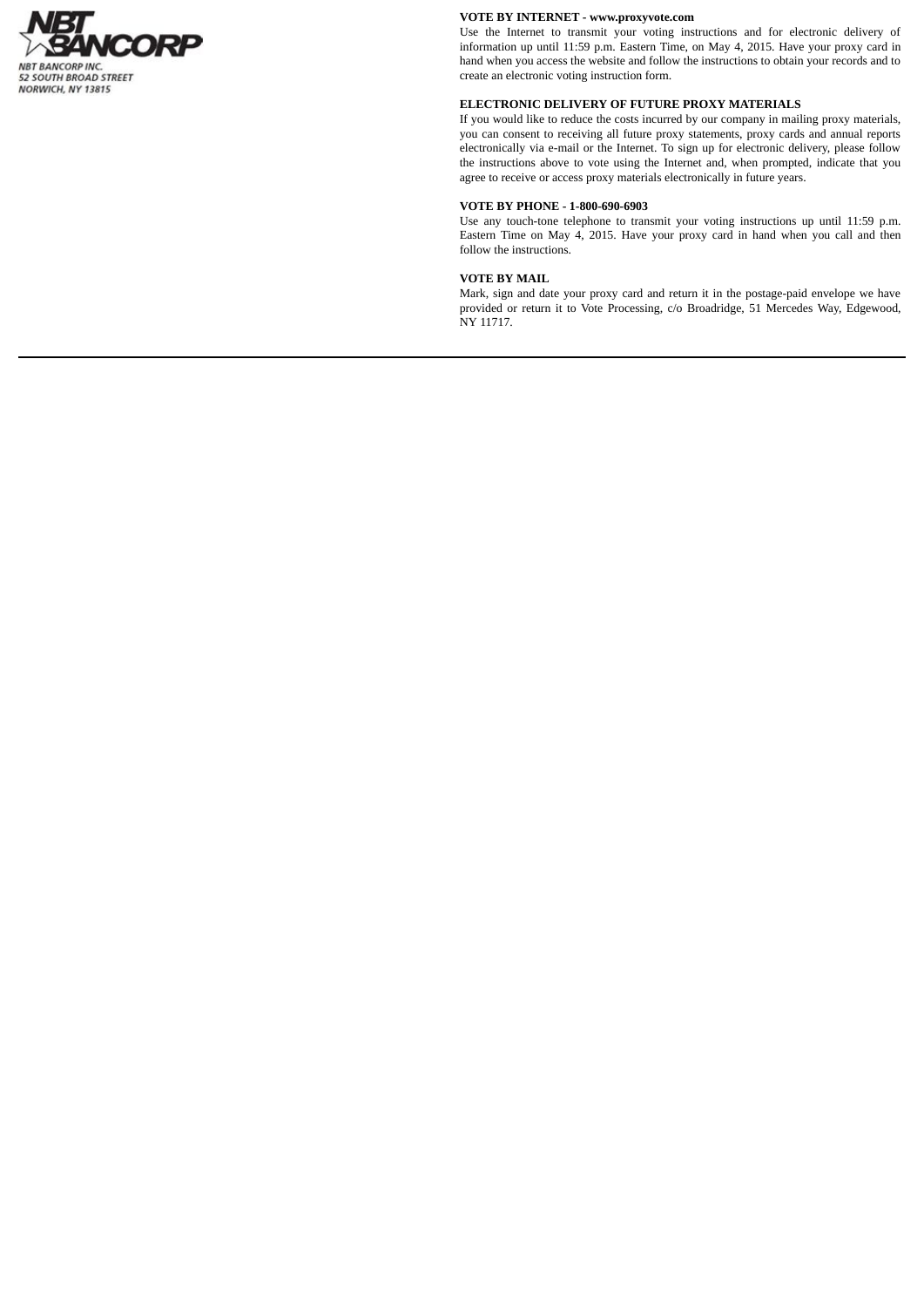|                                                                       | TO VOTE, MARK BLOCKS BELOW IN BLUE OR BLACK INK AS FOLLOWS:                                                                                                    |                                                                    |                 |                                 |                                                                                                                                                            |                                  |
|-----------------------------------------------------------------------|----------------------------------------------------------------------------------------------------------------------------------------------------------------|--------------------------------------------------------------------|-----------------|---------------------------------|------------------------------------------------------------------------------------------------------------------------------------------------------------|----------------------------------|
|                                                                       |                                                                                                                                                                |                                                                    | M57694-P38404   |                                 | <b>KEEP THIS PORTION FOR YOUR RECORDS</b>                                                                                                                  |                                  |
| <b>NBT BANCORP INC.</b><br>The Board of Directors recommends you vote |                                                                                                                                                                | THIS PROXY CARD IS VALID ONLY WHEN SIGNED AND DATED.<br>For<br>All | Withhold<br>All | <b>For All</b><br><b>Except</b> | DETACH AND RETURN THIS PORTION ONLY<br>To withhold authority to vote for any<br>individual nominee(s), mark "For All<br>Except" and write the number(s) of |                                  |
|                                                                       | <b>FOR the following:</b>                                                                                                                                      |                                                                    |                 |                                 | the nominee(s) on the line below.                                                                                                                          |                                  |
| 1.                                                                    | To elect three directors, each for a<br>one-year term, unless Proposal 2 does<br>not pass, in which case the term shall<br>be three years.<br><b>Nominees:</b> | 000                                                                |                 |                                 |                                                                                                                                                            |                                  |
|                                                                       | Martin A. Dietrich<br>01)                                                                                                                                      |                                                                    |                 |                                 |                                                                                                                                                            |                                  |
|                                                                       | John C. Mitchell<br>02)                                                                                                                                        |                                                                    |                 |                                 |                                                                                                                                                            |                                  |
|                                                                       | Michael M. Murphy<br>03)                                                                                                                                       |                                                                    |                 |                                 |                                                                                                                                                            | <b>For AgainstAbstain</b>        |
|                                                                       | The Board of Directors recommends you vote FOR proposals 2 and 3.                                                                                              |                                                                    |                 |                                 |                                                                                                                                                            |                                  |
| 2.                                                                    | of directors and related amendments to permit shareholders to remove directors without cause (Proposal 2).                                                     |                                                                    |                 |                                 | To approve amendments to the Company's Certificate of Incorporation and Bylaws, as amended and restated, to provide for the annual election                | $\Omega$<br>$\Omega$<br>$\Omega$ |

| To ratify the appointment of KPMG LLP as NBT Bancorp Inc.'s independent registered public accounting firm for the year ending December | $\begin{matrix} 0 & 0 & 0 \end{matrix}$ |  |
|----------------------------------------------------------------------------------------------------------------------------------------|-----------------------------------------|--|
| 31, 2015 (Proposal 3).                                                                                                                 |                                         |  |

| NOTE:<br>The                                                                                                                                                                     |    |             |             |  |  |
|----------------------------------------------------------------------------------------------------------------------------------------------------------------------------------|----|-------------|-------------|--|--|
| proxies are                                                                                                                                                                      |    |             |             |  |  |
| authorized                                                                                                                                                                       |    |             |             |  |  |
| to vote in                                                                                                                                                                       |    |             |             |  |  |
| accordance                                                                                                                                                                       |    |             |             |  |  |
| the<br>with                                                                                                                                                                      |    |             |             |  |  |
| majority                                                                                                                                                                         |    |             |             |  |  |
| of<br>vote                                                                                                                                                                       |    |             |             |  |  |
| <b>NBT</b>                                                                                                                                                                       |    |             |             |  |  |
| Bancorp                                                                                                                                                                          |    |             |             |  |  |
| Inc.'s                                                                                                                                                                           |    |             |             |  |  |
| Board of                                                                                                                                                                         |    |             |             |  |  |
| Directors,                                                                                                                                                                       |    |             |             |  |  |
| upon such                                                                                                                                                                        |    |             |             |  |  |
| other                                                                                                                                                                            |    |             |             |  |  |
| business                                                                                                                                                                         |    |             |             |  |  |
| that may                                                                                                                                                                         |    |             |             |  |  |
| properly                                                                                                                                                                         |    |             |             |  |  |
| come                                                                                                                                                                             |    |             |             |  |  |
| before the                                                                                                                                                                       |    |             |             |  |  |
| meeting.                                                                                                                                                                         |    |             |             |  |  |
|                                                                                                                                                                                  |    |             |             |  |  |
|                                                                                                                                                                                  |    |             |             |  |  |
|                                                                                                                                                                                  |    |             |             |  |  |
| For address changes/comments, mark here.                                                                                                                                         |    | $\Box$      |             |  |  |
| (see reverse for instructions)                                                                                                                                                   |    |             |             |  |  |
|                                                                                                                                                                                  |    |             |             |  |  |
|                                                                                                                                                                                  |    |             |             |  |  |
|                                                                                                                                                                                  |    | $\mathbf 0$ | $\mathbf 0$ |  |  |
| Please<br>Yes                                                                                                                                                                    | No |             |             |  |  |
| indicate if                                                                                                                                                                      |    |             |             |  |  |
| you plan to                                                                                                                                                                      |    |             |             |  |  |
| attend this                                                                                                                                                                      |    |             |             |  |  |
| meeting.                                                                                                                                                                         |    |             |             |  |  |
|                                                                                                                                                                                  |    |             |             |  |  |
| Please sign exactly as name(s) appear(s) hereon. When signing as attorney, executor, administrator, trustee, guardian, or in other fiduciary capacity, please give full title as |    |             |             |  |  |
| such. Joint owners should each sign personally. All holders must sign. If a corporation or partnership, please sign in full corporate or partnership name by authorized officer. |    |             |             |  |  |
|                                                                                                                                                                                  |    |             |             |  |  |
|                                                                                                                                                                                  |    |             |             |  |  |

Signature [PLEASE SIGN WITHIN BOX] Date Date Signature (Joint Owners) Date